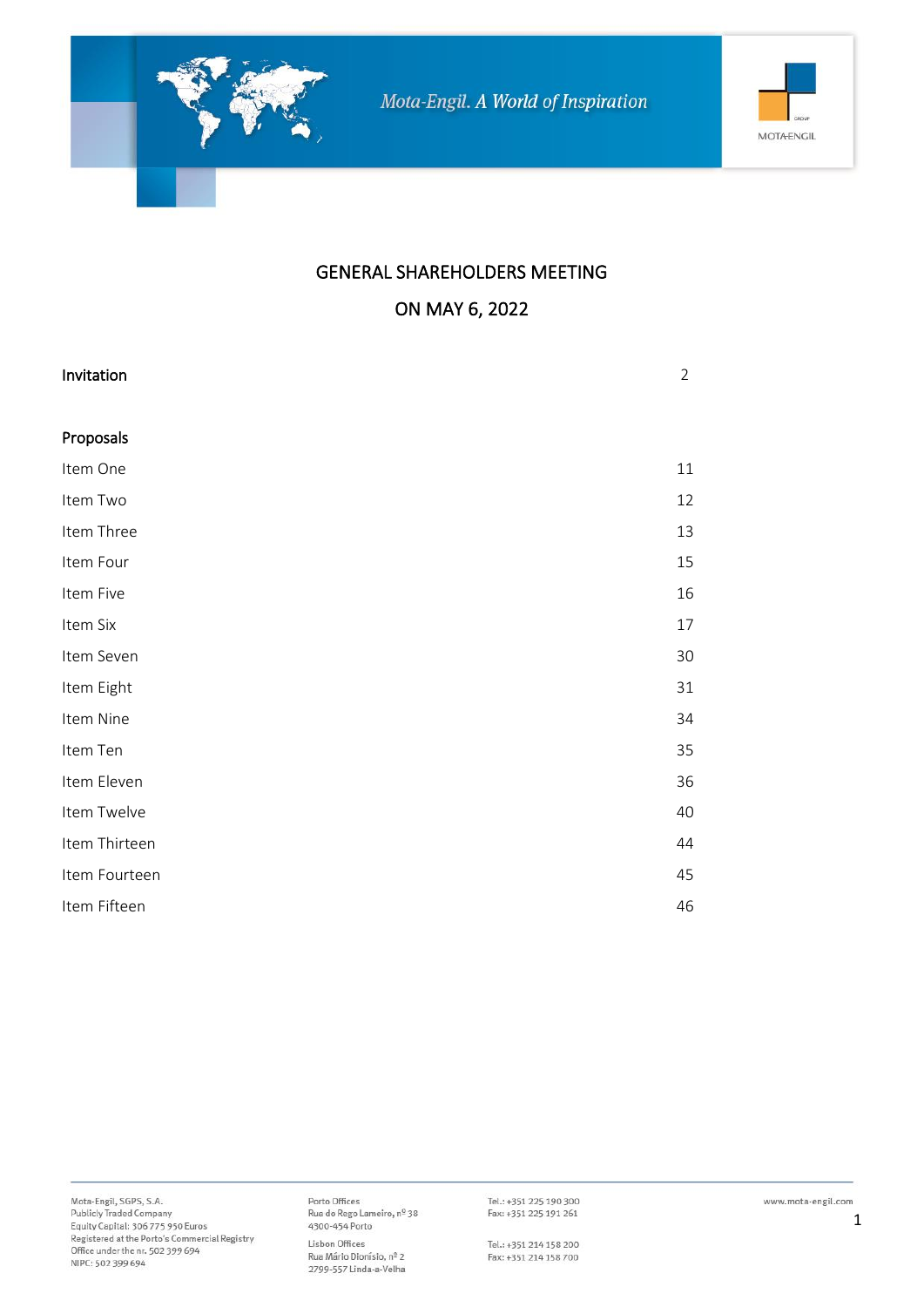



# GENERAL SHAREHOLDERS' MEETING INVITATION

Under the terms of Law and in accordance with its Articles of Association, we hereby convene the Shareholders and the Common Representatives of the Bondholders of Mota-Engil, SGPS, S.A., a Public Company, to attend a General Meeting, at the first convocation, on May the 6<sup>th</sup>, 2022, at 15:00 pm, at the Clube Universitário do Porto, located at Rua do Campo Alegre, nº 877, Porto with the following Agenda:

Item One: Appraise, discuss, and vote on the Management Report and other documents for the provision of the Individual Accounts, relating to the fiscal year 2021, presented by the Board of Directors, as well as the Legal Certification of Accounts, the Auditor´s Report and the Report and Opinion of the Supervisory Audit Board, under the terms of article 376 of the Portuguese Commercial Companies Code.

Item Two: Appraise, discuss, and vote on the Consolidated Management Report and other documents for the provision of the Consolidated Accounts, relating to the fiscal year 2021, presented by the Board of Directors, as well as the Consolidated Legal Certification of Accounts, the Auditor's Report and the Report and Opinion of the Supervisory Audit Board, under the terms of article 508-A of the Commercial Companies Code.

Item Three: Discuss and decide on the Proposal for the Allocation of Results under the terms of Article 376 of the Portuguese Companies Code.

Item Four: Appraise the Report on Corporate Governance practices, including the Management and Supervisory Audit Board Remunerations Report.

Item Five: Make a general appraisal of the Administration and Governance of the Company under the terms of Articles 376, no. 1, section c) and 455 of the Portuguese Commercial Companies Code.

Item Six: Discuss and decide on the change of the Remuneration Policy.

Mota-Engil, SGPS, S.A. **Publicly Traded Company** Equity Capital: 306 775 950 Euros Registered at the Porto's Commercial Registry Office under the nr. 502 399 694 NIPC: 502 399 694

Porto Offices Rua do Rego Lameiro, nº 38 4300-454 Porto Lisbon Offices Rua Mário Dionísio, nº 2 2799-557 Linda-a-Velha

Tel.: +351 225 190 300 Fax: +351 225 191 261

Tel.: +351 214 158 200 Fax: +351 214 158 700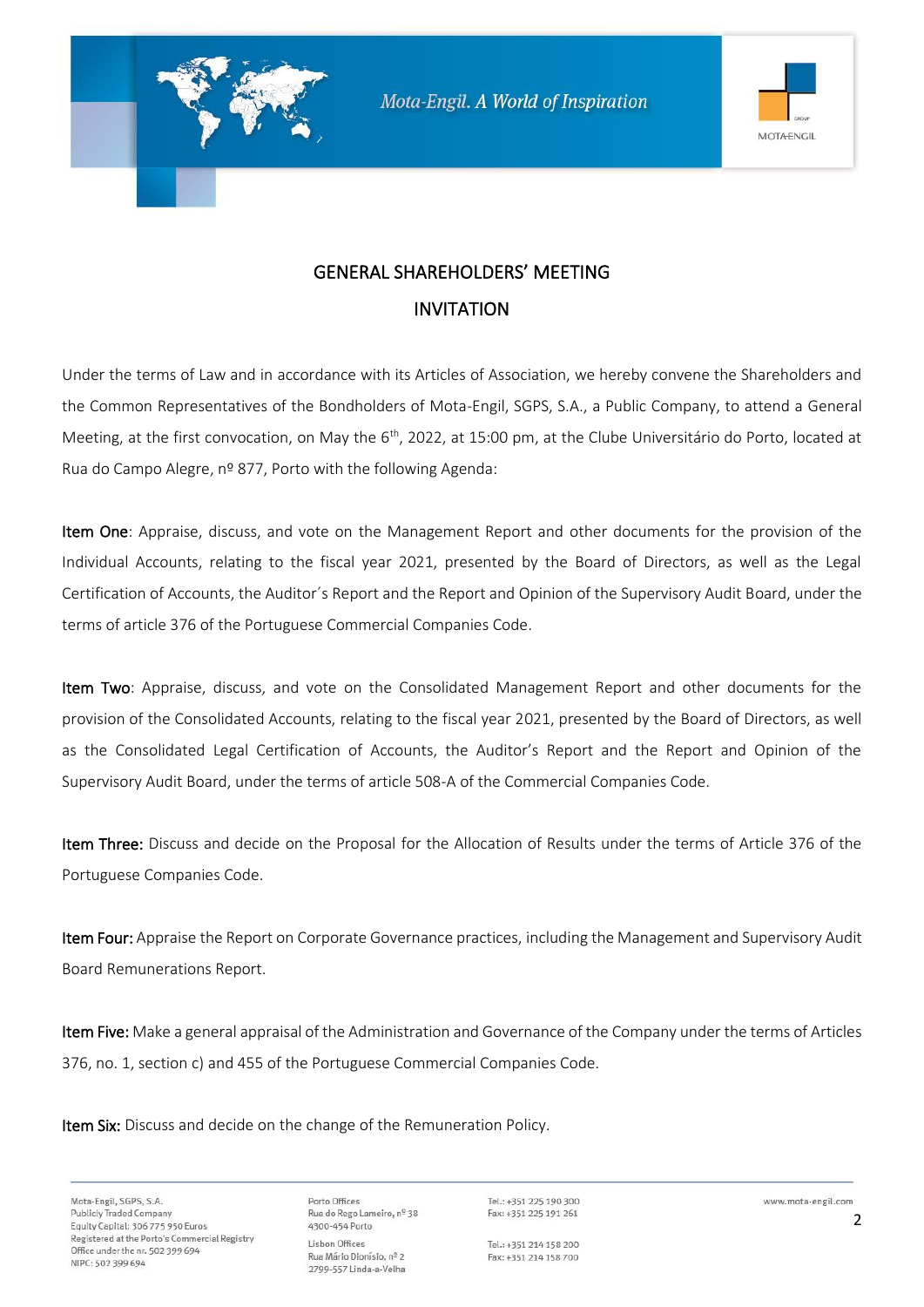

Item Seven: Discuss and decide, in accordance with the provisions of paragraph one of article nineteen of the Articles of Association to set in fifteen the number of members that will comprise the Company's Board of Directors.

Item Eight: Discuss and decide on the election, for the current term of office corresponding to the three-year period, two thousand and twenty-one/two thousand and a twenty-three (2021-2023) of a new member of the Board of Directors.

Item Nine: Discuss and decide, under the terms of paragraph eight of article nineteen of the Articles of Association, on the amount of the guarantee to be provided by the member of the Board of Directors elected in relation to the previous Item of this agenda.

Item Ten: Discuss and decide on the election, for a new term of office, corresponding to the three-year period two thousand and twenty-two/two thousand and twenty-four (2022/2024) of the members of the Board of the General Meeting.

Item Eleven: Discuss and decide on the acquisition and disposal by the Company of own shares, as well as mandating the Board of Directors to execute the decisions taken under this point of the agenda.

Item Twelve: Discuss and decide on the acquisition and disposal by the Company of own bonds, as well as mandating the Board of Directors to execute the decisions taken under this point of the agenda.

Item Thirteen: Discuss and decide on the partial revocation of the decision taken regarding Item Fifteen of the agenda of the General Meeting of this Company, held on May 23<sup>rd</sup>, 2019.

Item Fourteen: Discuss and decide on the authorization to be granted by the Company's Shareholders' General Meeting for the issue of one or more bond loans, in euros or another currency, up to a total amount of  $\epsilon$ 400,000,000.00 (four hundred million euros).

Porto Offices Rua do Rego Lameiro, nº 38 4300-454 Porto Lisbon Offices Rua Mário Dionísio, nº 2 2799-557 Linda-a-Velha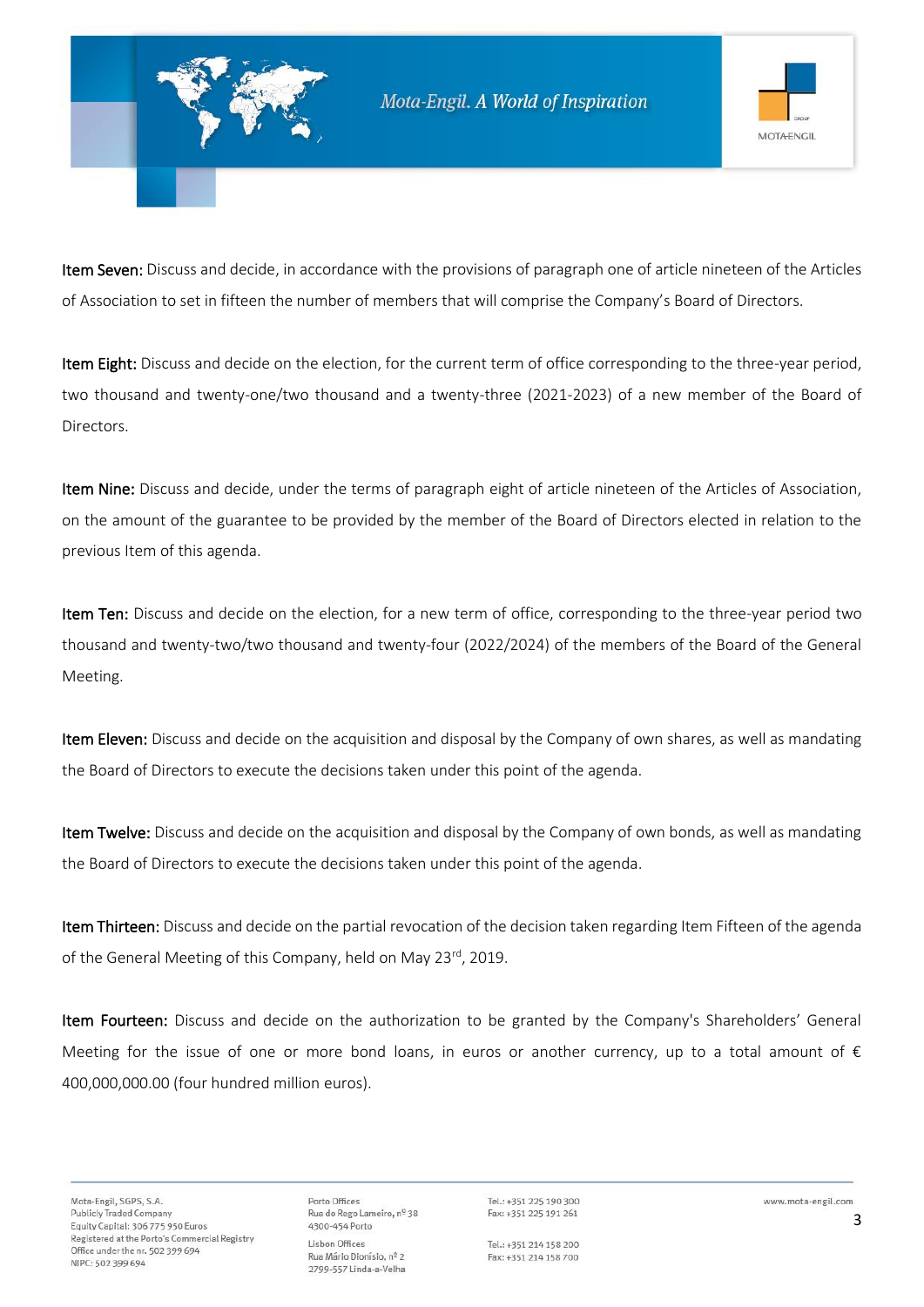

Item Fifteen: Discuss and decide, pursuant to the provisions of paragraph 3 of Article 350 of the Portuguese Commercial Companies Code, as well as in accordance with the provisions established in article ten of the Articles of Association, on the authorization to be granted to the Board of Directors for, within the scope of the resolution to be taken in relation to the previous Item of this Agenda, to issue bonds, which may be made partially in one or more series, in euros or in another currency.

Under the terms of the law and the Articles of Association:

The General Meeting will meet at the above-mentioned place since the Company's headquarters do not allow it to be carried out under satisfactory conditions.

The General Meeting is comprised exclusively by the shareholders with the right to vote as holders of shares which are registered in their name at 0 hours (GMT) of the 5th day of the business prior to the holding of the General Meeting (the "Registration date"), that is, the 0 hours (GMT) of the April 29<sup>th</sup>, 2022.

Anyone wishing to participate in the General Meeting, which is the subject of the present invitation, must declare by writing such intention to the financial intermediary where the share registration is open, until the day before the day referred to in the previous paragraph, that is, until 23:59 pm (GMT) of April 28th, 2022.

The financial intermediary referred to in the previous paragraph will have to inform the Chairman of the Board of the General Meeting of the client's intention to participate in the aforementioned General Meeting and will have, until the end of the 5<sup>th</sup> previous trading day to the date of the present General Meeting, that is, until 23:59 (GMT) of April 29<sup>th</sup>, 2022, to forward to the Chairman of the Board of the General Meeting the information concerning the number of shares registered in the name of the shareholder of this Company which participation in the General Meeting has been communicated to it, in accordance with the preceding paragraph, as well as reference to the date of registration of the same.

Porto Offices Rua do Rego Lameiro, nº 38 4300-454 Porto Lisbon Offices Rua Mário Dionísio, nº 2 2799-557 Linda-a-Velha

Tel.: +351 225 190 300 Fax: +351 225 191 261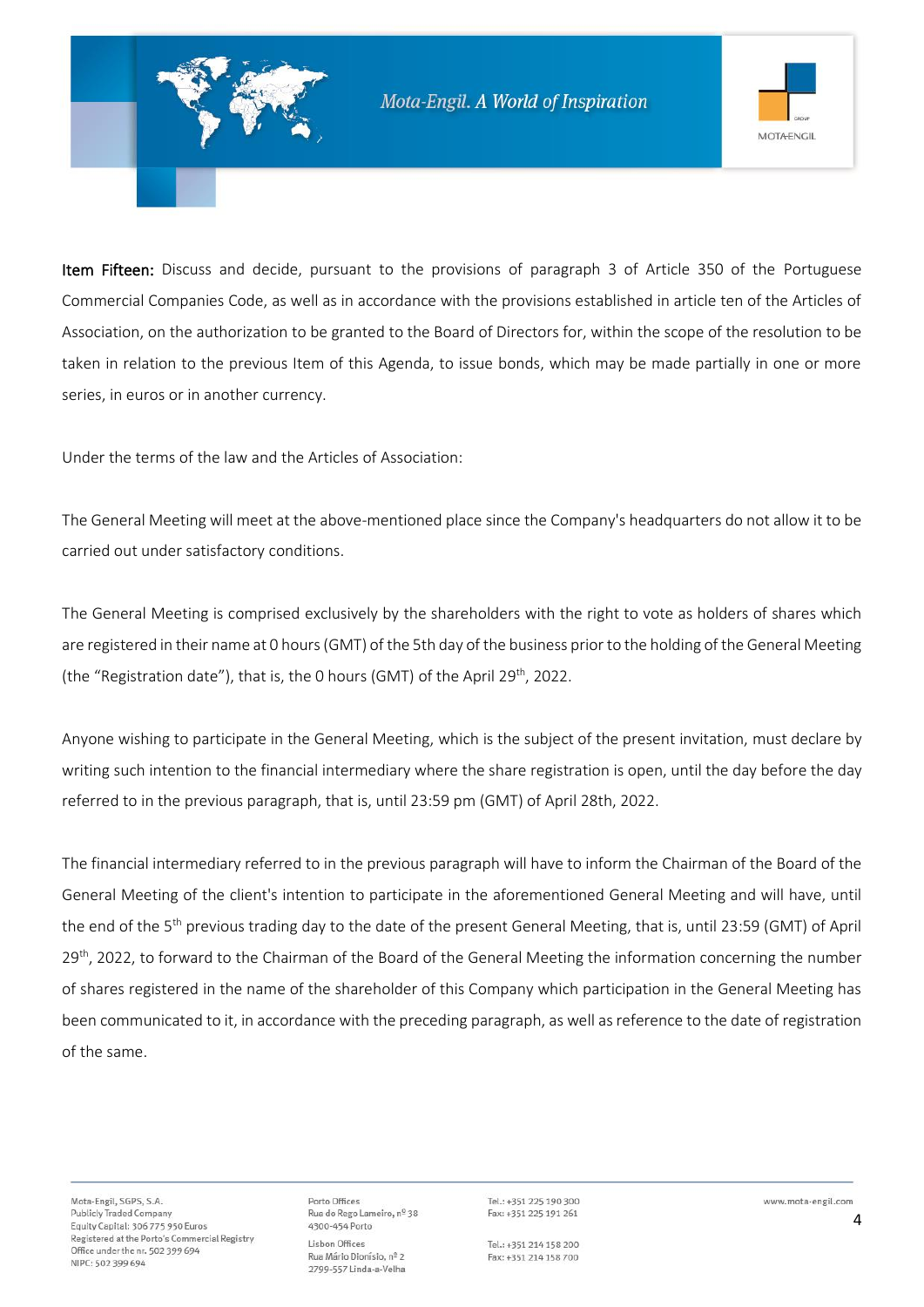

Anyone who, between the date of registration referred to in the second paragraph above and the end of the General Meeting, transfers the ownership of the shares of which they are holder should report said fact immediately to the Chairman of the Board of the General Meeting, as well as, to the CMVM.

Holders of preference shares without vote and Bondholders may only attend the General Meeting through their joint representatives appointed, respectively, under the terms of articles 343 and 357 and those following of the Portuguese Commercial Companies Code.

Each share has the right to a vote, except for the preference shares without vote.

Shares which realization is overdue have no right to vote.

Votes should be performed in the form specified by the Chairman of the Board of the General Meeting.

Shareholders may be represented at the General Meeting, provided that they do so through a written document, with signature, addressed to the Chairman of the Board and delivered to the registered office by mail, express mail, or email by the end of the day preceding the "Registration Date", that is, until 23:59 pm (GMT) on April 28<sup>th</sup> 2022.

The representation document referred to in the previous paragraph must specify the meeting to which it refers, indicating the date, time, and place in which it takes place and the respective Agenda, thus unequivocally conferring the mandate to the representative, with the proper identification of the last. The signature does not need to be recognized.

Shareholders who are legal persons shall be represented by a person designated for this purpose in writing by their administrative body, being the provisions of the two preceding paragraphs applicable to said representation.

Porto Offices Rua do Rego Lameiro, nº 38 4300-454 Porto Lisbon Offices Rua Mário Dionísio, nº 2 2799-557 Linda-a-Velha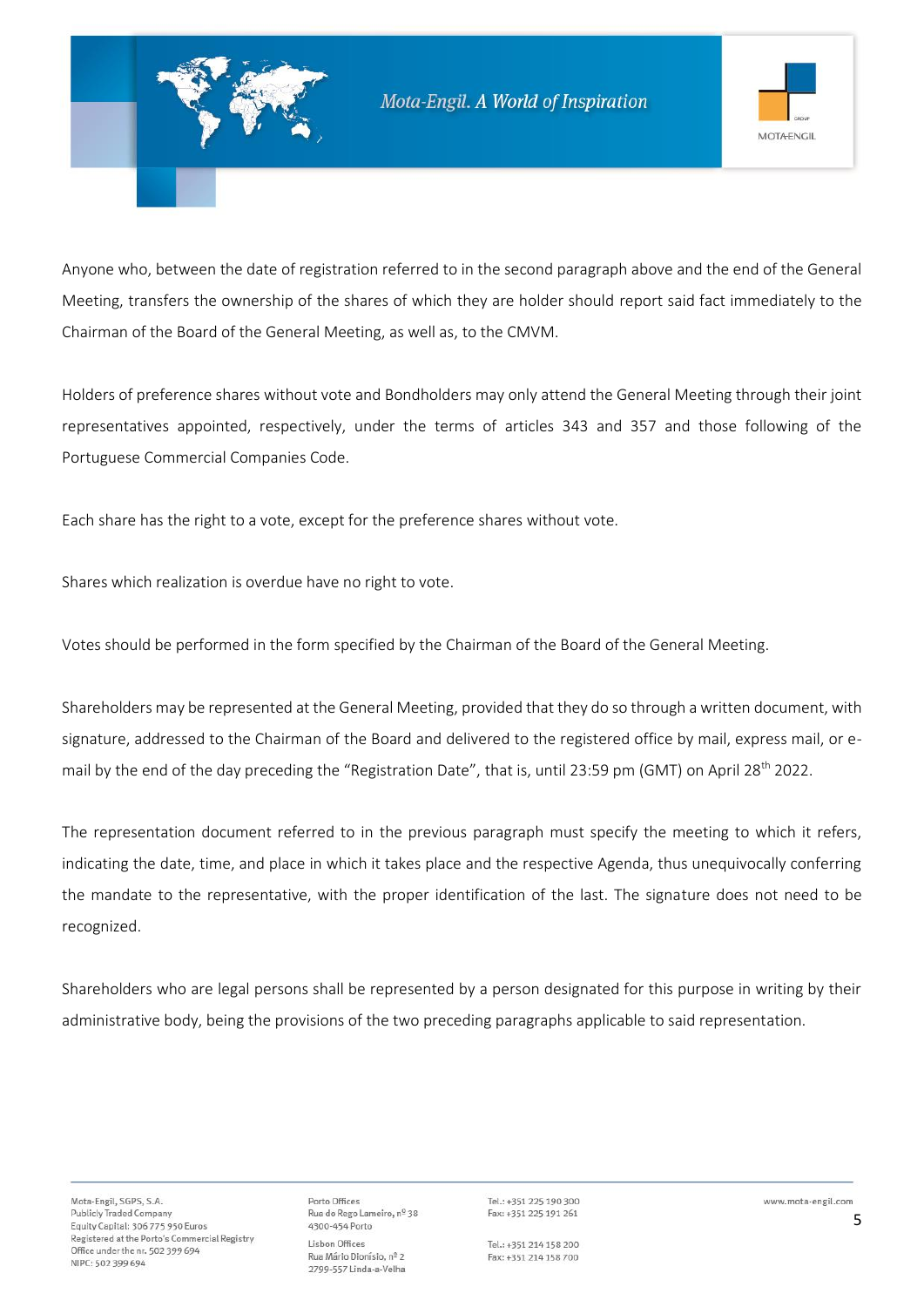

The shareholders of this Company who, in a professional capacity, hold shares in their own name, but on behalf of their clients, may, with said shares, vote in a different sense, provided they present it to the Chairman of the General Meeting, until the 5<sup>th</sup> trading day prior to the holding of the General Meeting, that is, until 23:59 (GMT) of April 29<sup>th</sup>, 2022, the identification of each customer and, as well, the number of shares to vote on behalf of each one of them. They will also have to present to the Chairman of the Board of the General Meeting the voting instructions issued by their clients for each one of the Items that comprise the agenda.

Shareholders who hold shares corresponding to at least 2% of the share capital of the Company may within five days following publication of the present invitation require - through a request addressed to the Chairman of the Board of the General Meeting - the inclusion of specific matters in the Agenda for this Meeting providing that said request for inclusion is accompanied by the proposed decision.

The matters included in the agenda and the respective resolution proposals, referred to in the previous paragraph, shall as soon as possible, be disclosed to the other shareholders by the same form used for the disclosure of this invitation, but in any case, never later than 0 hours (GMT) of the 5th trading day prior to the date of the General Meeting, that is, the 0 hours (GMT) of April 29<sup>th</sup>, 2022.

Shareholders with holdings corresponding to at least 2% of share capital of the Company may also require proposed decisions relating to Items referred to in the invitation or added to it under the terms of the previous paragraph through a requirement sent in writing to the Chairman of the Board of the General Meeting within five days of the publication of this invitation. Jointly with said request all of the information which should accompany a proposed decision should be forwarded by the proposing shareholder. The proposals, as well as the information that should accompany them, will be, as soon as possible, disclosed to the other shareholders by the same form used for the disclosure of this invitation, but in any case, never later than the  $10^{th}$  day prior to the holding of the General Meeting, that is, until 23:59 pm (GMT) of April 26<sup>th</sup>, 2022.

Shareholders may vote by post.

Porto Offices Rua do Rego Lameiro, nº 38 4300-454 Porto Lisbon Offices Rua Mário Dionísio, nº 2 2799-557 Linda-a-Velha

Tel.: +351 225 190 300 Fax: +351 225 191 261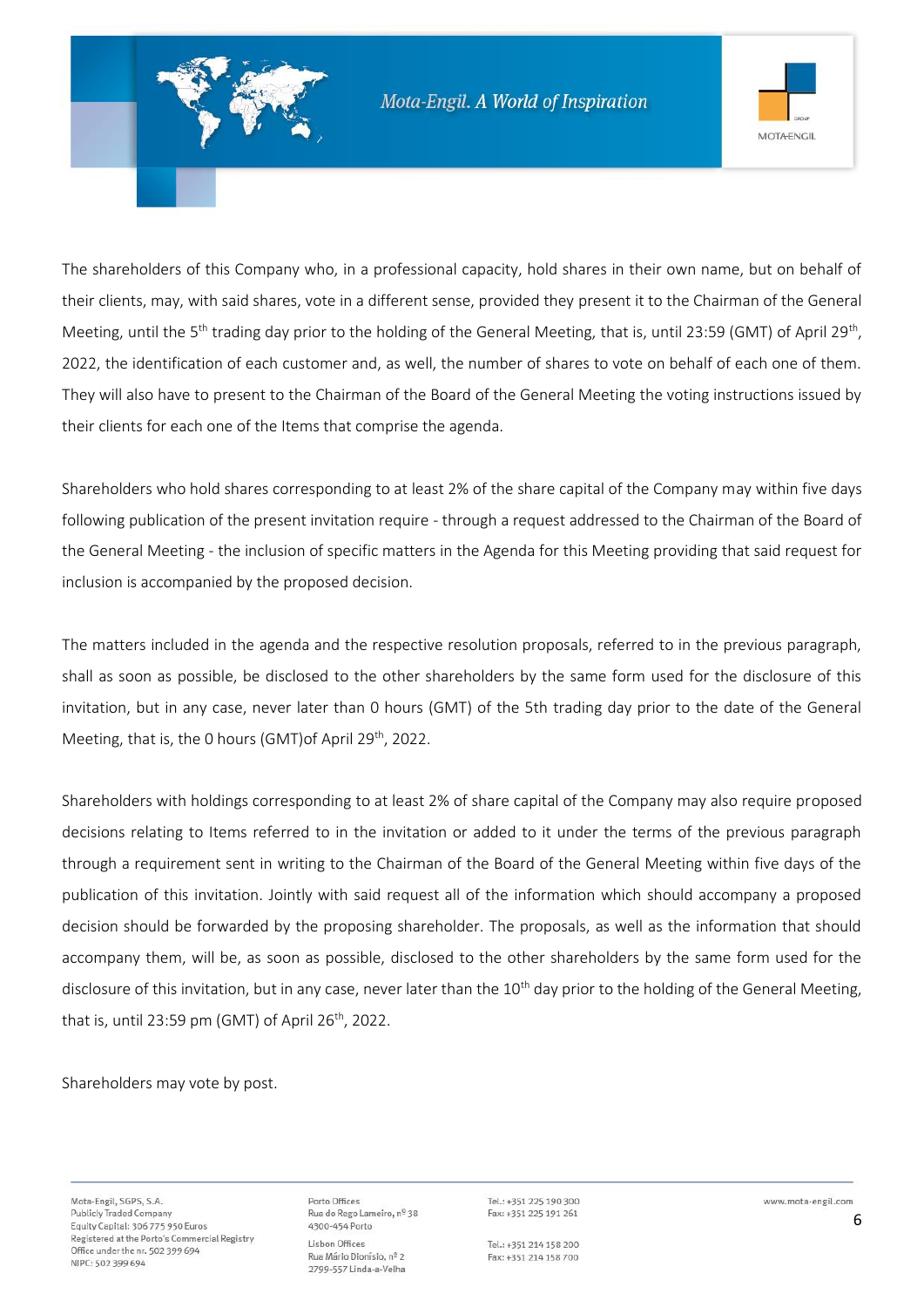

Postal votes will only be considered providing that they are received at the Company registered office at least three days before the date of the General Meeting, that is until 23:59 pm (GMT) of the May  $2^{nd}$ , 2022, without prejudice to the obligation of the timely proof of the capacity of shareholder in the terms indicated above.

The postal declaration of vote will only be accepted when signed by the holder of the shares or by their legal representative.

In order to ensure the confidentiality of the vote up to the time of voting, the declaration of vote referred to above should be sealed in a closed envelope in which should be written the expression "*declaração de voto relativa ao Ponto ……. da Ordem de Trabalhos*"(voting declaration relating to Item…… of the agenda).

For each Item of the agenda should be send a "*declaração de voto"* (voting declaration).

The envelopes containing the vote declarations should be sealed in another one accompanying a letter issued by the shareholder and forwarded to the Chairman of the Board of the General Meeting, sent by registered post, in which should be expressed the unequivocal will to vote by post. The said letter should be signed by the holder of the shares or by its legal representative and should be accompanied by a copy of the identity document of the shareholder, if this one is a natural person or, in the case of a legal person, accompanied by the proof of capacity and empowerment for the purpose.

The aforementioned sealed envelopes containing the "*declarações de voto"* (voting declarations) shall only be opened by the Chairman of the Board of the General Meeting upon the start of the vote at the General Meeting.

Only declarations of vote which expressly and unequivocally show the following will be considered to be valid:

- $a$ ) indication of the Item of the agenda it concerns;
- $b$ ) the specific proposal for which it is intended, with the indication of the proposer(s);

 $c$ ) – the precise and unconditional indication of the vote option for each proposal as well as if the same is to hold where the proposal is amended by the proposer.

Porto Offices Rua do Rego Lameiro, nº 38 4300-454 Porto Lisbon Offices Rua Mário Dionísio, nº 2 2799-557 Linda-a-Velha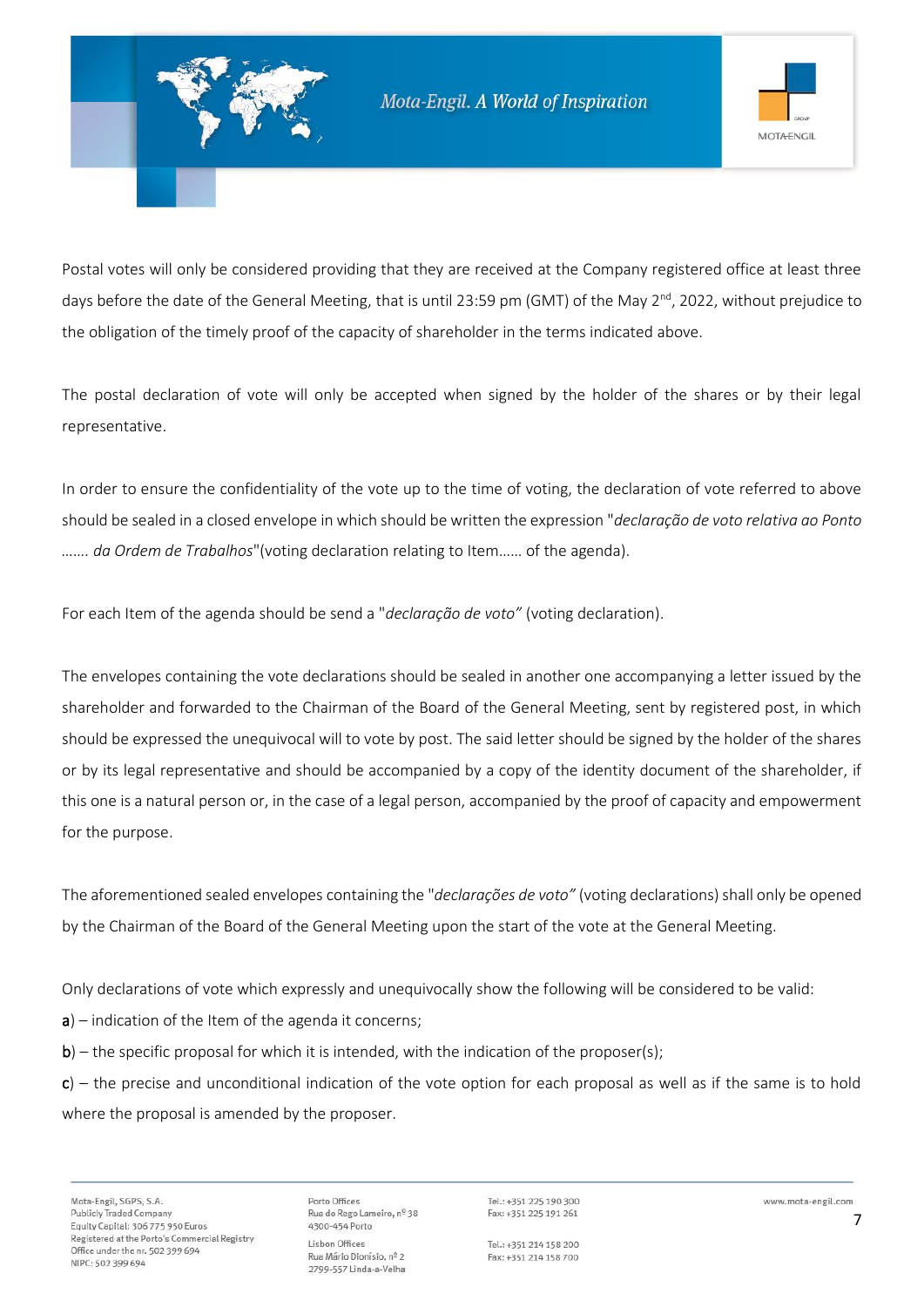

Votes cast under the above terms shall be considered as negative votes in respect of the proposals submitted after the vote is cast.

Notwithstanding the provisions of section b) above, a shareholder is allowed to send a declaration of vote relating to a specific proposal to declare a vote against all other proposals on the same Item of the agenda with no other specifications.

It will be considered that those shareholders who send declarations of vote by post will abstain from voting on proposals which are not the object of said declarations.

Notwithstanding the provisions of section c) above the shareholders may condition their voting option for a specific proposal to the approval or rejection of another within the scope of the same Item of the Agenda.

The Chairman of the Board of the General Meeting or, where applicable, its substitute, is responsible for verifying the compliance of the postal declarations of vote. Declarations of vote which are not accepted shall be considered as not having been issued.

Company decisions are taken by a simple majority of the votes issued in the General Meeting unless the provisions of the law or the Articles of Association establish the opposite.

The complete documents and proposals referring to the Items of the agenda will be available on the dates legally provided for shareholders to study and analysis at the registered office of the Company located at Rua do Rego Lameiro, number 38 in Porto under the terms of the provisions of article 289 of the Portuguese Commercial Companies Code along with the provisions of article 21-J of the Portuguese Securities Code.

Such proposals may also be obtained from the Company website in the internet [www.mota-engil.com](http://www.mota-engil.com/) and in the "Sistema de difusão de informação da CMVM" (Comissão do Mercado de Valores Mobiliários) website.

Porto Offices Rua do Rego Lameiro, nº 38 4300-454 Porto Lisbon Offices Rua Mário Dionísio, nº 2 2799-557 Linda-a-Velha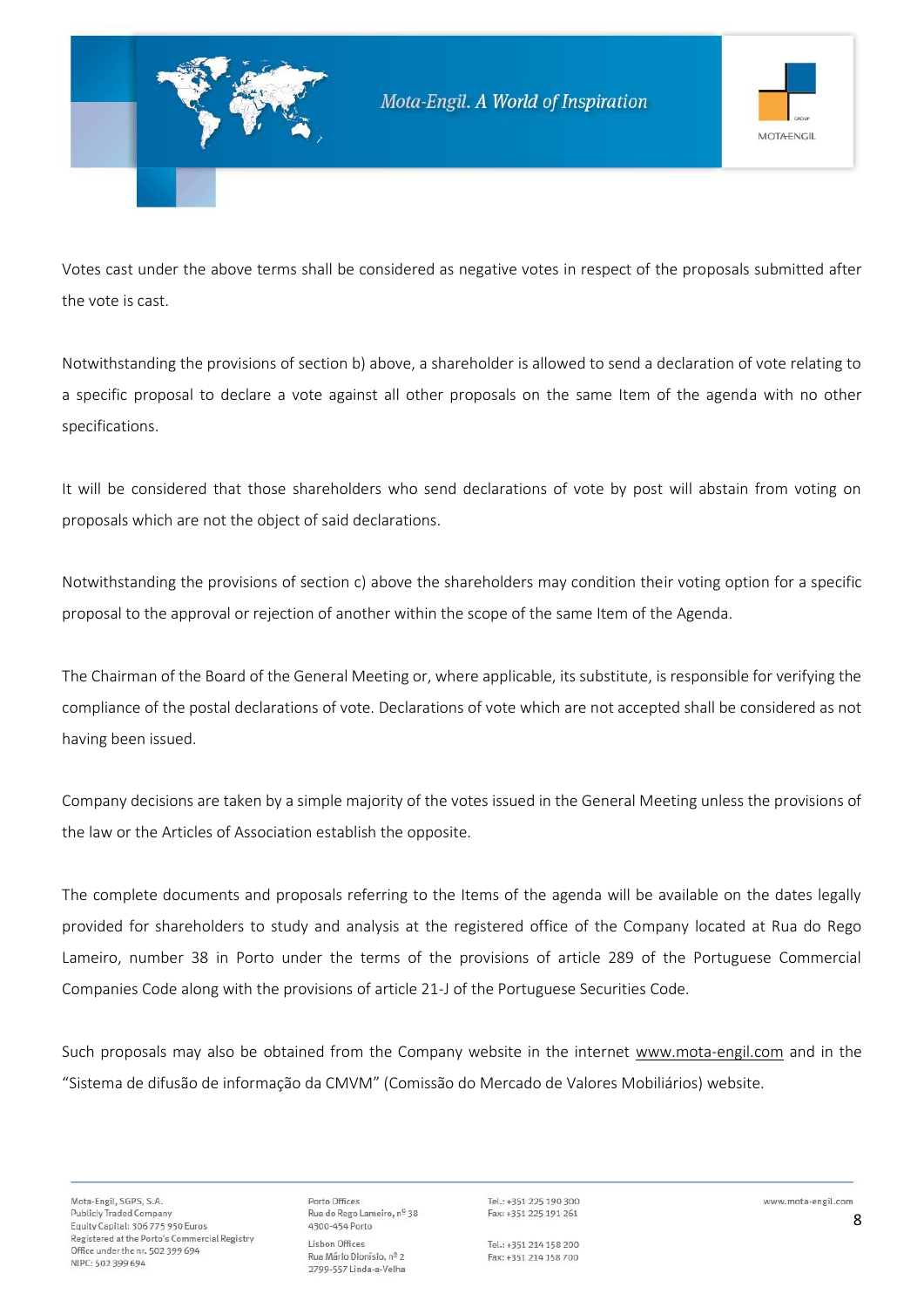

Under the terms of the provisions of section c) of number 1 of Article 21-J of the Portuguese Securities Code, the representation document form referred to above will be available to the shareholders at the registered office of the Company and in its website, from the date of publication of the present invitation.

It is also available to the Shareholders, on the Company website, under the terms of and for the purposes provided for in number 3 of Article 23 of the Portuguese Securities Code, the representation form used for the purposes of representation at the General Meeting for more than five shareholders by a sole representative.

All communications which, under the terms of the Articles of Association and the applicable legislation, should be sent to the Chairman of the Board of the General Meeting, with the exception of those which should be delivered to the Company's registered office, may be sent by e-mail to the following address: [Presidentemesaag@mota-engil.pt.](mailto:Presidentemesaag@mota-engil.pt)

The personal data of shareholders or their representatives communicated to the Company and collected within the scope of the General Meeting will be processed exclusively for the holding and management of the General Meeting, which will take place on May  $6<sup>th</sup>$ , and will be treated in accordance with Regulation (EU) 2016/679 of the European Parliament and of the Council of April 27<sup>th</sup> 2016 "General Data Protection Regulation" or "GDPR", and the Company will act as responsible for the processing of this personal data.

Personal data will be collected and processed in order to comply with legal obligations and legitimate interest, pursuant to article 6, points c) and f), respectively, of the General Data Protection Regulation in order to manage the General Meeting. Personal data will be processed and collected, namely regarding interventions, vote declarations of shareholders and their representatives, exercise of voting rights and the preparation of attendance lists. Holders of personal data shall provide such data, as that is a legal obligation, without which the holding of the General Meeting will be compromised.

Porto Offices Rua do Rego Lameiro, nº 38 4300-454 Porto Lisbon Offices Rua Mário Dionísio, nº 2 2799-557 Linda-a-Velha

Tel.: +351 225 190 300 Fax: +351 225 191 261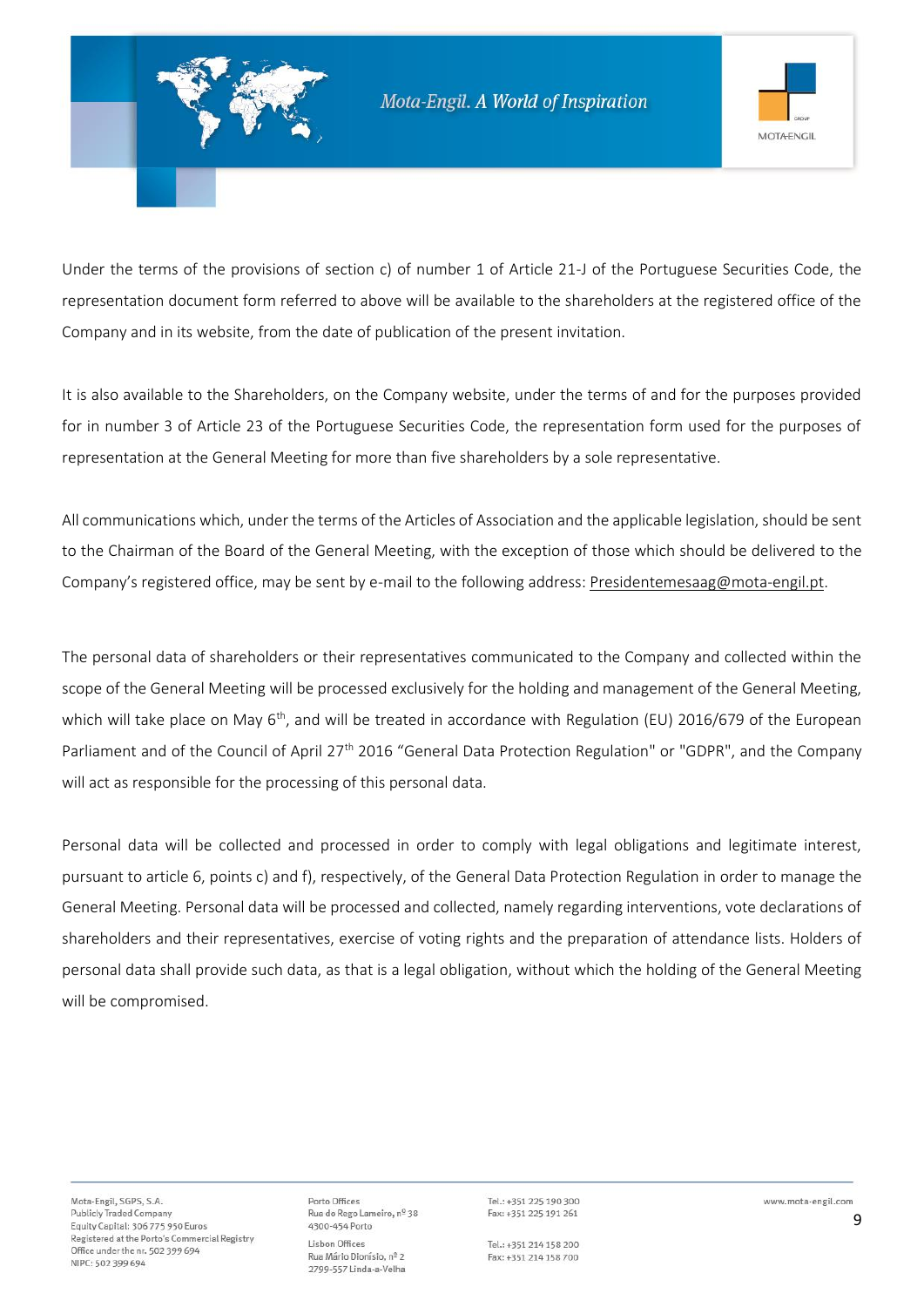

Data holders may, at any time and to the extent that legal requirements are meet, exercise their rights of access, rectification, elimination, limitation and opposition to the processing, for which purpose the request must be addressed to Mota-Engil via the email address [privacy@mota-engil.com](mailto:privacy@mota-engil.com) without prejudice to being able, at any time, to file a complaint to the National Data Protection Commission.

Should the General Meeting not be able to be held on the date mentioned above, we hereby establish the May 27<sup>th</sup>, 2022, at 15:00 pm, for the General Meeting at the same location and in second call.

Porto, April 12, 2022

The Chairman of the Board of the General Meeting António Cândido Lopes Natário

Porto Offices Rua do Rego Lameiro, nº 38 4300-454 Porto Lisbon Offices Rua Mário Dionísio, nº 2 2799-557 Linda-a-Velha

Tel.: +351 225 190 300 Fax: +351 225 191 261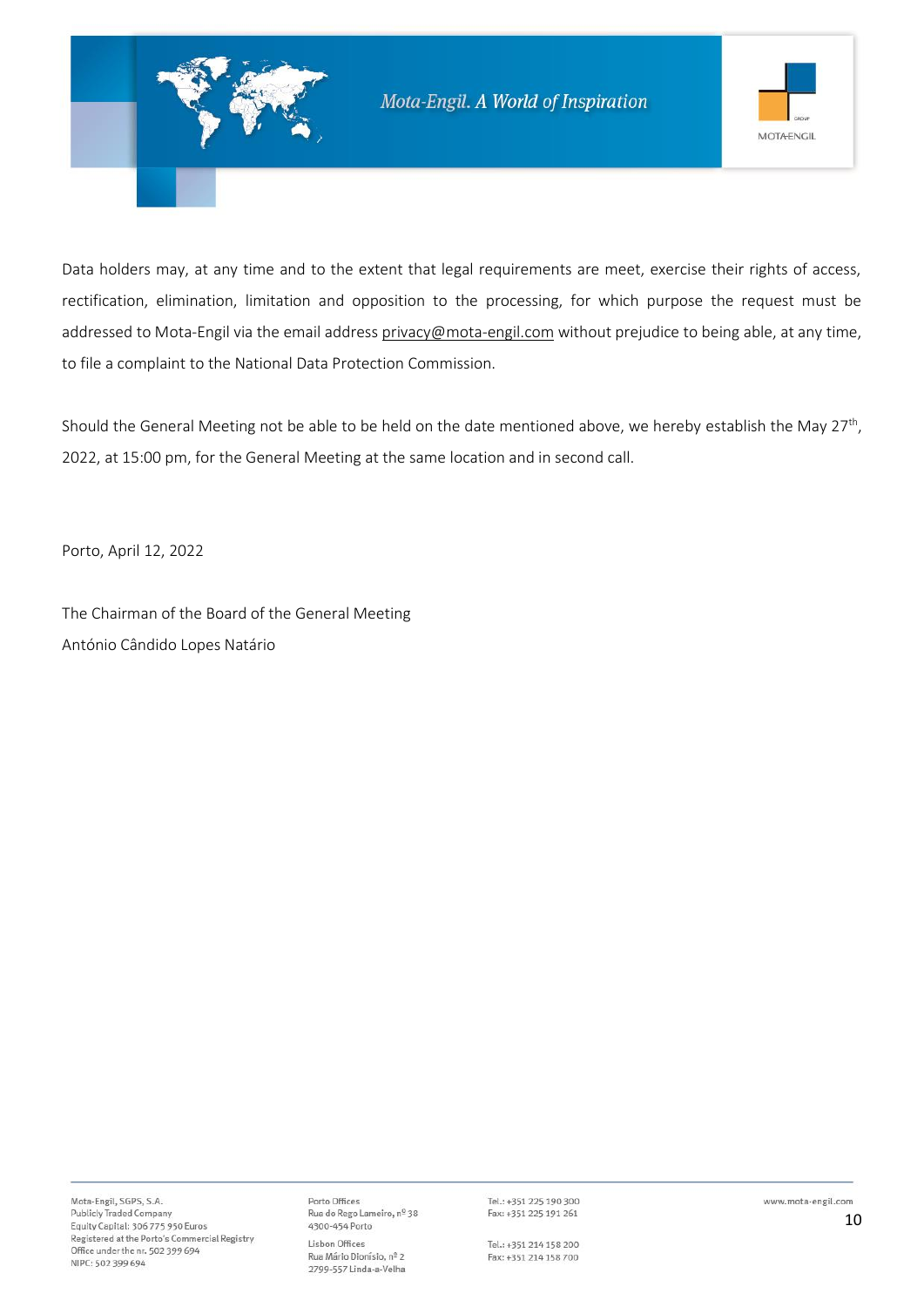

#### ITEM ONE OF THE AGENDA

The Board of Directors proposes to the Shareholders to:

Appraise, discuss, and vote on the Management Report and other documents for the provision of the Individual Accounts, relating to the fiscal year 2021, presented by the Board of Directors, as well as the Legal Certification of Accounts, the Auditor´s Report and the Report and Opinion of the Supervisory Audit Board, under the terms of article 376 of the Portuguese Commercial Companies Code.

Porto, April 12, 2022

The Board of Directors of Mota-Engil, S.G.P.S., S.A.

Porto Offices Rua do Rego Lameiro, nº 38 4300-454 Porto Lisbon Offices Rua Mário Dionísio, nº 2 2799-557 Linda-a-Velha

Tel.: +351 225 190 300 Fax: +351 225 191 261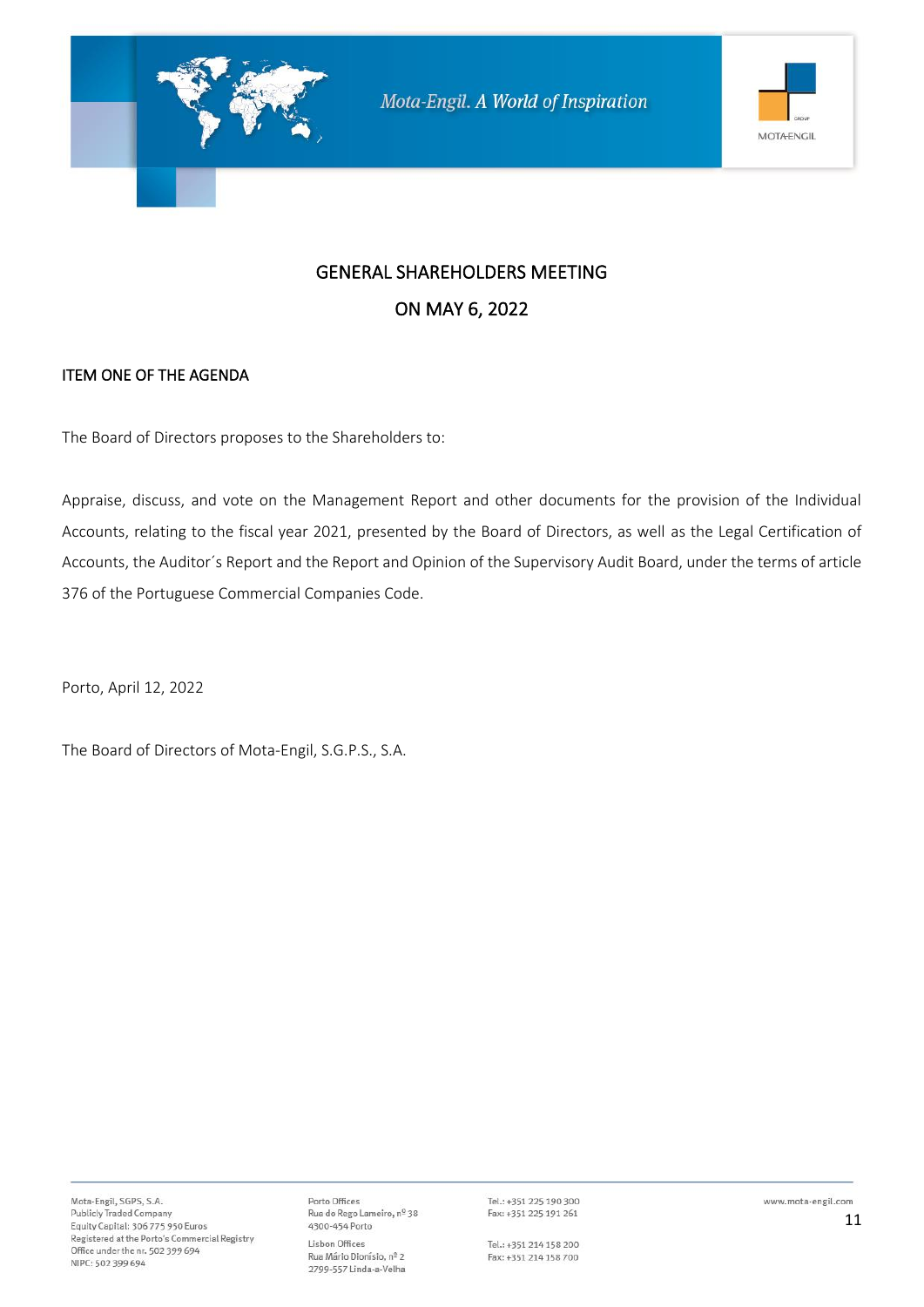

### ITEM TWO OF THE AGENDA

The Board of Directors proposes to the Shareholders to:

Appraise, discuss, and vote on the Consolidated Management Report and other documents for the provision of the Consolidated Accounts, relating to the fiscal year 2021, presented by the Board of Directors, as well as the Consolidated Legal Certification of Accounts, the Auditor's Report and the Report and Opinion of the Supervisory Audit Board, under the terms of article 508-A of the Commercial Companies Code.

Porto, April 12, 2022

The Board of Directors of Mota-Engil, S.G.P.S., S.A.

Porto Offices Rua do Rego Lameiro, nº 38 4300-454 Porto Lisbon Offices Rua Mário Dionísio, nº 2 2799-557 Linda-a-Velha

Tel.: +351 225 190 300 Fax: +351 225 191 261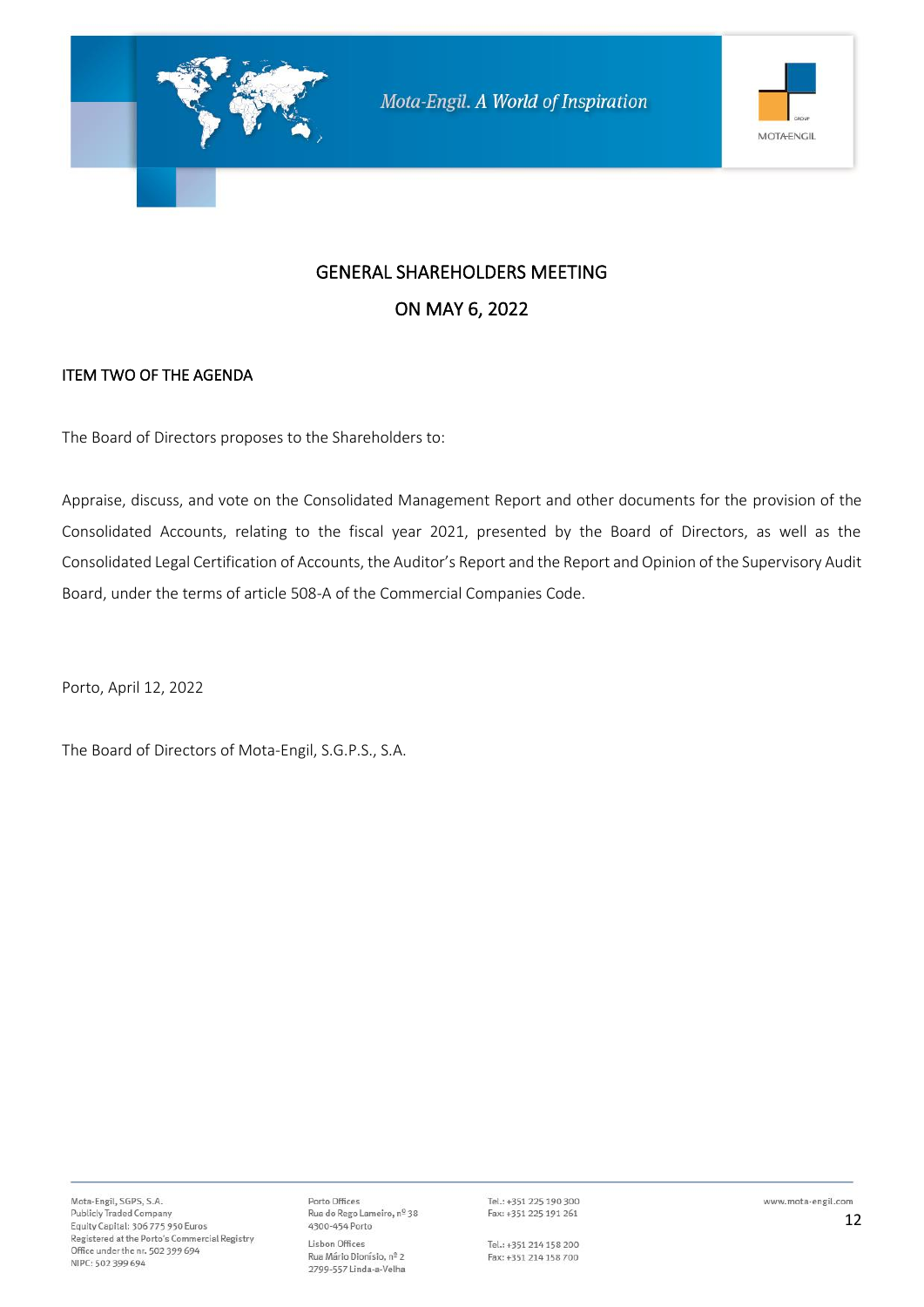

#### ITEM THREE OF THE AGENDA

*"Discuss and decide on the Proposal for the Allocation of Results under the terms of Article 376 of the Portuguese Companies Code."* 

#### PROPOSAL

The Board of Directors proposes to the annual General Meeting the coverage of negative retained earnings in the amount of 28,100,076 euros and 99 cents, by transfer of the heading of "Other Reserves" and the following distribution of the net income for the year, in the amount of 42,340,980 euros and 16 cents, which already includes the amounts of 500,000 euros and 250,000 euros assigned to the distribution of profits, respectively, by the Board of Directors, pursuant to Article 27(2) of the Articles of Association, and by employees:

a) For the legal reserve, 5% of the net income of the year, amounting to 2,117,049 Euro and 1 cent;

b) For immediately distribution to shareholders, 5.175 euro cents per share, tax captives, in the overall value of 15,875,655 euros and 41 cents; and

c) For free reserves, the remainder, in the amount of 24,348,275 euros and 74 cents.

In the event of approval of the proposal above, the Board of Directors proposes additionally to the annual General Meeting, subject to the condition set out below, an additional distribution to shareholders of 1.725 euro cents per share, in the overall value of 5,291,885 euros and 14 cents.

This additional distribution is subject to the condition that the consolidated net income attributable to the Group, to be verified at the end of the first half of 2022, is more than 50% of the 2021 consolidated net income attributable to the Group, i.e. more than 10,820.5 thousand euros.

Porto Offices Rua do Rego Lameiro, nº 38 4300-454 Porto Lisbon Offices Rua Mário Dionísio, nº 2 2799-557 Linda-a-Velha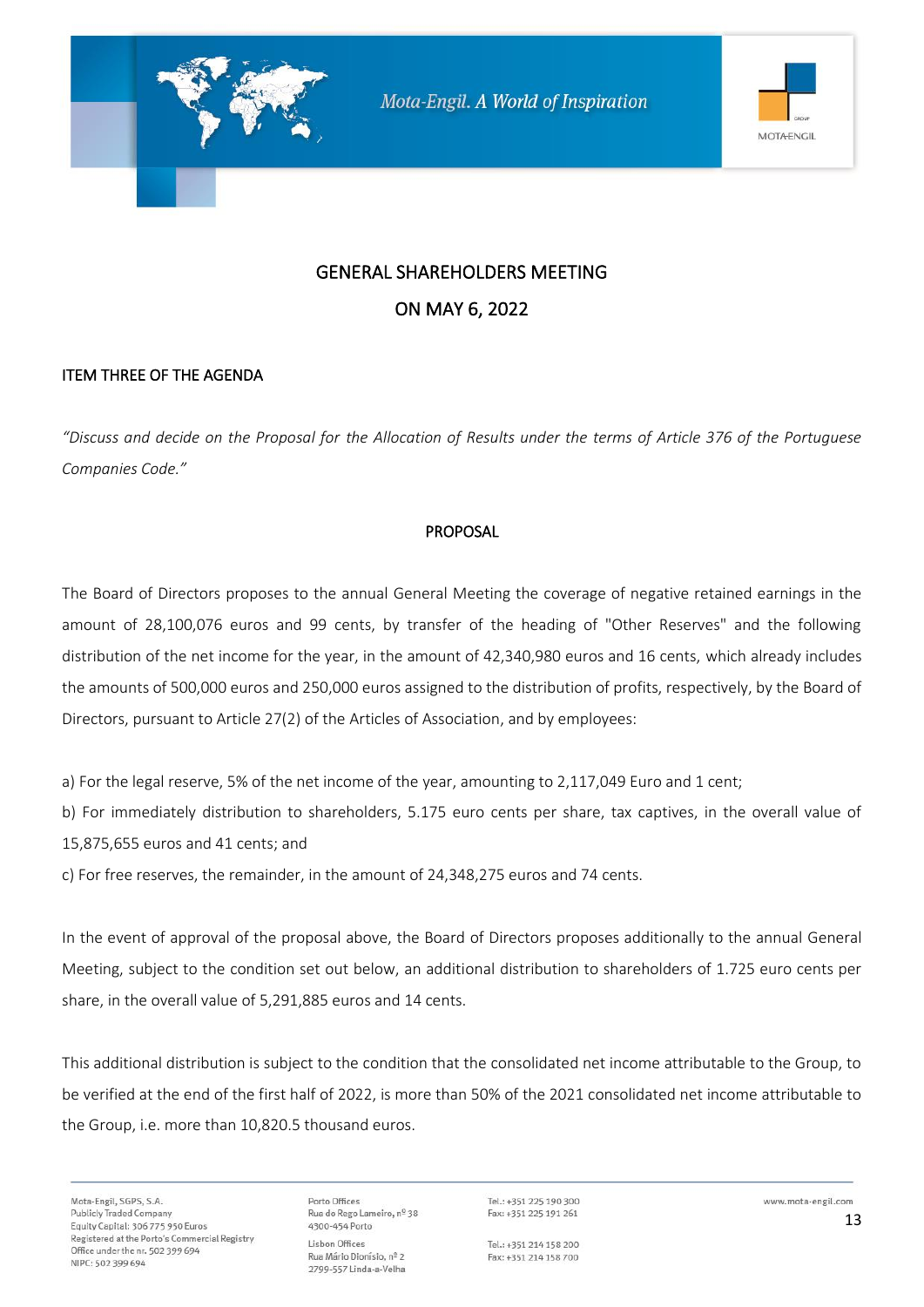

Once the above-mentioned condition has been verified in light of the consolidated half-yearly accounts, the production of the effects of the resolution that takes place will take place on October 1, 2022.

In the event of such condition not being met, that amount of net income for the year shall remain, immediately after the non-verification of the condition, in the caption of free reserves, and shall not be distributed to the shareholders.

Porto, April 12, 2022

The Board of Directors of Mota-Engil, S.G.P.S., S.A.

Porto Offices Rua do Rego Lameiro, nº 38 4300-454 Porto Lisbon Offices Rua Mário Dionísio, nº 2 2799-557 Linda-a-Velha

Tel.: +351 225 190 300 Fax: +351 225 191 261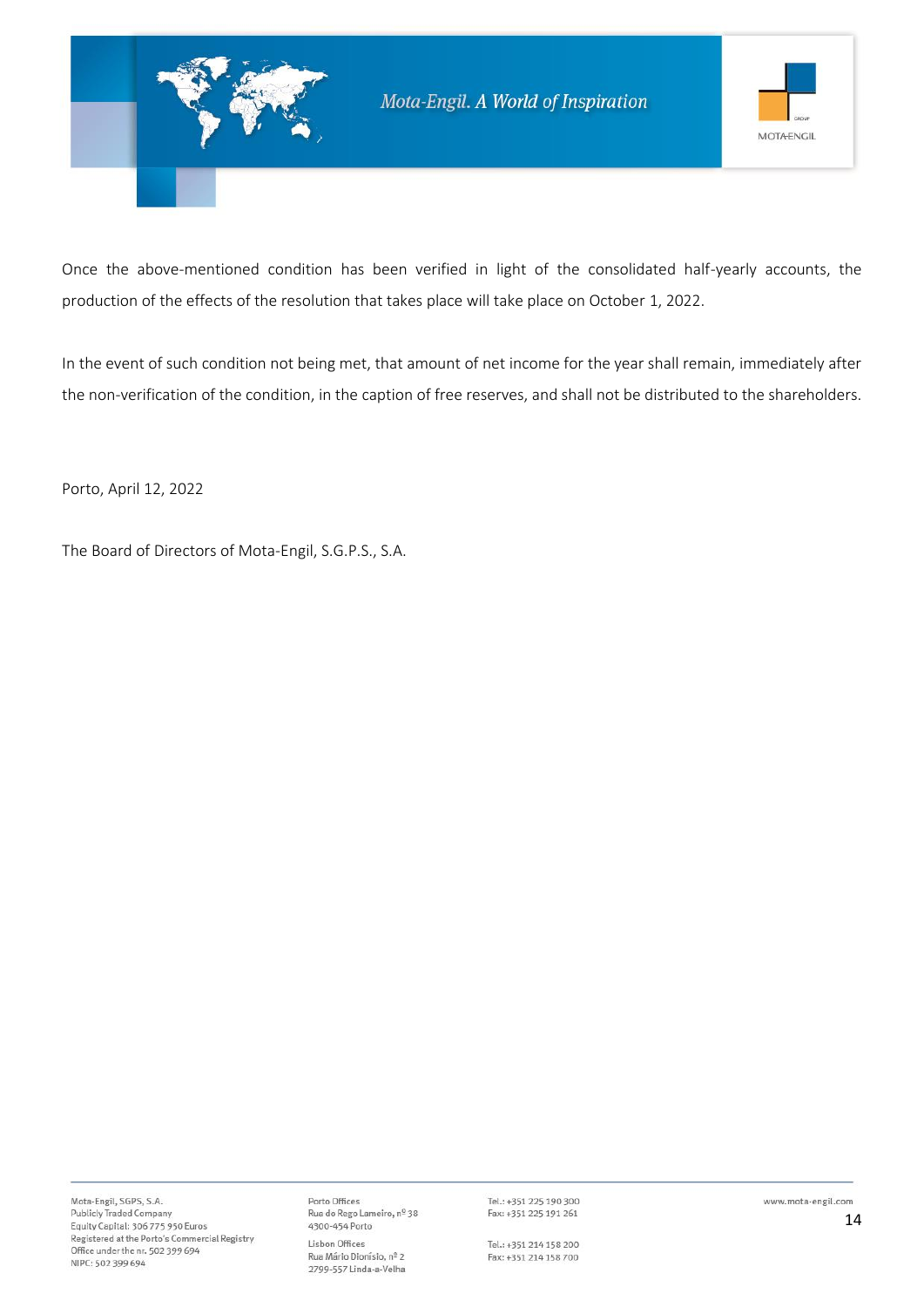

### ITEM FOUR OF THE AGENDA

*"Appraise the Report on Corporate Governance practices, including the Management and Supervisory Audit Board Remunerations Report."*

The Board of Directors proposes to the shareholders:

- Make a general appraisal over the Report on Corporate Governance practices, prepared by this Board, on which the Management and Supervisory Audit Board Remunerations Report is included.

Porto, April 12, 2022

The Board of Directors of Mota-Engil, S.G.P.S., S.A.

Porto Offices Rua do Rego Lameiro, nº 38 4300-454 Porto Lisbon Offices Rua Mário Dionísio, nº 2 2799-557 Linda-a-Velha

Tel.: +351 225 190 300 Fax: +351 225 191 261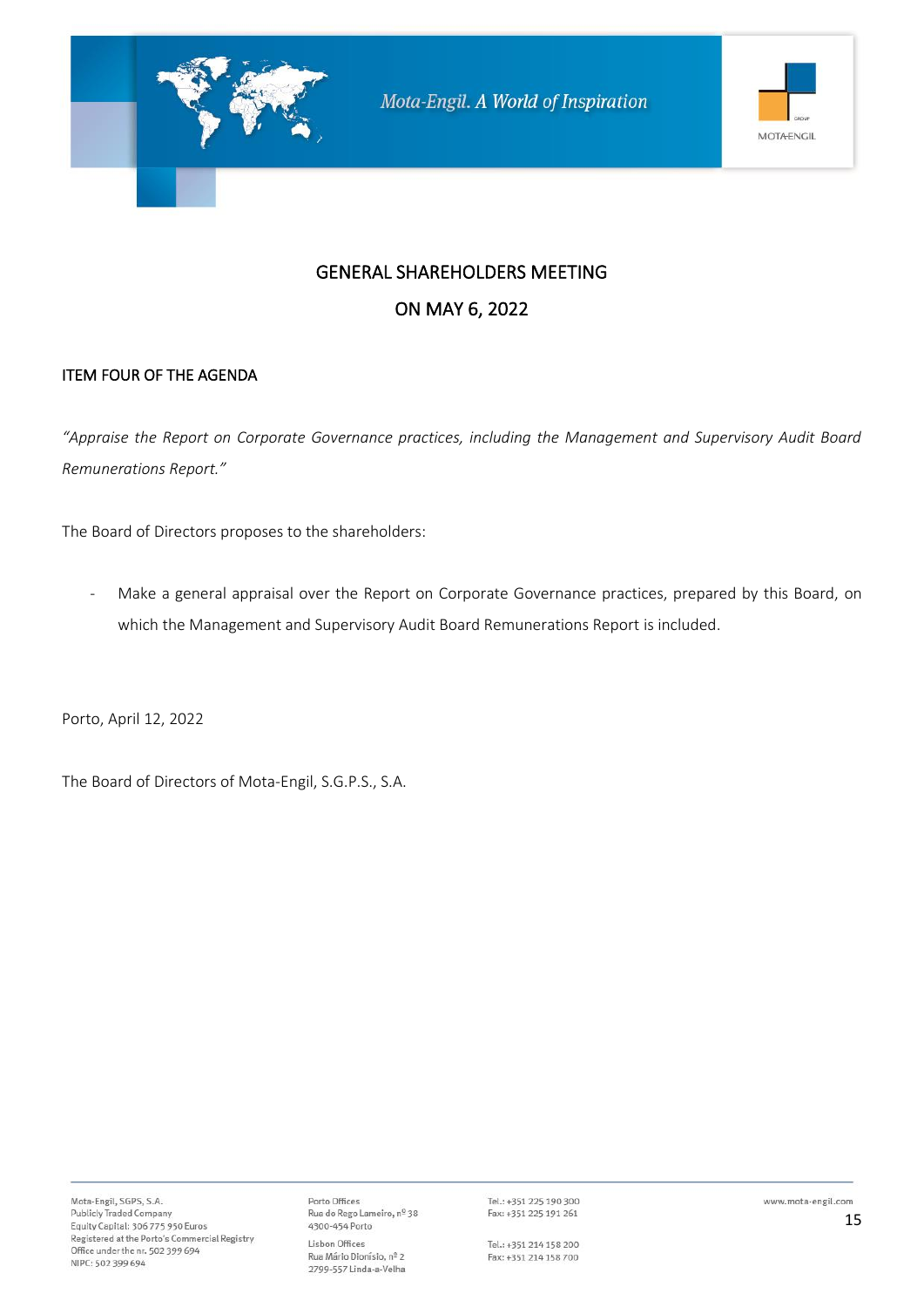

### ITEM FIVE OF THE AGENDA

*"Make a general appraisal of the Administration and Governance of the Company under the terms of Articles 376, no. 1, section c) and 455 of the Portuguese Commercial Companies Code."*

The shareholder Mota Gestão e Participações – Sociedade Gestora de Participações Sociais, S.A., proposes to the other shareholders of the Company:

the award of a vote of confidence and praise to the Board of Directors and the Supervisory Audit Board of the Company and to each one of its individual members.

Porto, April 12, 2022

The Shareholder

Mota Gestão e Participações - Sociedade Gestora de Participações Sociais, S.A.

Porto Offices Rua do Rego Lameiro, nº 38 4300-454 Porto Lisbon Offices Rua Mário Dionísio, nº 2 2799-557 Linda-a-Velha

Tel.: +351 225 190 300 Fax: +351 225 191 261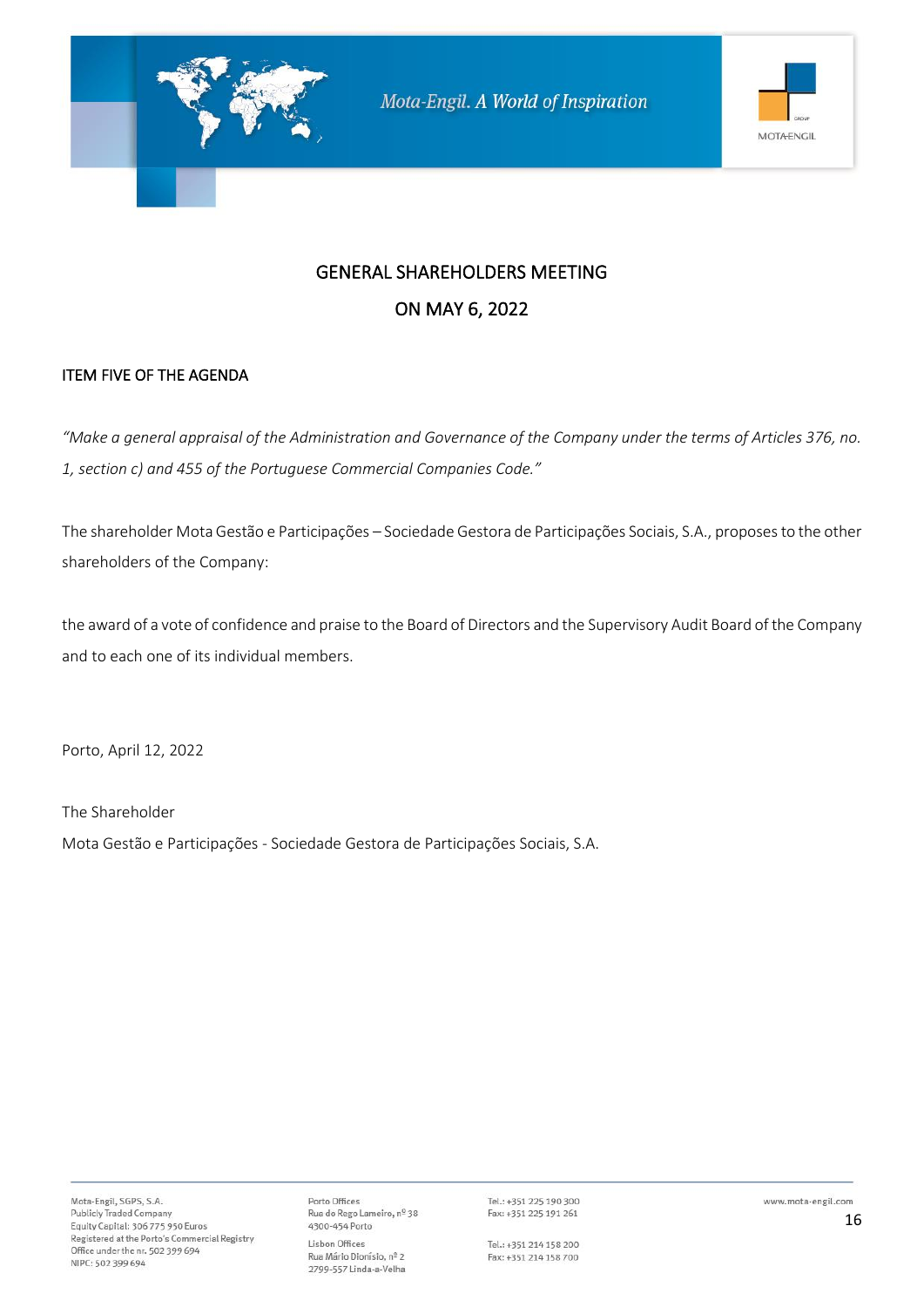

# GENERAL SHAREHOLDERS MEETING

### ON MAY 6, 2022

### ITEM SIX OF THE AGENDA

*"Discuss and decide on the change of the Remuneration Policy "*

The Remuneration Committee proposes to the Shareholders to:

Appraise, discuss, and vote the change to the Remuneration Policy of the Company, which final version is attached to the present proposal.

Porto, April 12, 2022

The Remuneration Committee of Mota-Engil, S.G.P.S., S.A.

Porto Offices Porto Omces<br>Rua do Rego Lameiro, nº 38<br>4300-454 Porto Lisbon Offices Rua Mário Dionísio, nº 2 2799-557 Linda-a-Velha

Tel.: +351 225 190 300 Fax: +351 225 191 261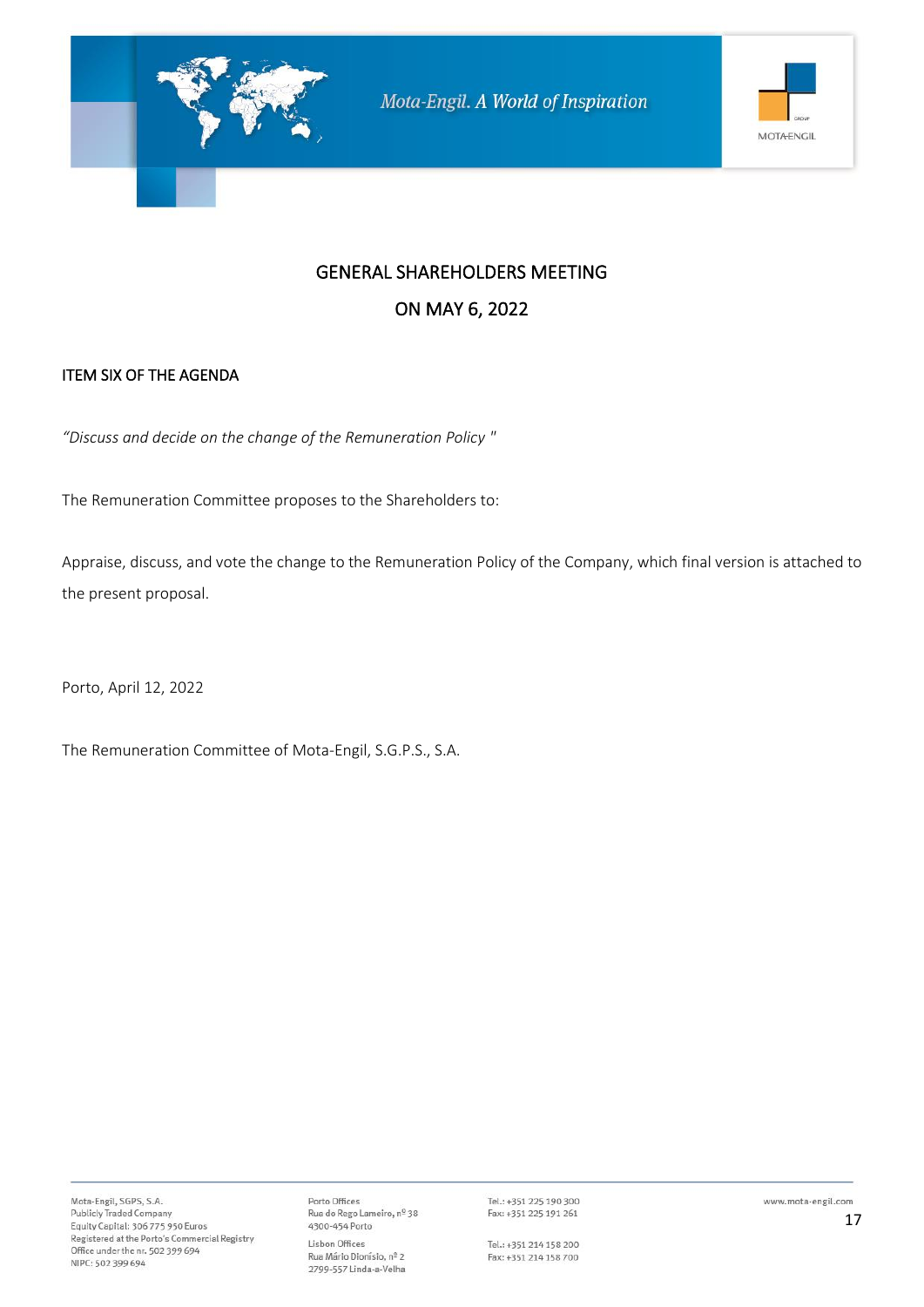

# GENERAL SHAREHOLDERS MEETING

### ON MAY 6, 2022

### ITEM SIX OF THE AGENDA – APPENDIX – REMUNERATION POLICY

#### REMUNERATION POLICY 2022

#### 1. Principles and Philosophy of Mota-Engil Group's Remuneration Policy

The Mota-Engil Group is a global player with a presence in over 20 geographies, a diverse business portfolio in the areas of Engineering and Construction, Environment and Services, Concessions, Mining and Energy, the success of which hinges on its ability to attract, develop and retain Talent on a global scale.

For this purpose, Mota-Engil, SGPS, SA (Mota-Engil or Company) has developed a Remuneration Policy to serve as a key pillar for managing Talent and that is based on a set of principles, as follows:

- Reinforce a meritocracy culture based on competence and merit;
- Foster a non-discrimination, diversity and inclusion philosophy;
- Promote the pursuit of the Group's Purpose, Long-term vision and Values in accordance with performance management models based on Mota-Engil's key competences (ME Leaders);
- Maximize the sustainable achievement of the results of the Group, by means of performance-based recognition arrangements, which ensure the alignment with Shareholders and Stakeholder's interests.

These principles are reflected on the structure of the Group's Remuneration Policy, described below, which is a key tool in the pursuit of the company's long-term strategy and interests, as set out in 'Strategic Plan - Building 26 - for a sustainable future', for the 2022-2026 period.

Porto Offices Rua do Rego Lameiro, nº 38 4300-454 Porto Lisbon Offices Rua Mário Dionísio, nº 2 2799-557 Linda-a-Velha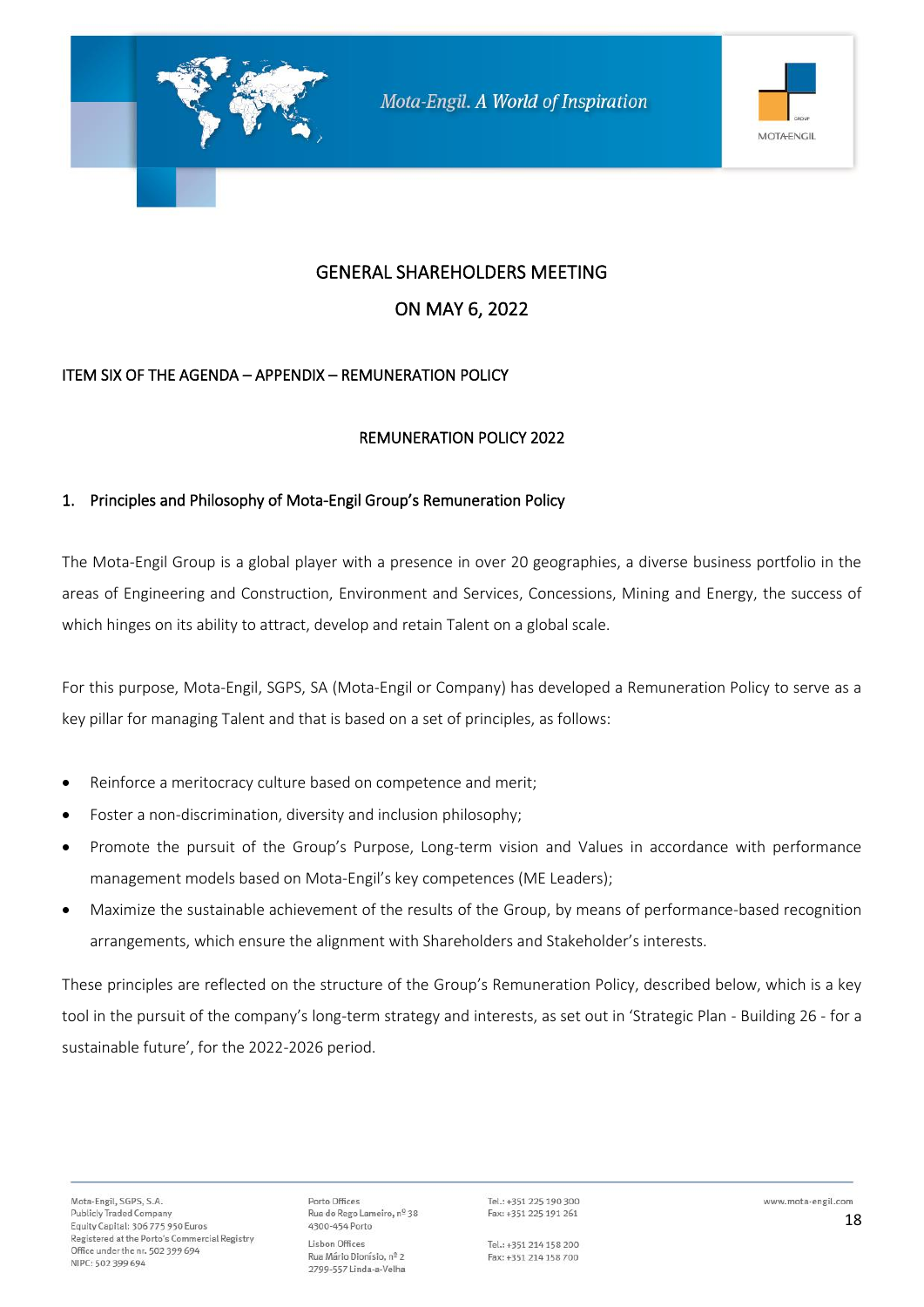

The following are the principles to be observed for purposes of remuneration setting:

• Functions performed

The functions performed by each member should be considered in the broadest sense of the activity effectively carried out and the related responsibilities and not solely in a formal sense. The directors, executive directors or the members of the Supervisory Audit Board will not all be in the same position. The functions should be considered as broadly as possible, taking into account such criteria as responsibility, time spent, or value added for the Group, which results from a specific type of activity or institutional representation. Additionally, such a consideration should not discount any functions performed at other controlled companies, which entails an increased responsibility as well as a cumulative source of income.

In line with the principle set out, the Group has established a remuneration policy, the scope of which also applies, by segments, to members of management and employees based on the international Korn Ferry/Hay Group model for marking functions.

In accordance with the current methodology, functions are assessed on the basis of knowledge, complexity and responsibility/autonomy required and are, subsequently, framed into predefined functional groups. This is the benchmark vector for determining remuneration conditions.

• Financial situation of the Company

The financial situation of the Company should be taken into consideration together with its interests in the long term and in terms of real growth, and the creation of shareholder value.

To this end, the Group has fostered its development by means of a short- and medium-term plan (the Group's Strategic Plan), setting goals and preparing initiatives, the performance of which is subject to periodic assessment through a series of KPIs which guide performance along five strategic aims, as set out in point 6.2 below.

Porto Offices Rua do Rego Lameiro, nº 38 4300-454 Porto Lisbon Offices Rua Mário Dionísio, nº 2 2799-557 Linda-a-Velha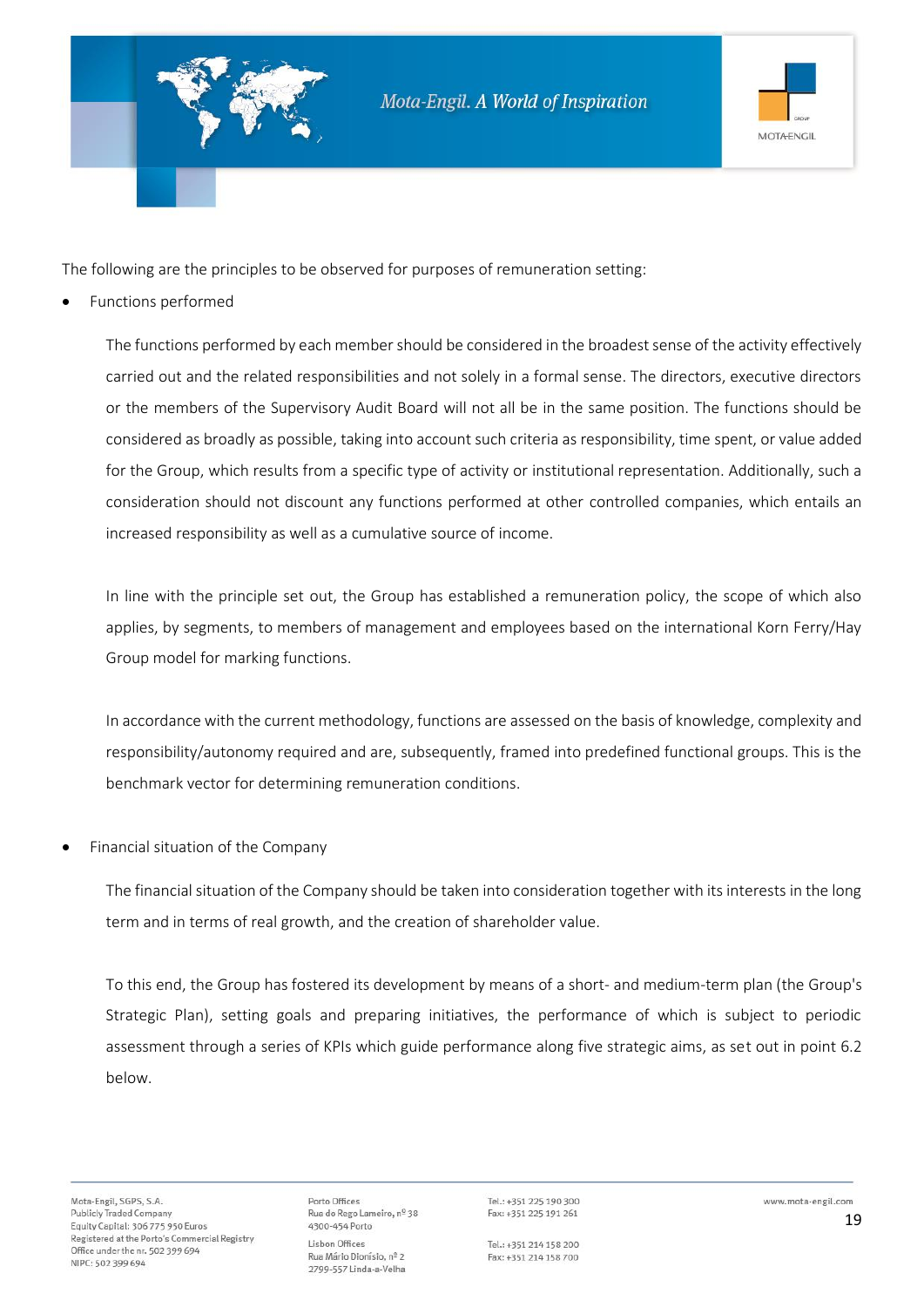

As the Group 's Strategic Plan is the tool that guides its strategy, the KPIs comprise one of the key components for the assessment of members of the Group's management and for the determination of their remuneration, driving the incentive mechanisms toward the effective creation of value in the long term.

#### • General market conditions for equivalent situations

The setting of any remuneration cannot evade the laws of supply and demand and the members of Company's governing bodies are no exception. The observance of market practices allows professionals to be maintained with a level of performance that is adequate to the complexity of their functions and their responsibilities. It is important that the remuneration be aligned with the market and stimulating, in order to achieve a high level of individual and collective performance, safeguarding not only their own interests but essentially those of the Company and the creation of shareholder value.

Considering the abovementioned principle, the periodic auditing of compensation practices as well as its comparison with the market falls within the scope of the Group's remuneration policy. To this end, the international Korn Ferry/Hay Group methodology for the marking of functions is adopted along with Korn Ferry/Hay Group wage studies aimed at comparative functional groups, thus ensuring competitive grounds for adjustment to the strategy for human resource development and to the evolution of the wage market.

#### 2. Cross-sectional Nature of the Remuneration Policy

The Remuneration Policy's principles, philosophy and structure are cross-sectional, applying both to Board members and Supervisory Audit Board members and to employees at large.

Porto Offices Rua do Rego Lameiro, nº 38 4300-454 Porto Lisbon Offices Rua Mário Dionísio, nº 2 2799-557 Linda-a-Velha

Tel.: +351 225 190 300 Fax: +351 225 191 261

Tel.: +351 214 158 200 Fax: +351 214 158 700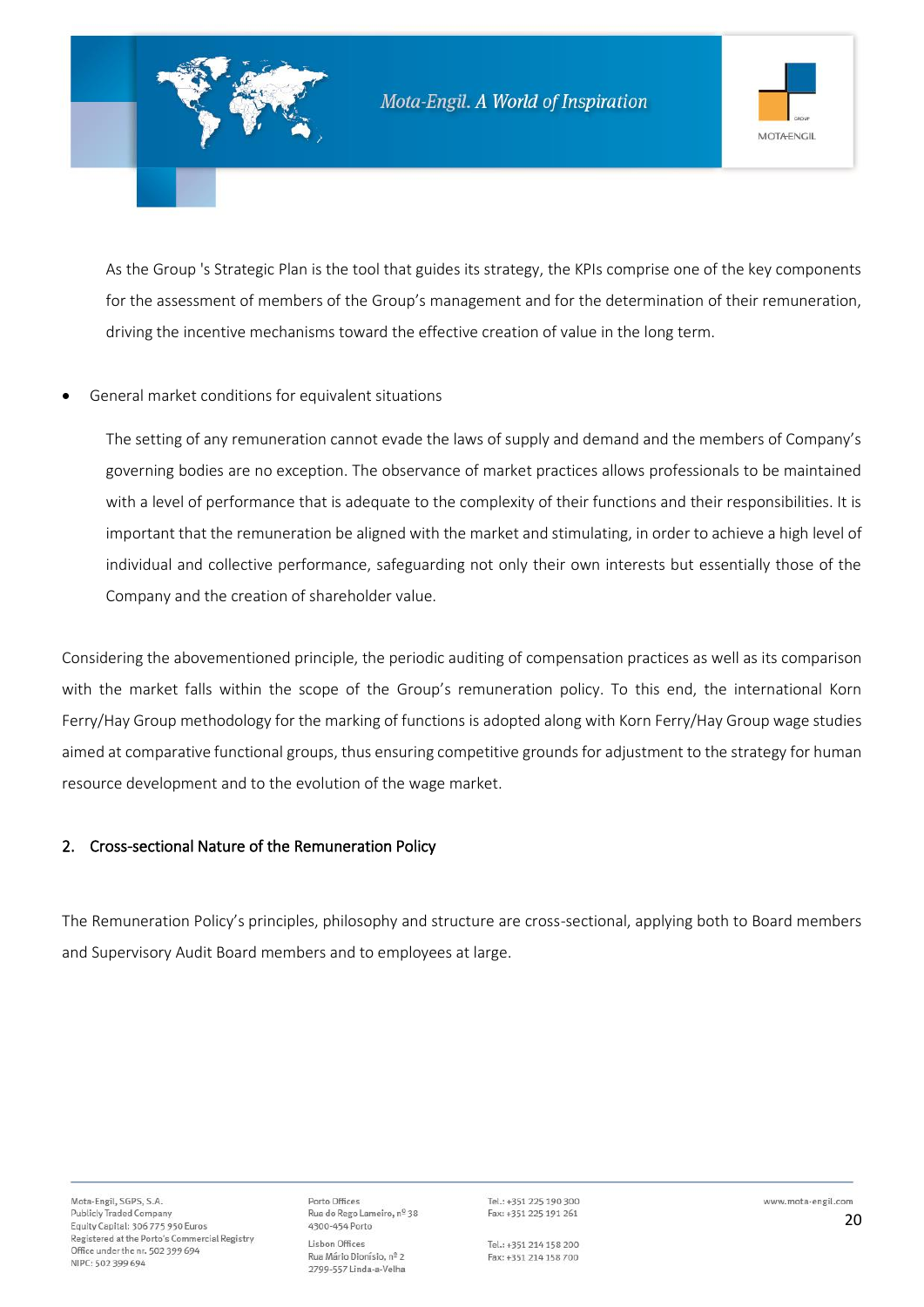

Any relevant differences along the spectrum of functional areas are due to four factors:

- Remuneration System Governance, whereas:
	- o the Remuneration Committee is in charge of establishing and reviewing the Remuneration Policy for Mota-Engil's Governing Bodies, a function they perform with the support of the Assessment and Remuneration Committee;
	- o the Board of Directors ("Bod") is in charge of establishing and reviewing the Remuneration Policy for Group employees, particularly Senior Managers.
- Level of responsibility and complexity of the different functional areas, which is reflected in the salary band determined;
- Level of expectation and rigour of the different functional areas, which inform the target performance objectives and criteria;
- Maximize the sustainable achievement of the results of the Group, by means of performance-based recognition arrangements, which ensure the alignment with Shareholders and Stakeholder's interests.

#### 3. Governance and decision-making process

Governance in relation to the establishment of the Remuneration Policy is broken down as follows:

- the Remuneration Committee, in charge of periodically setting and approving the remuneration for Members of Governing Bodies;
- the Board of Directors, in charge of establishing and approving the Remuneration Policy for Group employees.

Porto Offices Rua do Rego Lameiro, nº 38 4300-454 Porto Lisbon Offices Rua Mário Dionísio, nº 2 2799-557 Linda-a-Velha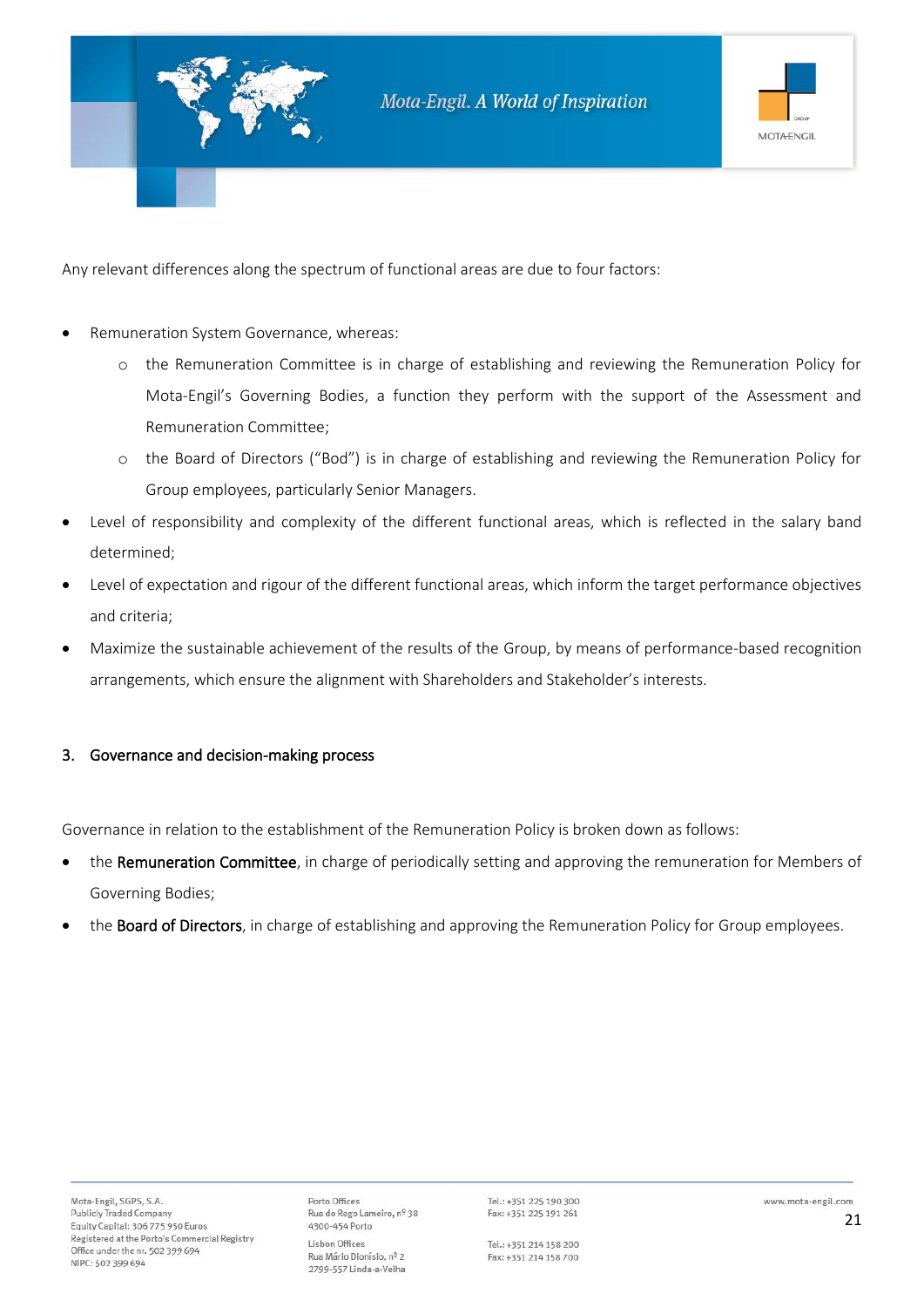

To prevent possible conflicts of interest in connection with the establishment and approval of the Remuneration Policy, the executive members of the Board of Directors shall not sit in the Remuneration Committee, thus safeguarding the impartiality and independence of the decision-making process. In addition, to further promote the independence of this process, the Assessment and Remuneration Committee shall not include executive members of the Board of Directors and shall be comprised of a majority of independent members.

Porto Offices Rua do Rego Lameiro, nº 38 4300-454 Porto Lisbon Offices Rua Mário Dionísio, nº 2 2799-557 Linda-a-Velha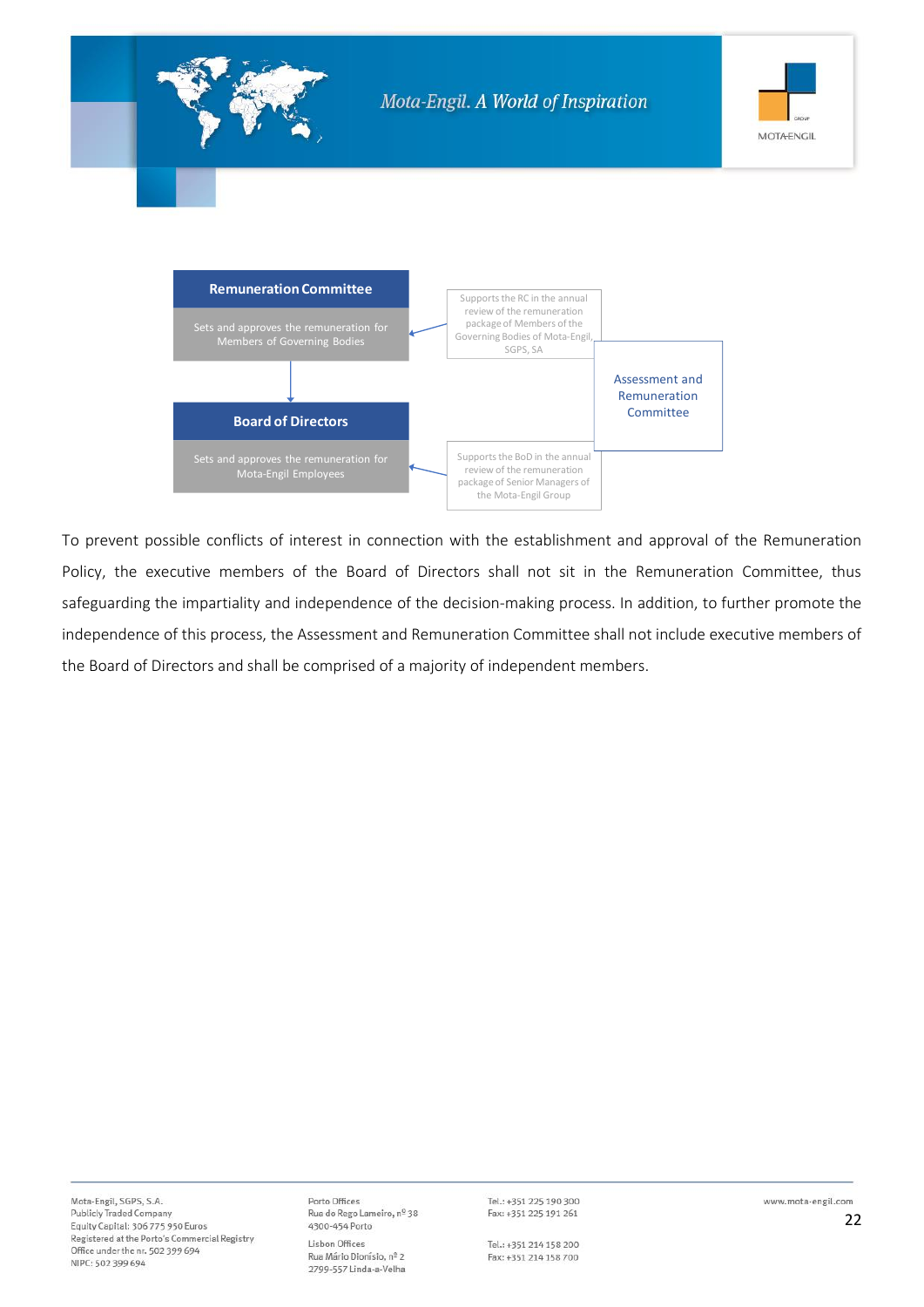

### 4. Remuneration of Board of Directors and Supervisory Audit Board members

|                           | <b>Purpose and</b>                                                                                            |                                                                                                                                                                                                                                                                                                                                                                                                                                                                                                                                                                                                                                                                                                                                                                                                                                                                                                                                                                                                                                                                                                       |
|---------------------------|---------------------------------------------------------------------------------------------------------------|-------------------------------------------------------------------------------------------------------------------------------------------------------------------------------------------------------------------------------------------------------------------------------------------------------------------------------------------------------------------------------------------------------------------------------------------------------------------------------------------------------------------------------------------------------------------------------------------------------------------------------------------------------------------------------------------------------------------------------------------------------------------------------------------------------------------------------------------------------------------------------------------------------------------------------------------------------------------------------------------------------------------------------------------------------------------------------------------------------|
| <b>Components</b>         | connection to the                                                                                             | <b>Description</b>                                                                                                                                                                                                                                                                                                                                                                                                                                                                                                                                                                                                                                                                                                                                                                                                                                                                                                                                                                                                                                                                                    |
|                           | <b>Strategy</b>                                                                                               |                                                                                                                                                                                                                                                                                                                                                                                                                                                                                                                                                                                                                                                                                                                                                                                                                                                                                                                                                                                                                                                                                                       |
| <b>Fixed Remuneration</b> | <b>Attract and retain</b><br>people with know-<br>how, experience and<br>competence to<br>manage the business | <b>Features:</b><br>- Regular and fixed payments throughout the year;<br>- For members of the Board of Directors (BoD) with executive functions, as well as for<br>non-executive members who are not independent, it shall be payable on a basis of<br>14 months per year;<br>- For independent non-executive members of the BoD, members of the Audit<br>Committee and Presiding Officers of the General Meeting, it shall be comprised<br>solely of a fixed component;<br>- A predetermined sum for each participation in meetings of the members of the BoD<br>shall be set for those considered to be independent and who perform primarily non-<br>executive functions;<br>- The fixed remuneration of the members of the Audit Committee and the Presiding<br>Officers of the General Meeting shall consist of a fixed amount payable 12 times per<br>year;<br>- May be subject to an annual review by the competent body.<br><b>Grounds for increase:</b><br>- Performance of the individual, based on the results obtained and individual<br>competence;<br>- Changes in the scope of duties; |
|                           |                                                                                                               | - Salary increases resulting from market fluctuations, CPI, inflation, among others.                                                                                                                                                                                                                                                                                                                                                                                                                                                                                                                                                                                                                                                                                                                                                                                                                                                                                                                                                                                                                  |
| Variable Remuneration     | <b>Encourage and</b><br>recognise performance<br>based on the<br>achievement of the<br>Group's objectives     | <b>Features:</b><br>- Performance bonuses based on the established criteria;<br>- Both the criteria and the amounts may be subject to an annual review.<br><b>Grounds for application:</b><br>- Applicable functional area;<br>- Achieving/exceeding relevant Group and Business Key Performance Indicators, as<br>set out in point 6.2 below, as well as Budget compliance and positive change in                                                                                                                                                                                                                                                                                                                                                                                                                                                                                                                                                                                                                                                                                                    |
|                           |                                                                                                               | relation to it;<br>- Pursuing key behaviours (namely Rigour and Compliance, among others).                                                                                                                                                                                                                                                                                                                                                                                                                                                                                                                                                                                                                                                                                                                                                                                                                                                                                                                                                                                                            |
| <b>Other remuneration</b> | <b>Attract and promote</b><br>by means of a<br>competitive benefit                                            | <b>Features:</b><br>- Insurance policies (health, life, etc.), vehicles, travel allowance, among others;<br>long-term retainment - May be subject to an annual review.<br><b>Grounds for application:</b>                                                                                                                                                                                                                                                                                                                                                                                                                                                                                                                                                                                                                                                                                                                                                                                                                                                                                             |
|                           | package                                                                                                       | - Nature of the position;<br>- Nature of the role/function performed.                                                                                                                                                                                                                                                                                                                                                                                                                                                                                                                                                                                                                                                                                                                                                                                                                                                                                                                                                                                                                                 |

Porto Offices Rua do Rego Lameiro, nº 38<br>4300-454 Porto Lisbon Offices Rua Mário Dionísio, nº 2 2799-557 Linda-a-Velha

Tel.: +351 225 190 300 Fax: +351 225 191 261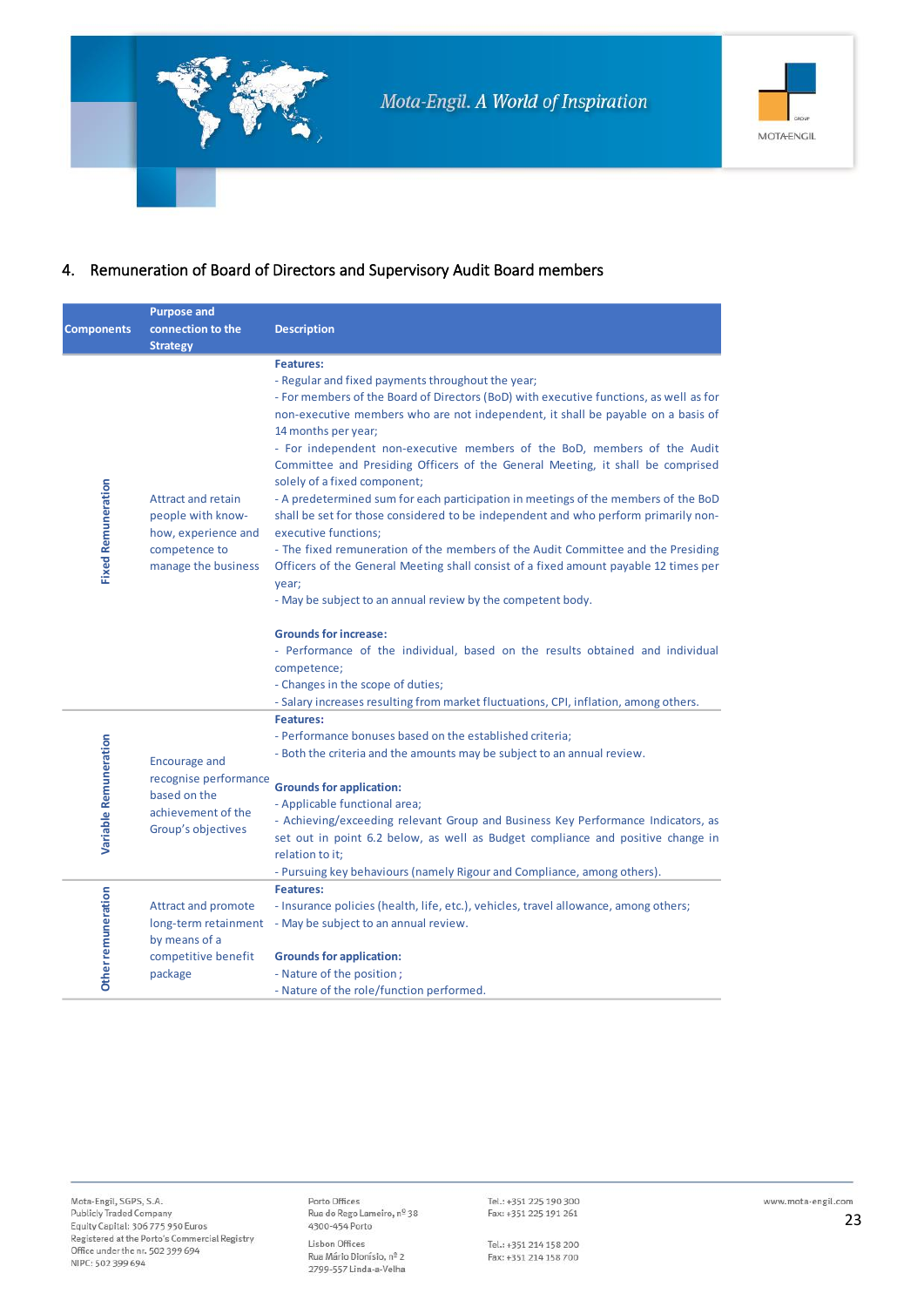

#### 5. Remuneration Components

In line with the philosophy and principles set out, the following are the benchmark components of the Remuneration of the Board of Directors and of the Supervisory Audit Board, which rest on the concept of target pay that provides for a target compensation of approximately 70% for fixed remuneration, 20% for variable remuneration and 10% for the remaining remuneration.



Any fluctuation related to these percentages are due to the factors set out in point 4. Remuneration of Board of Directors and of the Supervisory Audit Board members and aims to establish a causal link between the grounds for compensation and the performance of the individuals.

#### 6. Variable Remuneration

#### 6.1.Conceptual Model

The variable Remuneration Policy for the Board of Directors includes a variable component, paid as bonuses, considering the performance evolution based on criteria defined and reviewed every year by the Remuneration Committee on a proposal from the Assessment and Remuneration Committee.

Mota-Engil, SGPS, S.A. **Publicly Traded Company** Equity Capital: 306 775 950 Euros Registered at the Porto's Commercial Registry Office under the nr. 502 399 694 NIPC: 502 399 694

Porto Offices Rua do Rego Lameiro, nº 38 4300-454 Porto Lisbon Offices Rua Mário Dionísio, nº 2 2799-557 Linda-a-Velha

Tel.: +351 225 190 300 Fax: +351 225 191 261

Tel.: +351 214 158 200 Fax: +351 214 158 700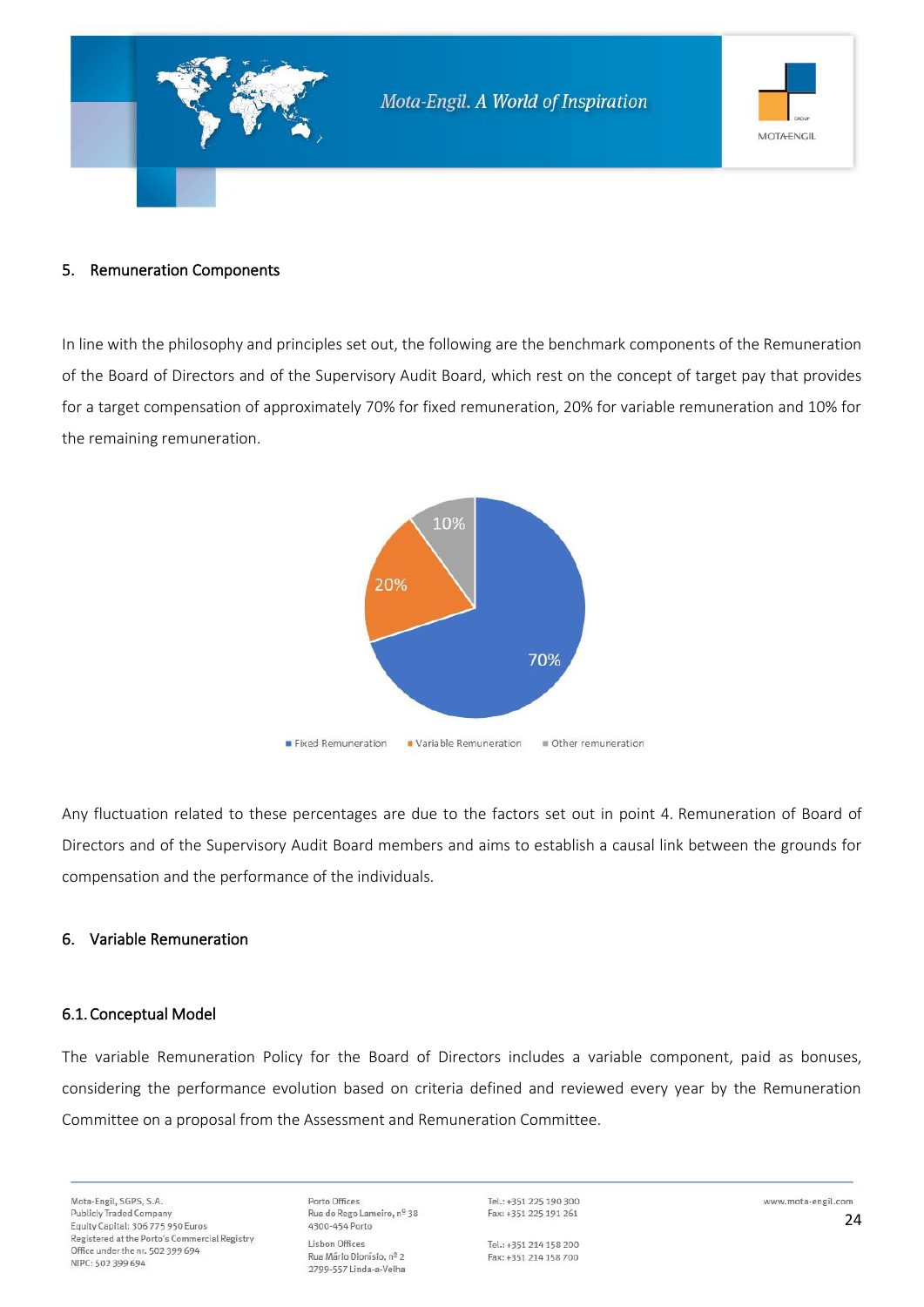

These criteria have two components:

- Quantitative, measured through the fulfilment of the Key Performance Indicators (KPIs) indexed to the Group's Strategic Plan and translated into annual targets, which are set at the beginning of each evaluation cycle so as to find a balance between long-term vision and short-term delivery of results.
- Qualitative, which results from an individual assessment of key competences.

The payment of the variable remuneration applicable to members of the Group's Governing Bodies requires the observance of two cumulative conditions: the achievement of the targets defined at the beginning of each annual evaluation cycle and drawn from the Group's Strategic Plan; and the satisfactory average achievement of quantitative targets, weighed with individual qualitative evaluation, which can result in a pay-out amount that ranges between predefined minimum and maximum percentages.

#### 6.2.Alignment with long-term interests and sustainability

To ensure that the variable Remuneration Policy plays a critical role in fostering a long-term vision that safeguards the Group's future interests and sustainability, 5 aims and, consequently, objectives and targets, were defined to be achieved between 2026 and 2030, to which the application of the respective compensation is indexed.

Porto Offices Rua do Rego Lameiro, nº 38 4300-454 Porto Lisbon Offices Rua Mário Dionísio, nº 2 2799-557 Linda-a-Velha

Tel.: +351 225 190 300 Fax: +351 225 191 261

Tel.: +351 214 158 200 Fax: +351 214 158 700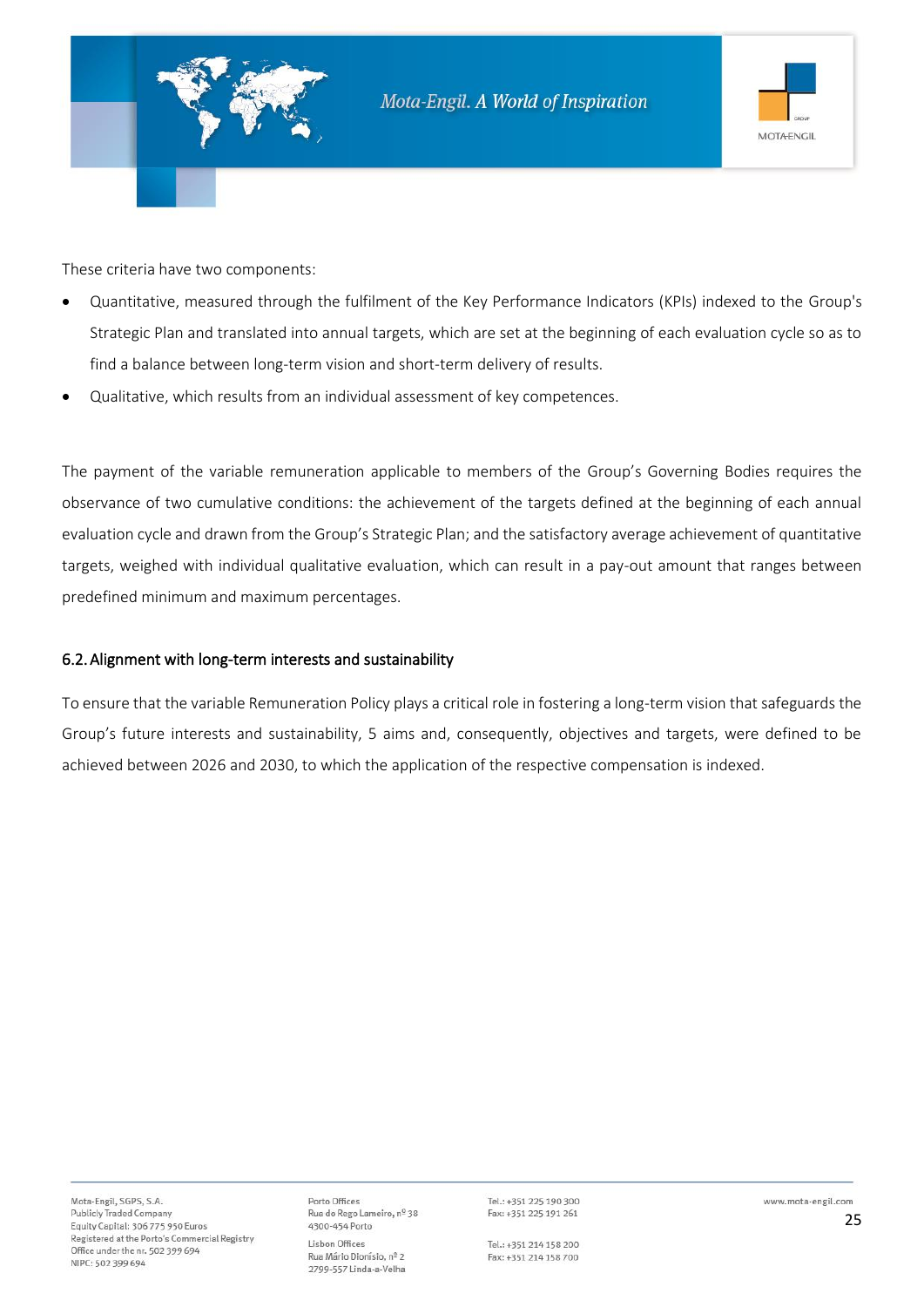

#### Strategic aims

 $\bigcirc \hspace{-0.2cm} \bigcirc \hspace{-0.2cm} \bigcup \hspace{-0.2cm} \bigcirc \hspace{-0.2cm} \bigcirc' \hspace{-0.2cm} \bigcirc \hspace{-0.2cm} \bigcirc' \hspace{-0.2cm} \bigcirc \hspace{-0.2cm} \bigcirc \hspace{-0.2cm} \bigcirc$  Strategic axes Greater focus on Profitability in **Engineering and Construction** Increasing concentration of resources on core markets (larger scale) to achieve higher levels of profitability



Stepped-Up Growth in Environment, Infra **Concessions and Industrial Services** Increasing relevance of long-term cash generating businesses with accelerated growth in international development



**Cross-Group Efficiency Program** 

Reinforcing synergies and efficiency enabled by global operating platforms



New path towards Sustainability and Innovation Increasing efforts towards sustainability and innovation across all businesses



Debt optimization and diversification Improving financial sustainability and aligning debt levels with businesses profiles

Mota-Engil, SGPS, S.A. Publicly Traded Company Equity Capital: 306 775 950 Euros Registered at the Porto's Commercial Registry Office under the nr. 502 399 694 NIPC: 502 399 694

Porto Offices Porto Offices<br>Rua do Rego Lameiro, nº 38<br>4300-454 Porto Lisbon Offices Rua Mário Dionísio, nº 2 2799-557 Linda-a-Velha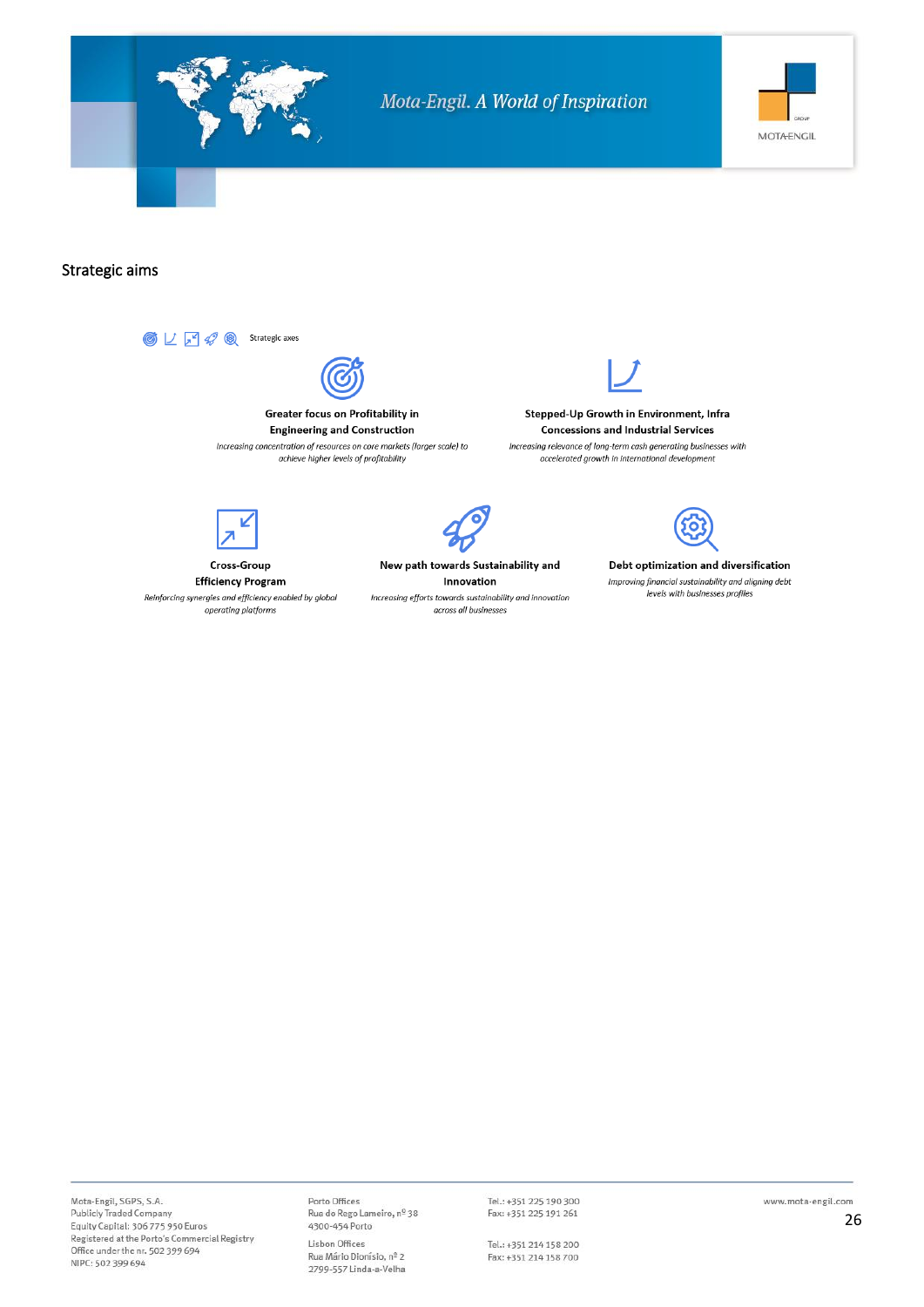



#### Objectives and targets

|  | Goals                                                                       | <b>Targets</b>            | Time horizon |  |  |  |
|--|-----------------------------------------------------------------------------|---------------------------|--------------|--|--|--|
|  | Greater focus on Profitability in Engineering and Construction              |                           |              |  |  |  |
|  | Turnover                                                                    | 2.4 B€                    | 2026         |  |  |  |
|  | Geographic balance Europe - Africa - Latam                                  | $\approx$ 1/3 each region | 2026         |  |  |  |
|  | Less complexity                                                             | 11 hubs                   | 2026         |  |  |  |
|  | Larger scale per market                                                     | ~150 M€                   | 2026         |  |  |  |
|  | Improved profitability                                                      | EBITDA Mg 13%             | 2026         |  |  |  |
|  | Stepped-Up Growth in Environment, Infra Concessions and Industrial Services |                           |              |  |  |  |
|  | <b>Turnover Environment</b>                                                 | 615 M€                    | 2026         |  |  |  |
|  | Improved profitability                                                      |                           |              |  |  |  |
|  | Environment                                                                 | EBITDA Mg 30%             | 2026         |  |  |  |
|  | Industrial Services                                                         | EBITDA Mg 33%             | 2026         |  |  |  |
|  | Asset Value in Concessions                                                  | $>4.7 B \epsilon$         | 2026         |  |  |  |
|  |                                                                             |                           |              |  |  |  |
|  | Cross-Group Efficiency Program                                              |                           |              |  |  |  |
|  | Opex reduction                                                              | 50 M€                     | 2026         |  |  |  |
|  | Working Capital / Turnover                                                  | 7%                        | 2026         |  |  |  |
|  | Capex / Turnover (average)                                                  | 8%                        | 2022-2026    |  |  |  |
|  |                                                                             |                           |              |  |  |  |
|  | New path towards Sustainability and Innovation                              |                           |              |  |  |  |
|  | Reduction of GHG emissions                                                  | 40%                       | 2026         |  |  |  |
|  | Valorized waste (%)                                                         | 80%                       | 2026         |  |  |  |
|  | Reduction in accident incidence rate                                        | 50%                       | 2026         |  |  |  |
|  | Women recruited or promoted as managers                                     | 30%                       | 2026         |  |  |  |
|  | Cumulative Investment in Innovation                                         | 25 M€                     | 2026         |  |  |  |
|  |                                                                             |                           |              |  |  |  |
|  | Debt optimization and diversification                                       |                           |              |  |  |  |
|  | Net debt / EBITDA                                                           | < 2,0x                    | 2026         |  |  |  |

#### 6.3.Deferral

There shall be no deferral on the payment of variable remuneration. However, the Remuneration Committee structures the remuneration of members of the Governing Bodies in such a way that allows for the long-term, continued positive performance of the Company.

Mota-Engil, SGPS, S.A. **Publicly Traded Company** Equity Capital: 306 775 950 Euros Registered at the Porto's Commercial Registry Office under the nr. 502 399 694 NIPC: 502 399 694

Porto Offices Rua do Rego Lameiro, nº 38 4300-454 Porto Lisbon Offices Rua Mário Dionísio, nº 2 2799-557 Linda-a-Velha

Tel.: +351 225 190 300 Fax: +351 225 191 261

Tel.: +351 214 158 200 Fax: +351 214 158 700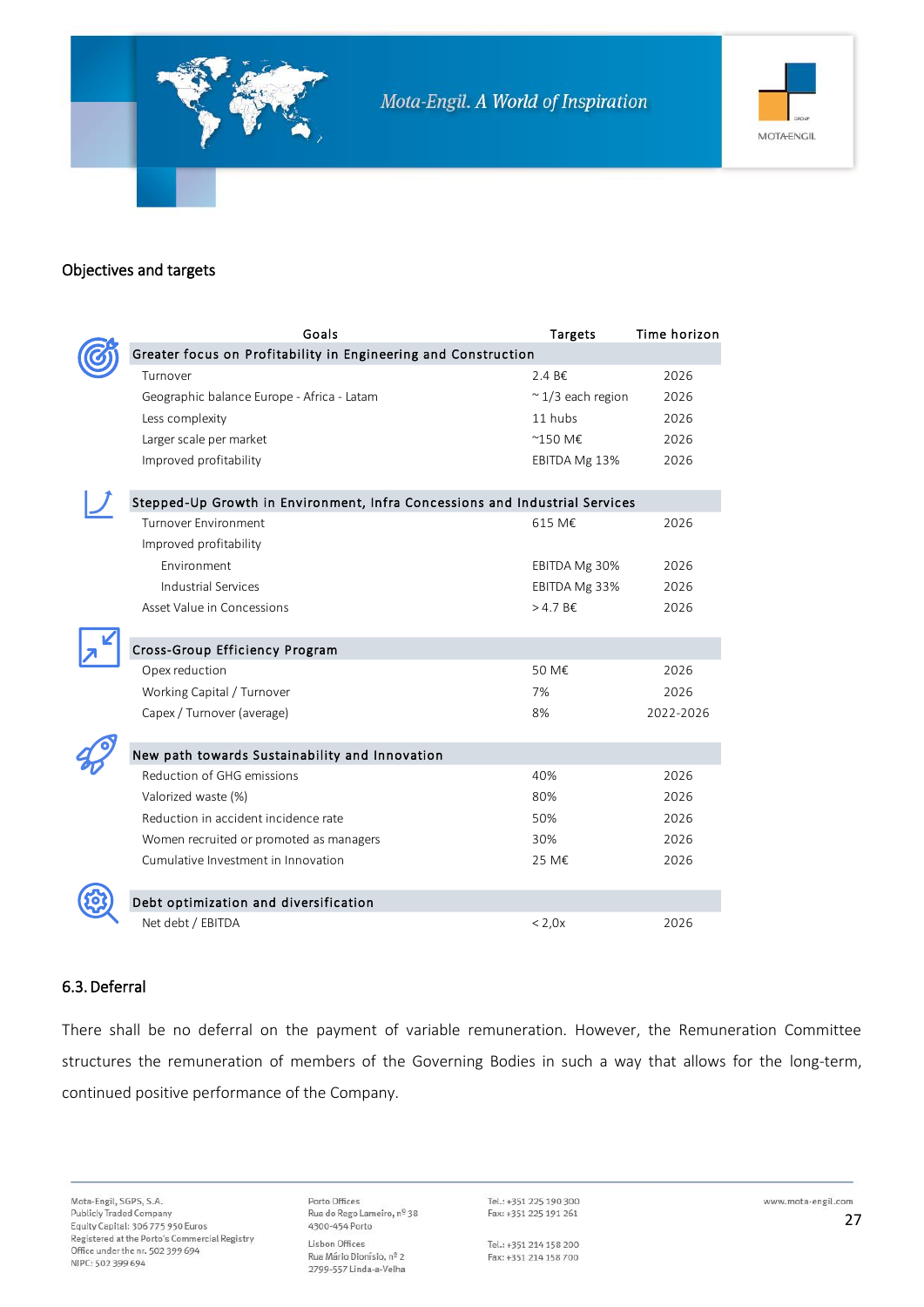

Ex ante, performance monitoring is carried out through the periodic assessment of KPIs drawn from the Group's Strategic Plan, which allows for keeping track of the Company's performance evolution.

Ex-post, the remuneration policy defines specific mechanisms aimed at inhibiting the payment of the variable remuneration where one of the following conditions is not met:

- One of the targets (which corresponds to the minimum value to be attained for each KPI so that payment of variable remuneration is eligible) is not attained in accordance with the specifications set for each annual assessment cycle;
- The average achievement of the targets defined by KPI weighed with the individual qualitative assessment is unsatisfactory.

The Remuneration Committee considers that the structure of the directors' compensation, particularly the absence of any deferral mechanism for the variable component, is appropriate and facilitates the alignment of their interests with the long-term interests of the Company.

For this very reason, the Remuneration Committee deems it unnecessary to set any possible maximum, aggregate and/or individual limits to the remuneration payable to the members of the governing bodies, especially considering that the adopted remuneration policy is in line with the remuneration practices of most of the similar companies, whether listed in the Portuguese capital market, or operating in international markets, considering the characteristics of the Company.

#### 6.4.Clawback

In order to safeguard the long-term interests of shareholders and stakeholders, Mota-Engil has implemented a clawback policy which, in the event of a restatement of the Company's accounts, provides for the possibility of having the remuneration paid as variable compensation be returned.

Porto Offices Rua do Rego Lameiro, nº 38 4300-454 Porto Lisbon Offices Rua Mário Dionísio, nº 2 2799-557 Linda-a-Velha

Tel.: +351 225 190 300 Fax: +351 225 191 261

Tel.: +351 214 158 200 Fax: +351 214 158 700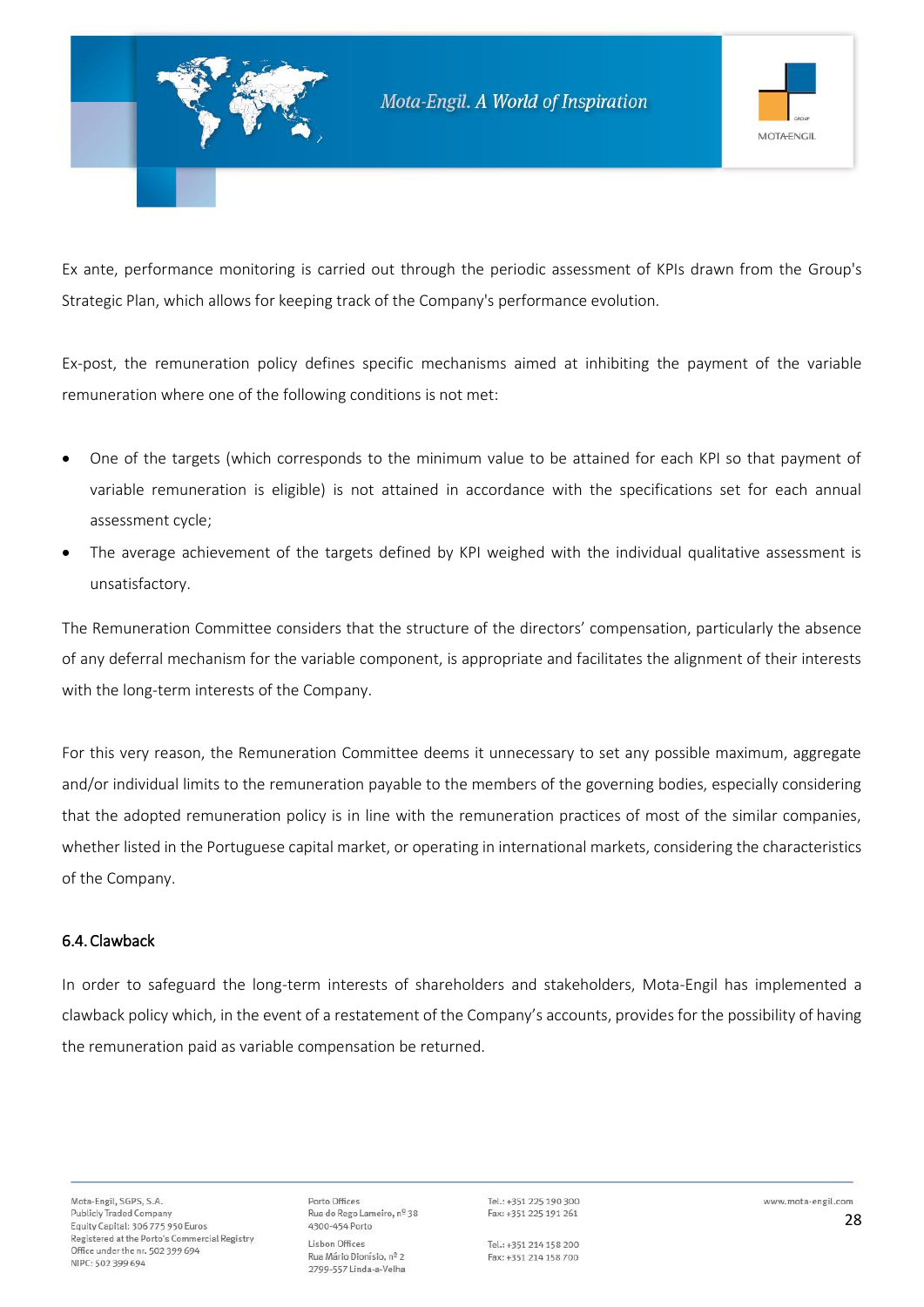

The time frame related to the clawback mechanism shall take into account the period of restatement of the Company's accounts as well as the factors giving rise to it.

#### 7. Pension Schemes

With the exception of 4 shareholders of the Group's founding company (2 former directors and 2 incumbent directors), for which a Pension Scheme was established, as explained in Note 39 to the Consolidated Report & Accounts 2021, Mota-Engil has not established any Pension Schemes for the other Board of Directors and Supervisory Audit Board members.

#### 8. Contract duration and rights

The members of the Board of Directors and of the Supervisory Audit Board shall be elected for a three-year term of office, according to the Company's Articles of Association. However, a different duration may apply in the case of cooption or other special circumstances.

The existing management contracts were concluded on an exclusive basis, with the exception of academic activities, and there are no special provisions related to contract termination or additional payments on termination, except for those required under labour law.

Porto Offices Rua do Rego Lameiro, nº 38 4300-454 Porto Lisbon Offices Rua Mário Dionísio, nº 2 2799-557 Linda-a-Velha

Tel.: +351 225 190 300 Fax: +351 225 191 261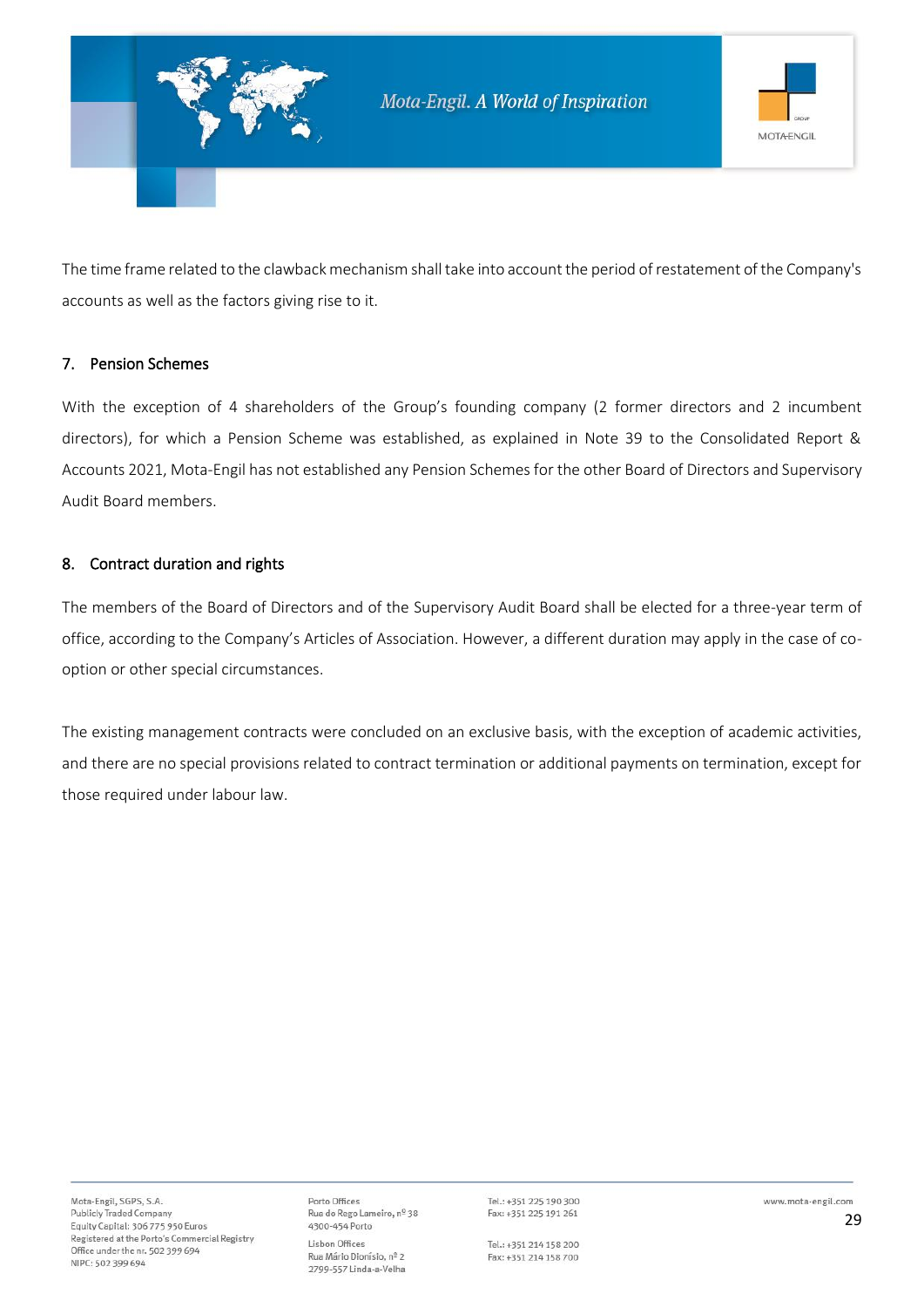

### ITEM SEVEN OF THE AGENDA

*"Discuss and decide, in accordance with the provisions of paragraph one of article nineteen of the Articles of Association to set in fifteen the number of members that will comprise the Company's Board of Directors."*

The Shareholder Mota Gestão e Participações - Sociedade Gestora de Participações Sociais, S.A.

Proposes:

That, pursuant to number 1 of article 19 of the Company's Articles of Association, the number of members who will comprise the Company's Board of Directors be fixed in fifteen.

Porto, April 12, 2022

The Shareholder

Mota Gestão e Participações - Sociedade Gestora de Participações Sociais, S.A.

Porto Offices Rua do Rego Lameiro, nº 38 4300-454 Porto Lisbon Offices Rua Mário Dionísio, nº 2 2799-557 Linda-a-Velha

Tel.: +351 225 190 300 Fax: +351 225 191 261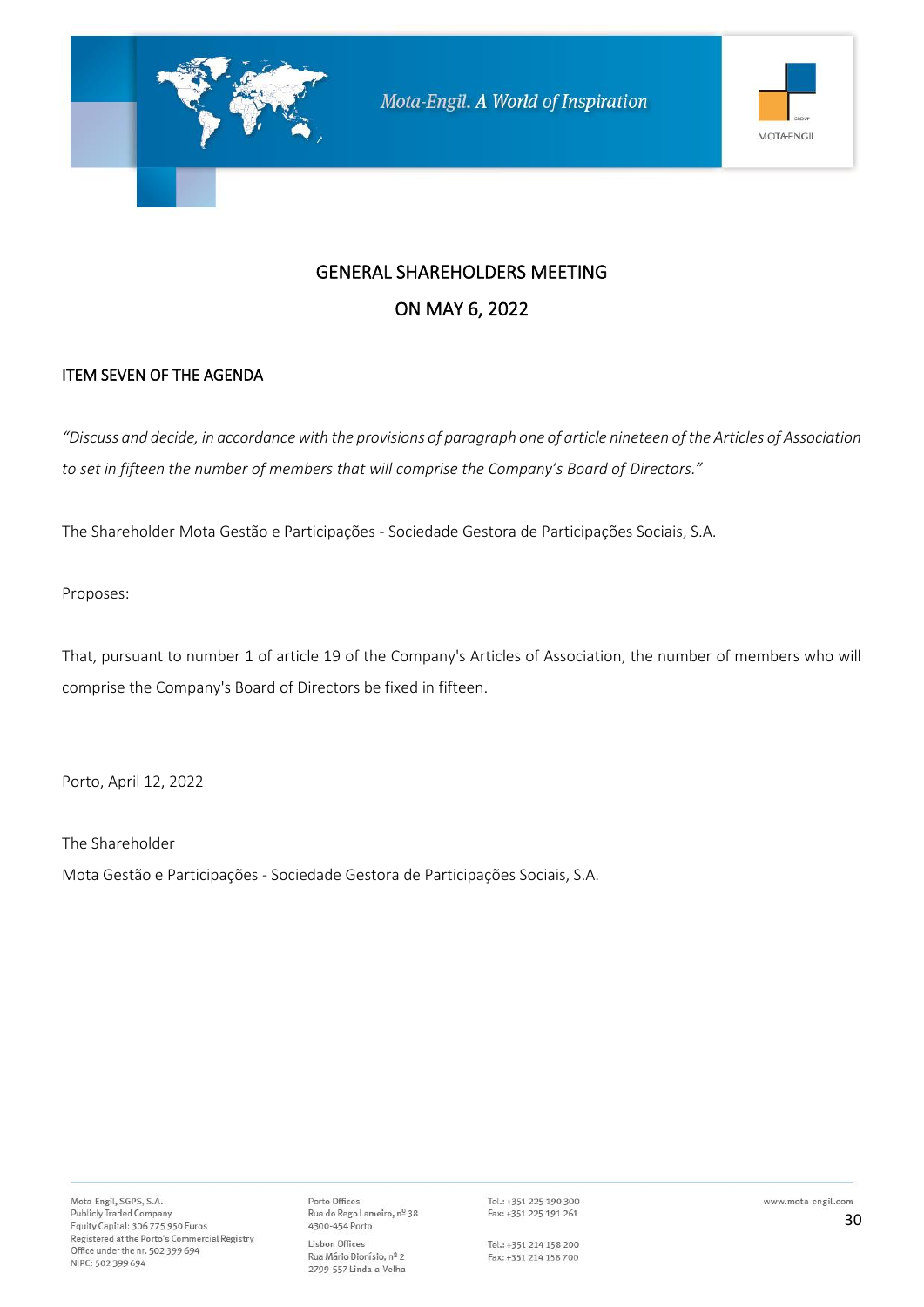

### ITEM EIGHT OF THE AGENDA

*"Discuss and decide on the election, for the current term of office corresponding to the three-year period, two thousand and twenty-one/two thousand and a twenty-three (2021-2023) of a new member of the Board of Directors."*

The Shareholder Mota Gestão e Participações - Sociedade Gestora de Participações Sociais, S.A.

Proposes:

That for the current term of office corresponding to the three-year period two thousand twenty-one / two thousand twenty-three, the following new member of the Board of Directors be elected:

- Mr. Leong Vai Tac, of Chinese nationality, married and resident at Avenida Padre Tomás Pereira S.J. R/C, Pine Garden, Taipa, Macau.

Porto, April 12, 2022

The Shareholder

Mota Gestão e Participações - Sociedade Gestora de Participações Sociais, S.A.

Porto Offices Rua do Rego Lameiro, nº 38 4300-454 Porto Lisbon Offices Rua Mário Dionísio, nº 2 2799-557 Linda-a-Velha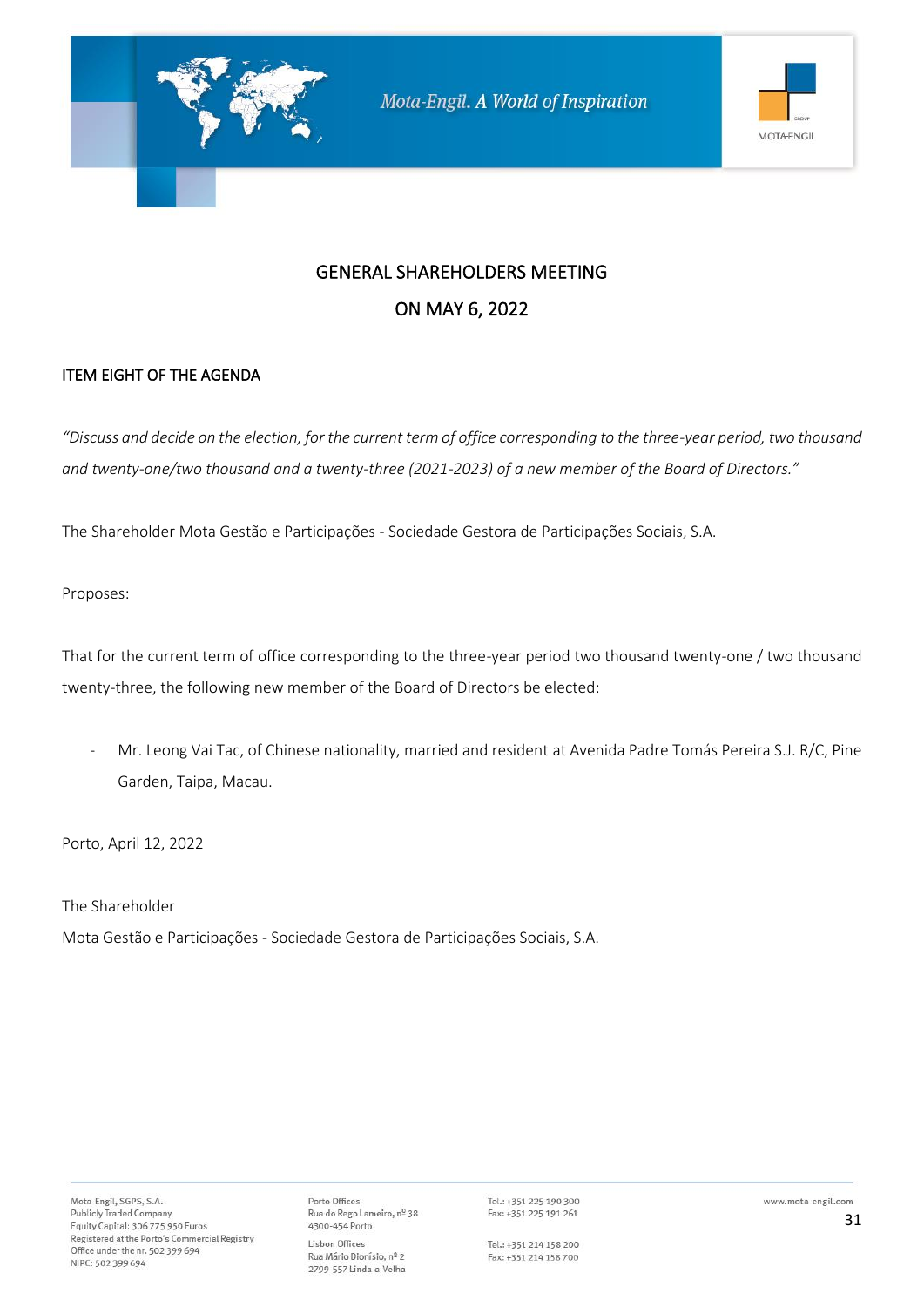

### GENERAL SHAREHOLDERS MEETING

### ON MAY 6, 2022

### ITEM EIGHT OF THE AGENDA – APPENDIX – CURRICULUM VITAE

### LEONG VAI TAC

### A – QUALIFICATIONS

- Doctor of Laws Degree Peking University of China, Beijing China (2021);
- Bachelor's Degree in mathematics University of Waterloo, Ontario Canada (1983).

#### B – PROFESSIONAL CAREER

- Member of the Council of Advisors (COA) of Boao Forum for Asia (BFA) (2021 up to the present date);
- Chairman of Macao Committee for Guangdong-Hong Kong-Macao Greater Bay Area (GBA) Development of Boao Forum for Asia (BFA) (2020 up to the present date);
- Executive Chairman of International Science, Technology and Innovation Forum (ISTIF) of Boao Forum for Asia (BFA) (2020 up to the present date);
- Secretary for Economy and Finance of the 4<sup>th</sup> term Government of Macao Special Administrative Region (Macao SAR) (2014 to 2019);

Porto Offices Rua do Rego Lameiro, nº 38 4300-454 Porto Lisbon Offices Rua Mário Dionísio, nº 2 2799-557 Linda-a-Velha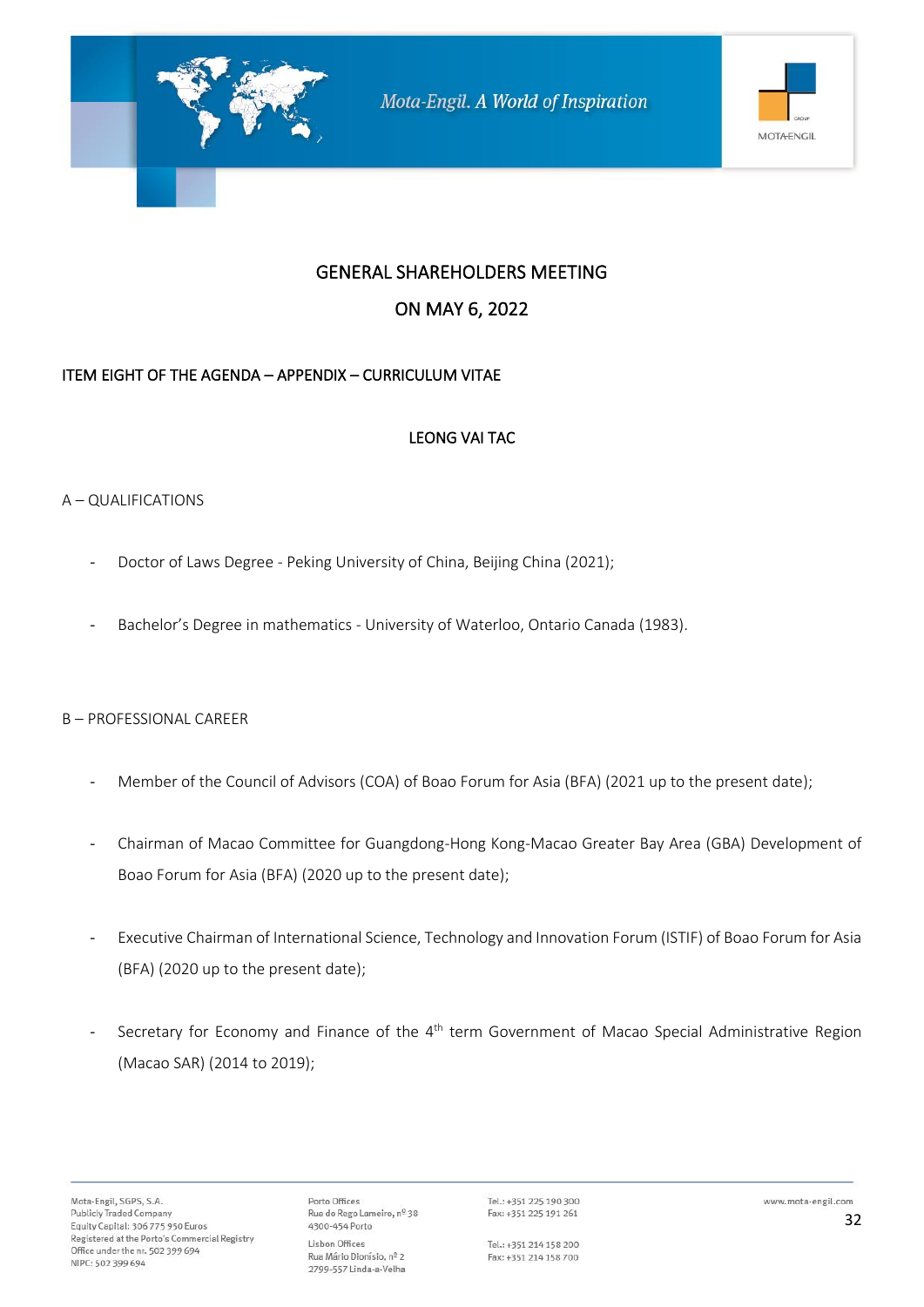

- Deputy of 11<sup>th</sup> and 12<sup>th</sup> National People's Congress (NPC) (2008 to 2018).

As of the present date, he does not hold shares or bonds of Mota-Engil, SGPS, S.A.

Porto Offices Rua do Rego Lameiro, nº 38<br>4300-454 Porto Lisbon Offices Rua Mário Dionísio, nº 2 2799-557 Linda-a-Velha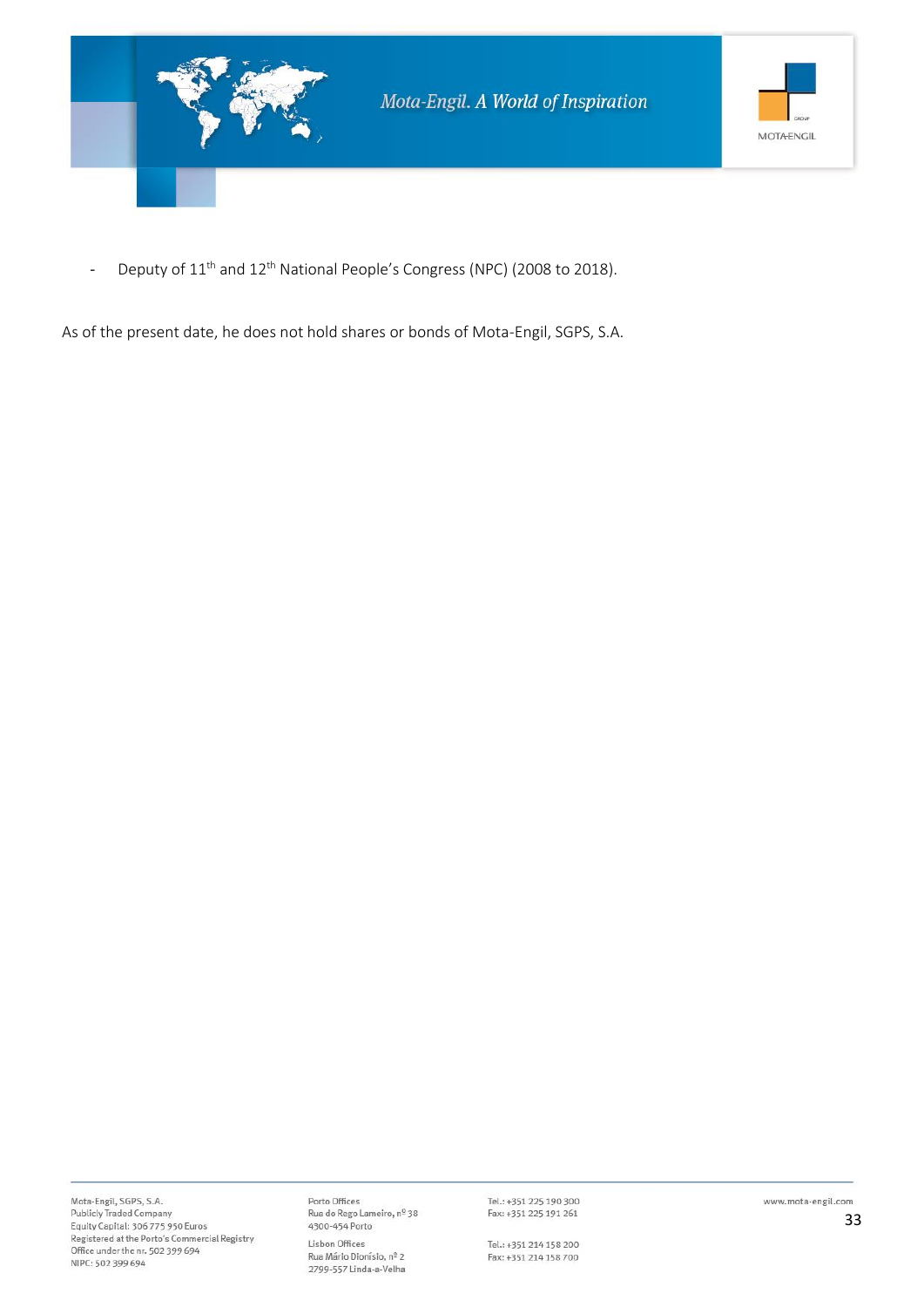

#### ITEM NINE OF THE AGENDA

*"Discuss and decide, under the terms of paragraph eight of article nineteen of the Articles of Association, on the amount of the guarantee to be provided by the member of the Board of Directors elected in relation to the previous Item of this agenda."*

The Shareholder Mota Gestão e Participações - Sociedade Gestora de Participações Sociais, S.A.

Proposes:

That, in accordance with paragraph eight of Article 19 of the Company's Articles of Association and, as well as, pursuant to Article three hundred and ninety-six of the Commercial Companies Code, the member of the Board of Directors elected in the previous Item of this Agenda shall provide a security for the minimum amount legally established, or, alternatively, replace that security with an insurance contract in favour of the Company.

Porto, April 12, 2022

The Shareholder Mota Gestão e Participações - Sociedade Gestora de Participações Sociais, S.A.

Porto Offices Rua do Rego Lameiro, nº 38 4300-454 Porto Lisbon Offices Rua Mário Dionísio, nº 2 2799-557 Linda-a-Velha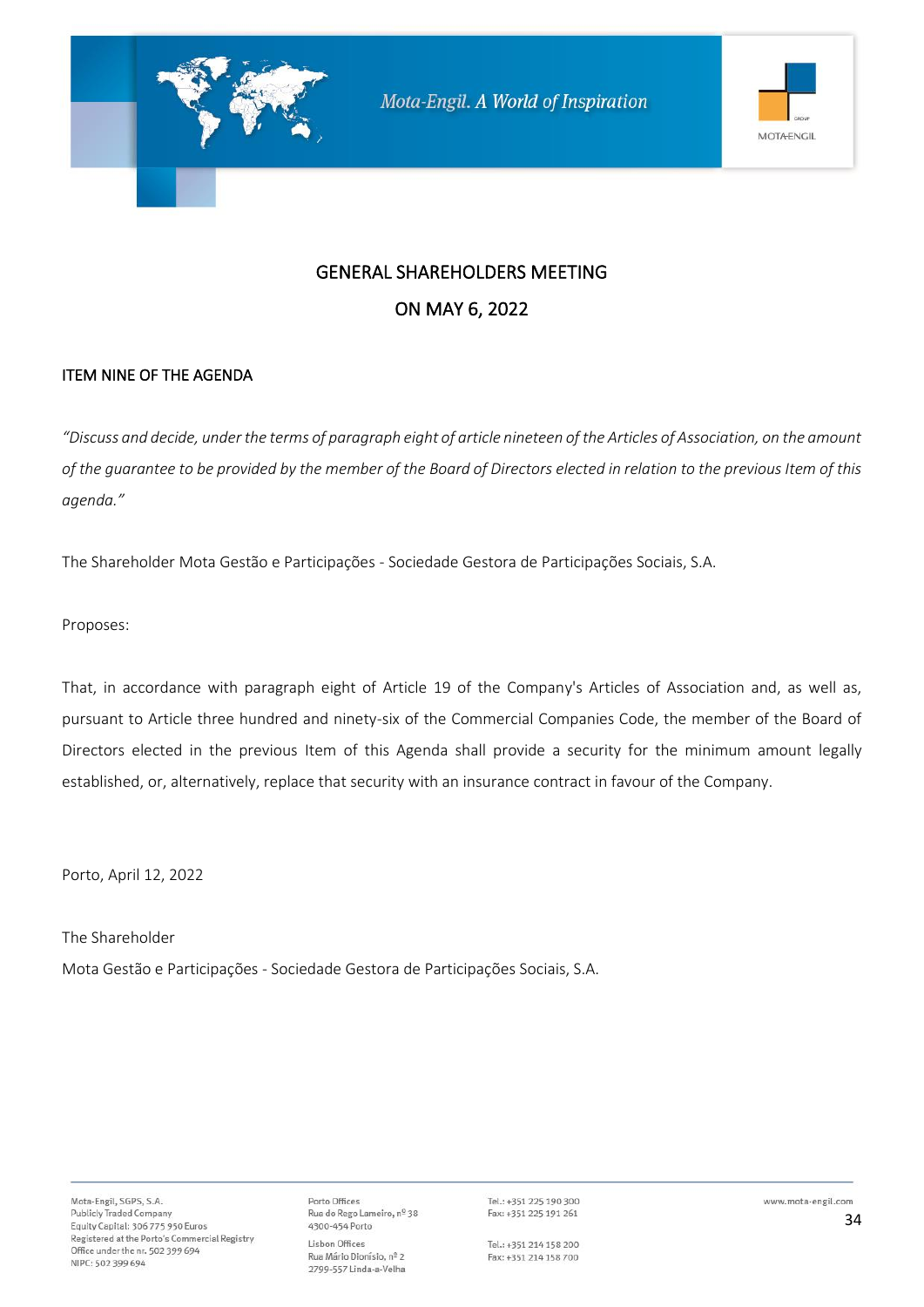

#### ITEM TEN OF THE AGENDA

*"Discuss and decide on the election, for a new term of office, corresponding to the three-year period two thousand and twenty-two/two thousand and twenty-four (2022/2024) of the members of the Board of the General Meeting."*

The Shareholder Mota Gestão e Participações - Sociedade Gestora de Participações Sociais, S.A.

Proposes:

The election, as members of the Board of the General Meeting for a new mandate, corresponding to the three-year period (2022-2024), the following people, considering that they have the adequate training, know-how, curricula and experience for the role:

President: Dr. António Cândido Lopes Natário, married, Lawyer, with profissional domicilie in Rua Gonçalo Sampaio, n.º 397, 4150-368 Porto. Secretary: Dr. Rui Jorge Teixeira de Carvalho Pedroto, married, manager with profissional domicilie in Praça do Bom

Sucesso, n.º 74-90, Piso 1, 4150-146 Porto.

Porto, April 12, 2022

#### The Shareholder

Mota Gestão e Participações - Sociedade Gestora de Participações Sociais, S.A.

Porto Offices Rua do Rego Lameiro, nº 38 4300-454 Porto Lisbon Offices Rua Mário Dionísio, nº 2 2799-557 Linda-a-Velha

Tel.: +351 225 190 300 Fax: +351 225 191 261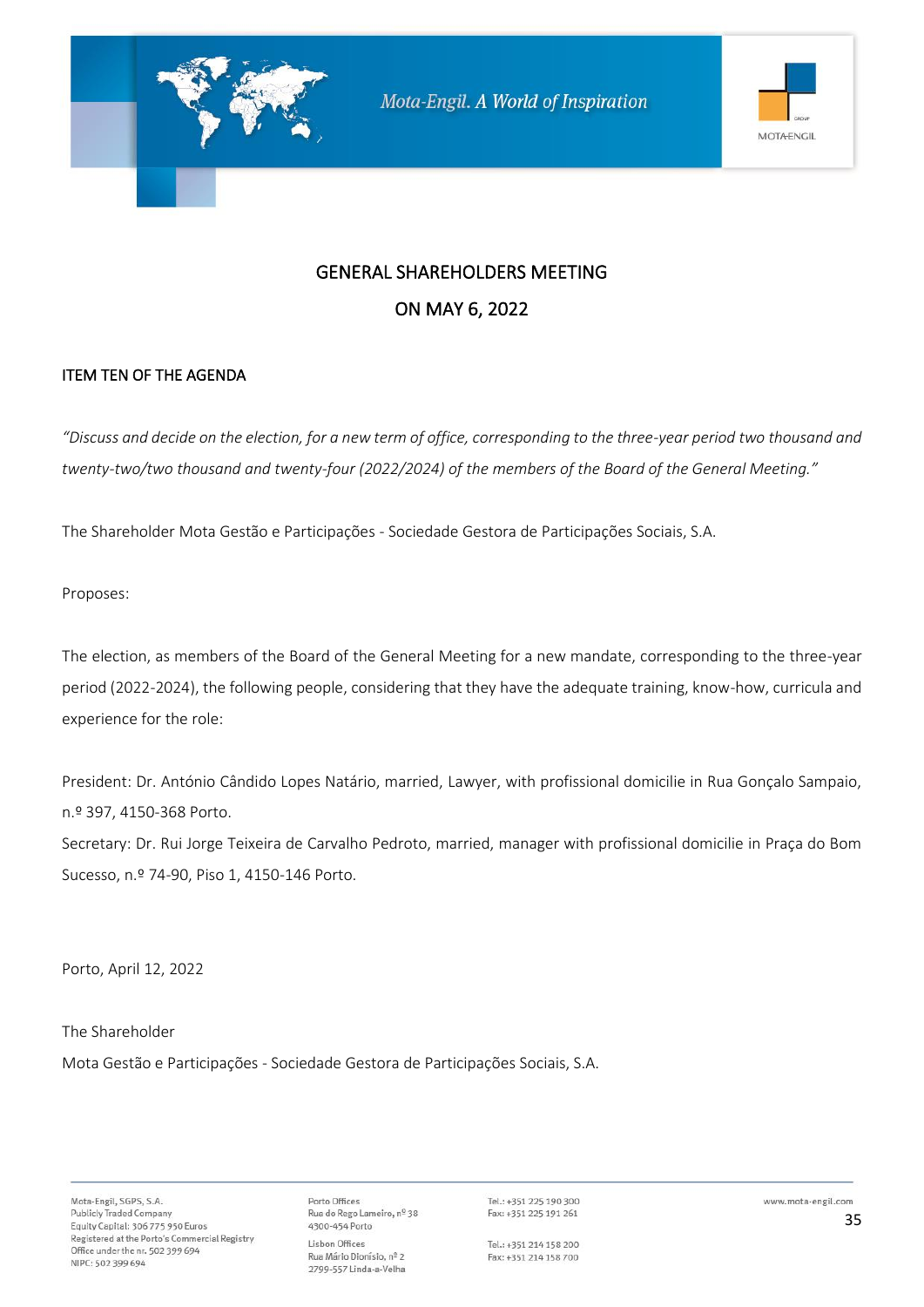

### ITEM ELEVEN OF THE AGENDA

*"Discuss and decide on the acquisition and disposal by the Company of own shares, as well as mandating the Board of Directors to execute the decisions taken under this point of the agenda."*

#### Proposal relating to the acquisition and disposal of own shares

The Board of Directors proposes to the Shareholders, under the terms of the provisions of Articles 319 and 320 of the Portuguese Commercial Companies Code, that the Meeting approves:

a) the acquisition by the Company or any subsidiary companies, current or future, of own shares already issued or to be issued in any form including rights to their acquisition or attribution, subject to the decision by the Board of Directors of the acquiring company, in accordance with its capacity, under the following terms:

i) Maximum number of shares to be acquired: the own shares held at any time by the Company or any subsidiary companies, current or future, may not exceed 10% (ten percent) of the total share capital, after deducting the disposals carried out, without prejudice to the quantity which may be required to fulfill the obligations of the acquiring company deriving from the law, a contract or the issue of securities and subject to, where applicable, the subsequent disposal of the shares which exceed said limit, under the terms of the law;

ii) Period during which the acquisition may be carried out: within a period of 18 (eighteen) months from the date of the present decision;

Porto Offices Rua do Rego Lameiro, nº 38 4300-454 Porto Lisbon Offices Rua Mário Dionísio, nº 2 2799-557 Linda-a-Velha

Tel.: +351 225 190 300 Fax: +351 225 191 261

Tel.: +351 214 158 200 Fax: +351 214 158 700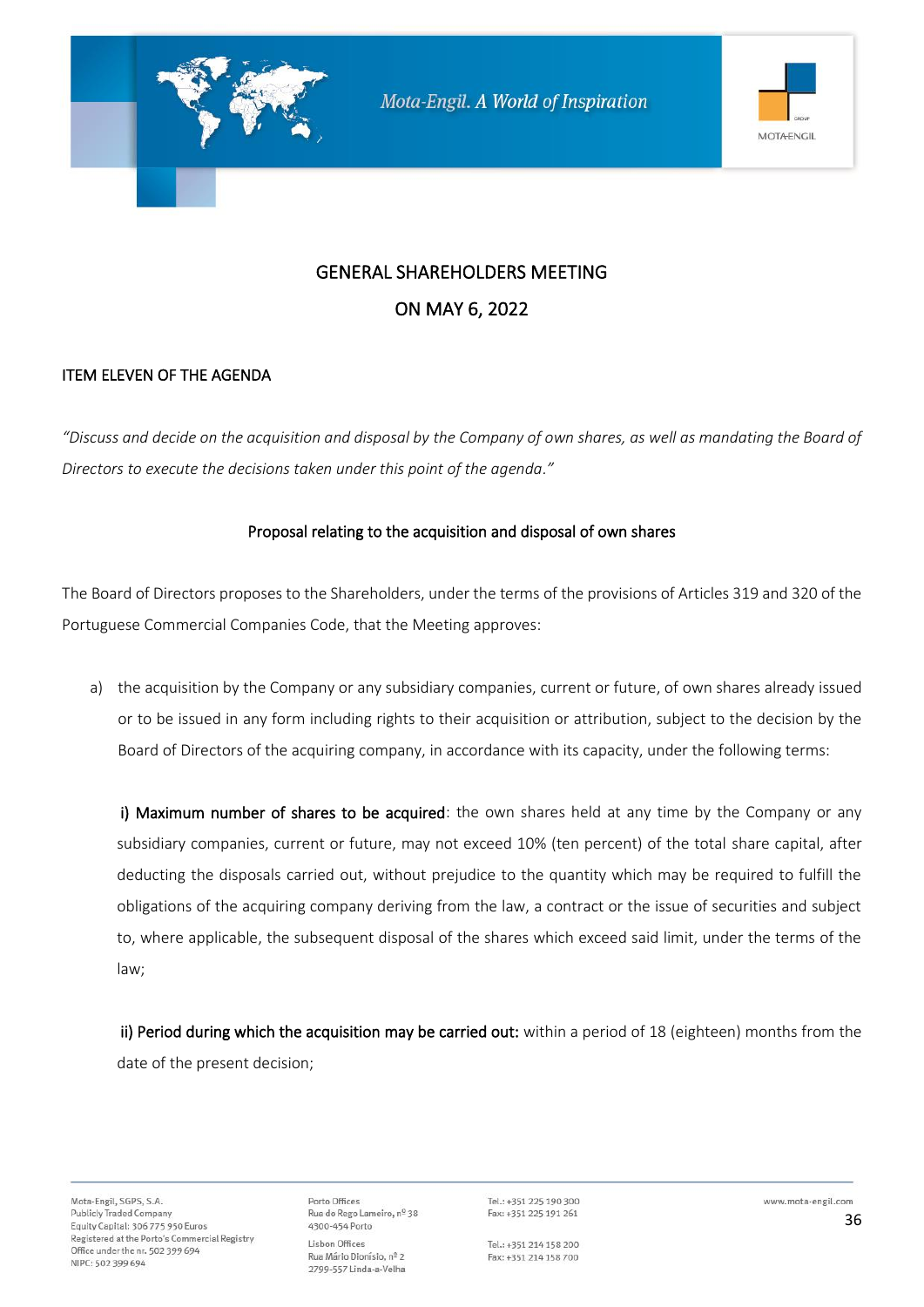

iii) Form of acquisition: subject to the terms and limits established by law, onerous acquisition in any form, including purchase, respecting the principle of equality of shareholders under the law, to be carried out inside a stock market or outside to investors designated by the Board of Directors in accordance with criteria in which the possible quality of shareholder does not constitute a relevant factor - with respect to the principle of equality in the legally applicable terms -, without prejudice of, in the case of acquisition in fulfillment of an obligation assumed by law, contract or issue of other securities or contracts related to such issuance, being made in accordance with the respective terms and conditions;

iv) Minimum and maximum purchase price: The acquisition price should be within a range of 15% (fifteen percent) more or less relative to the average price of shares traded on Euronext Lisbon during the week prior to the proposed acquisition of the shares or the price established or deriving from the terms of the law or contract when the acquisition results therefrom;

v) Moment of acquisition: At a time to be decided by the Board of Directors of the acquiring company, specifically taking into account the stock market situation and the legal, statutory, or contractual conveniences or obligations of the acquiring company, being carried out in one or more stages in the proportions fixed by the Board of Directors.

b) The disposal by the Company or any subsidiary companies, current or future, of own shares already issued or to be issued in any form including rights to their acquisition or attribution, subject to the decision by the Board of Directors of the selling company, in accordance with its capacity, under the following terms:

- (i) Minimum number of shares to be disposed of: that corresponding to the quantity sufficient to fulfill the obligations assumed resulting from the law, a contract, or the issue of other securities or a decision of the Board of Directors;
- (ii) Period during which the disposal may be carried out: within a period of 18 (eighteen) months from the date of the present decision;

Mota-Engil, SGPS, S.A. **Publicly Traded Company** Equity Capital: 306 775 950 Euros Registered at the Porto's Commercial Registry Office under the nr. 502 399 694 NIPC: 502 399 694

Porto Offices Rua do Rego Lameiro, nº 38 4300-454 Porto Lisbon Offices Rua Mário Dionísio, nº 2 2799-557 Linda-a-Velha

Tel.: +351 225 190 300 Fax: +351 225 191 261

Tel.: +351 214 158 200 Fax: +351 214 158 700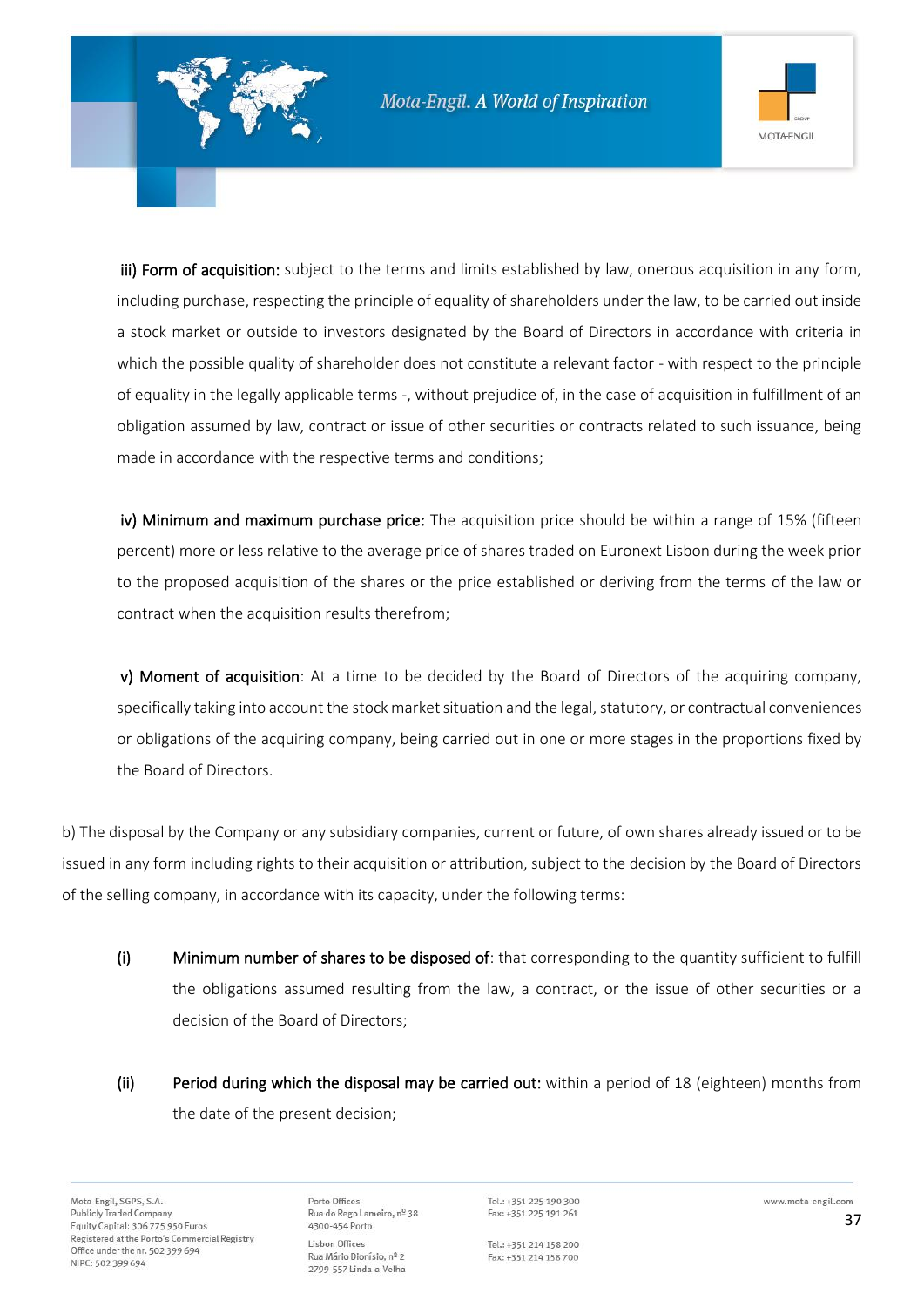

- (iii) Form of disposal: subject to the terms and limits established by law, onerous disposal in any form, including sale, to be carried out inside a stock market or outside to investors designated by the Board of Directors of the selling company in accordance with criteria in which the possible quality of shareholder does not constitute a relevant factor - with respect to the principle of equality in the legally applicable terms -, without prejudice of, in the case of disposal in fulfillment of an obligation assumed by law, contract or issue of other securities or contracts related to such issuance, being made in accordance with the respective terms and conditions;
- (iv) Minimum sale price: price no less than 15% (fifteen percent) below the average price of shares traded on Euronext Lisbon during the week prior to the disposal or the price established or deriving from the terms of the law or contract when the disposal results therefrom;
- (v) Time of disposal: at a moment to be decided by the Board of Directors of the selling company having specifically taking into account the stock market situation and the legal, statutory or contractual conveniences or obligations of the selling company, being carried out in one or more stages in the proportions fixed by the Board of Directors.

c) That the acquisition and disposal of own shares shall be carried out in full compliance with the other applicable rules and, whenever applicable and the Board of Directors considers it possible and appropriate, in compliance with the rules set forth in Regulation (EU) No 596/2014 of the European Parliament and of the Council of 16 April 2014 and in Commission Delegated Regulation (EU) 2016/1052 of 8 March 2016 laying down the requirements and conditions to be fulfilled by those operations regarding own shares in order to benefit from the exemption from prohibitions on market abuse, as well as the national legislation implementing the aforementioned Regulations.

Porto Offices Rua do Rego Lameiro, nº 38 4300-454 Porto Lisbon Offices Rua Mário Dionísio, nº 2 2799-557 Linda-a-Velha

Tel.: +351 225 190 300 Fax: +351 225 191 261

Tel.: +351 214 158 200 Fax: +351 214 158 700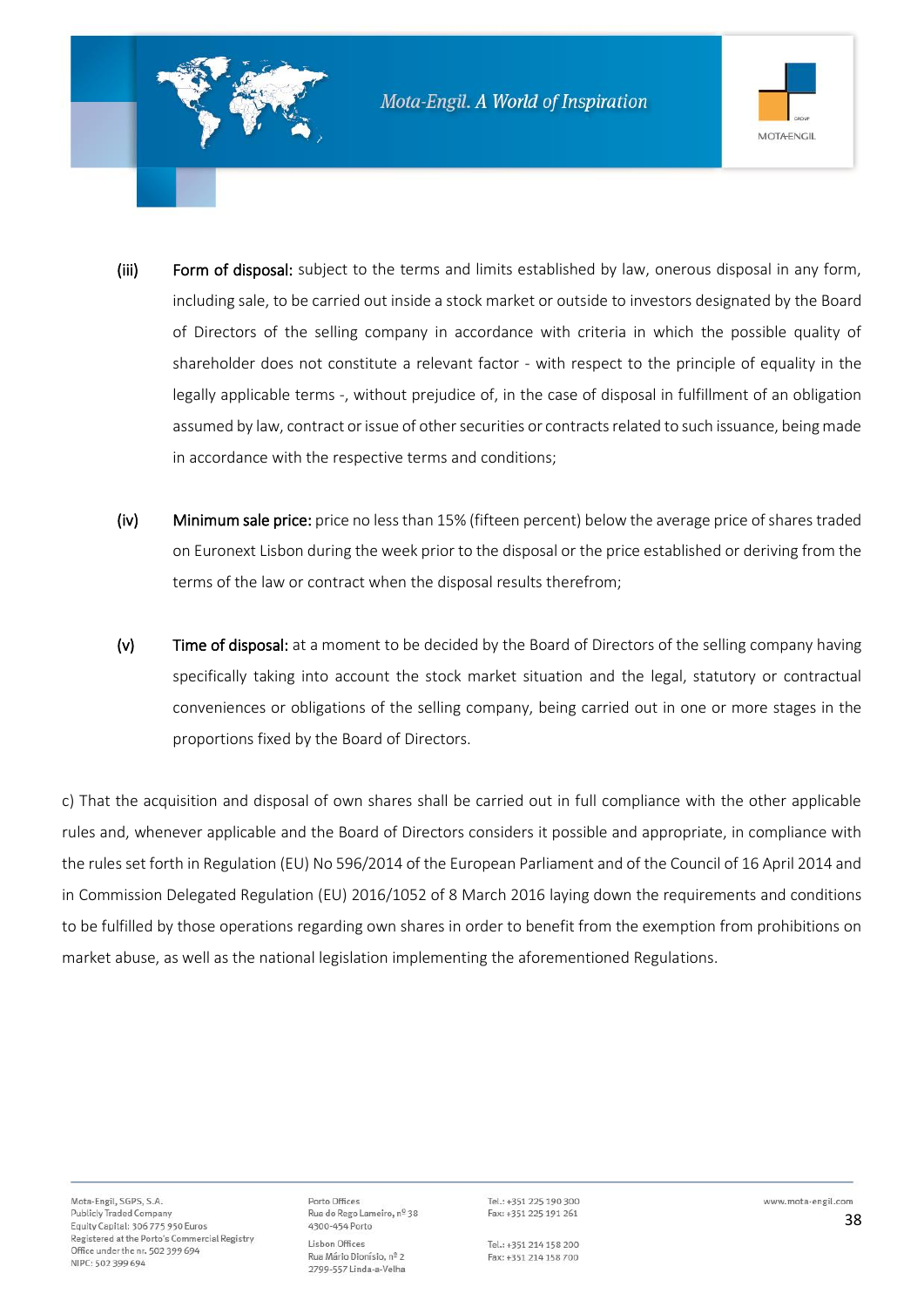

d) Recognize herewith the full empowerment of the Board of Directors of the Company to execute the decisions taken regarding the content of a) and b) above in the terms considered opportune and convenient and providing that the respective operations fulfill all legal conditions.

Porto, April 12, 2022

The Board of Directors of Mota-Engil, S.G.P.S., S.A.

Porto Offices Porto Omces<br>Rua do Rego Lameiro, nº 38<br>4300-454 Porto Lisbon Offices Rua Mário Dionísio, nº 2 2799-557 Linda-a-Velha

Tel.: +351 225 190 300 Fax: +351 225 191 261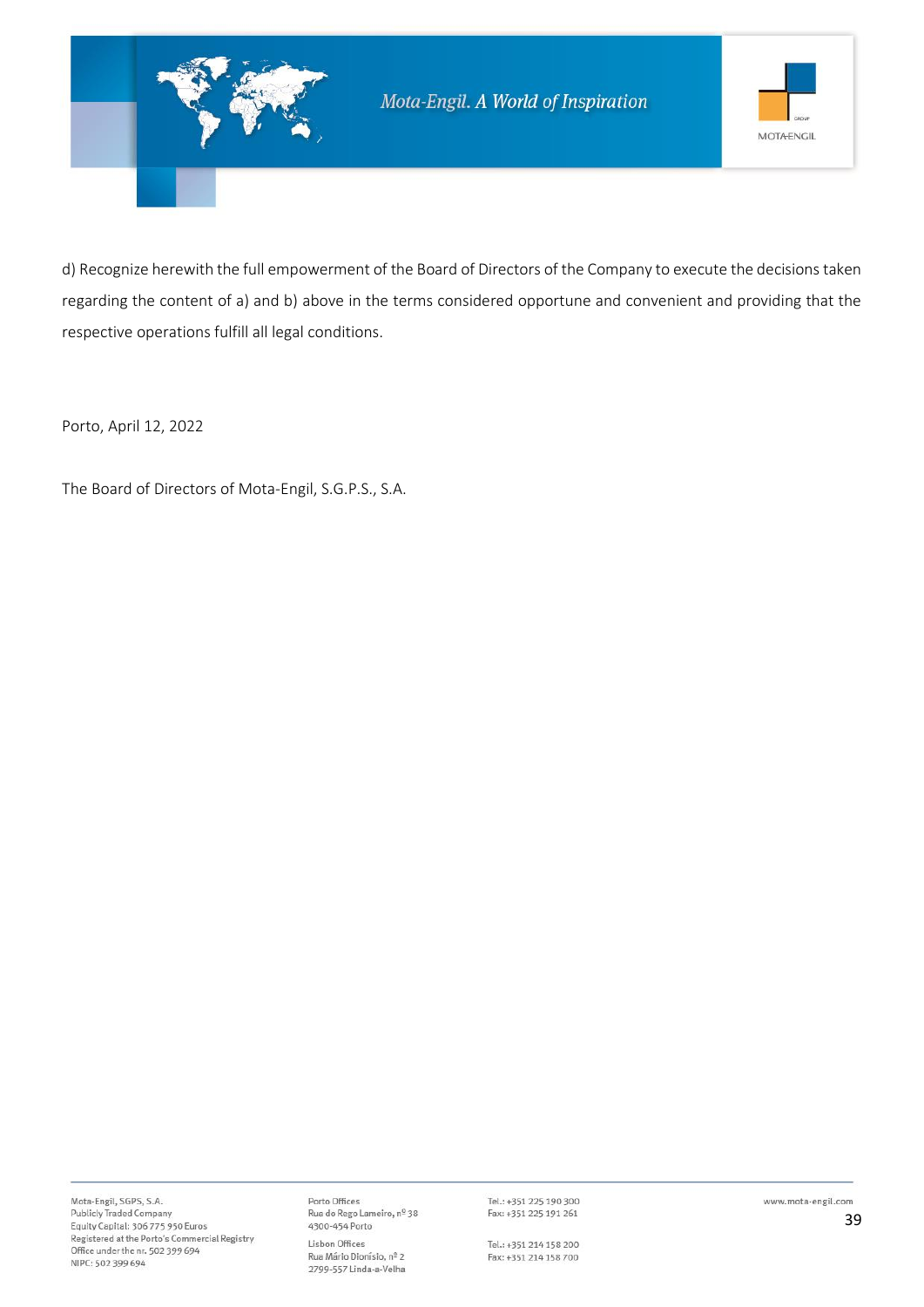

#### ITEM TWELVE OF THE AGENDA

*"Discuss and decide on the acquisition and disposal by the Company of own bonds, as well as mandating the Board of Directors to execute the decisions taken under this point of the agenda."*

#### Proposal relating to the acquisition and disposal of own bonds

The Board of Directors proposes to the Shareholders, under the terms of the provisions of articles 354, 319 and 320 of the Portuguese Commercial Companies Code that the Meeting approves, in any of the situations in which approval is legally required:

a) The acquisition by the Company or any subsidiary companies, current or future, of own bonds or other securities representing debt (or equivalent), current or future, already issued or to be issued by the Company in any form including rights to their acquisition or attribution, subject to the decision by the Board of Directors of the acquiring company, in accordance with its capacity, under the following terms:

(i) Maximum number of bonds to be acquired: that corresponding to the total for each issue;

(ii) Period during which the acquisition may be carried out: within a period of 18 (eighteen) months from the date of the present decision;

Porto Offices Rua do Rego Lameiro, nº 38 4300-454 Porto Lisbon Offices Rua Mário Dionísio, nº 2 2799-557 Linda-a-Velha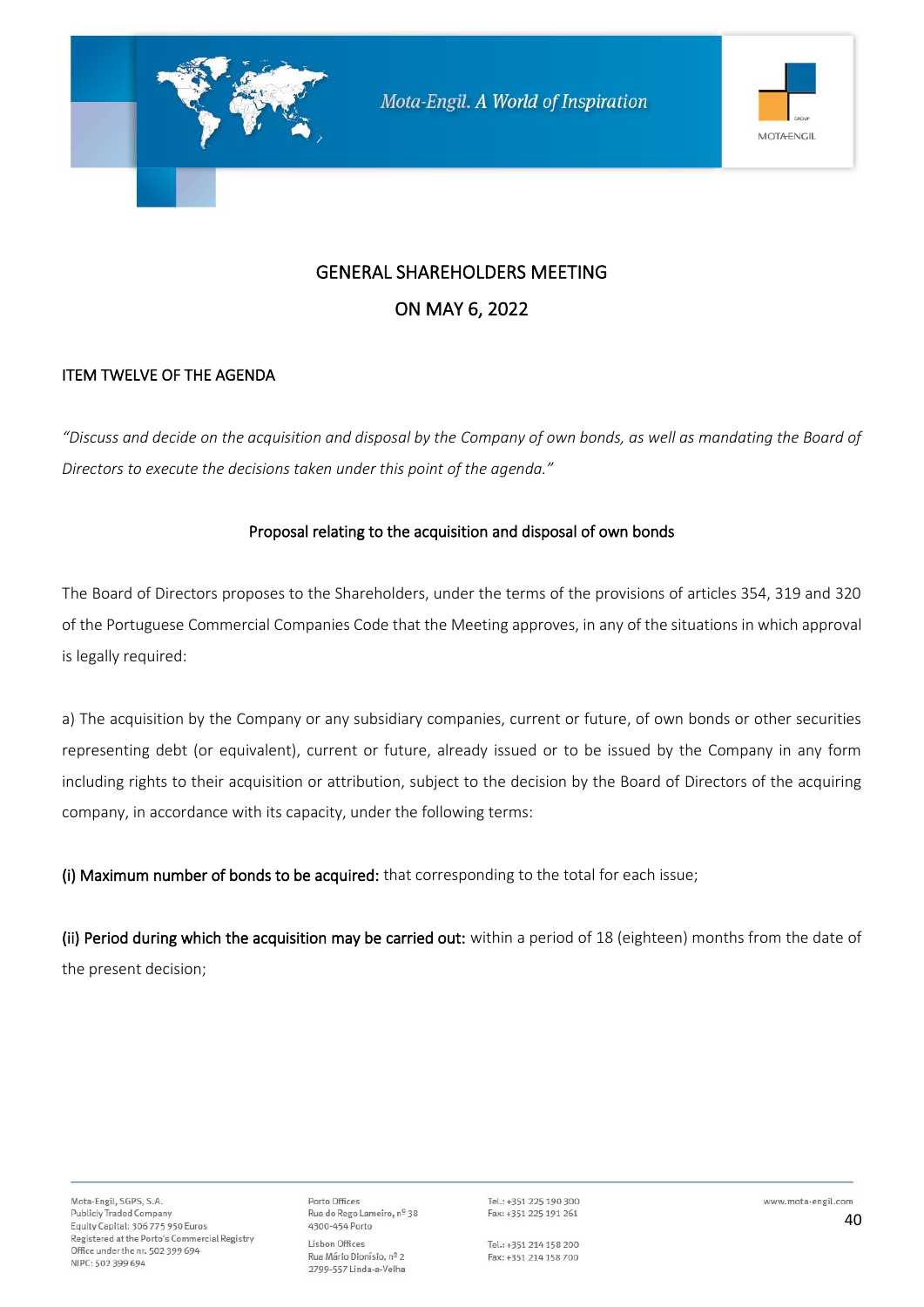

(iii) Form of acquisition: subject to the terms and limits established by law, acquisition in any form, including onerous acquisition on the stock market where the bonds are admitted or acquisition outside the stock market to investors designated by the Board of Directors in accordance with criteria in which the possible quality of shareholder does not constitute a relevant factor -with respect to the principle of equality in the legally applicable terms -, without prejudice of, in the case of acquisition in fulfillment of an obligation assumed by law, contract or issue of other securities or contracts related to such issuance, being made in accordance with the respective terms and conditions;

(iv) Minimum or maximum price of the acquisition: the acquisition price should be within a range of 15% (fifteen percent) more or less relative to the average price of bonds traded on a regulated market during the week prior to the proposed acquisition of bonds.

If the bonds are not admitted for trade on a regulated market the maximum and minimum limits are relative to the values published by an entity with an international reputation on the bond market (Bloomberg, for example), where applicable, or an independent and qualified consultant or a financial intermediary appointed by the Company.

In the case of an acquisition connected or in fulfillment of the conditions of the issue of other securities or a contract related with said issue the price will be the one which results from the terms of said issue or contract.

v) Time of acquisition: at a time to be decided by the Board of Directors of the acquiring company, specifically taking into account the stock market situation and the legal, statutory, or contractual conveniences or obligations of the acquiring company, being carried out in one or more stages in the proportions fixed by the Board of Directors.

b) Except for conversions or amortizations, the disposal by the Company or any subsidiary companies, current or future, of own bonds or other securities representing debt (or equivalent), current or future, already issued or to be issued, in any form including rights to their acquisition or attribution, subject to the decision by the Board of Directors of the selling company, in accordance with its capacity, under the following terms:

Porto Offices Rua do Rego Lameiro, nº 38 4300-454 Porto Lisbon Offices Rua Mário Dionísio, nº 2 2799-557 Linda-a-Velha

Tel.: +351 225 190 300 Fax: +351 225 191 261

Tel.: +351 214 158 200 Fax: +351 214 158 700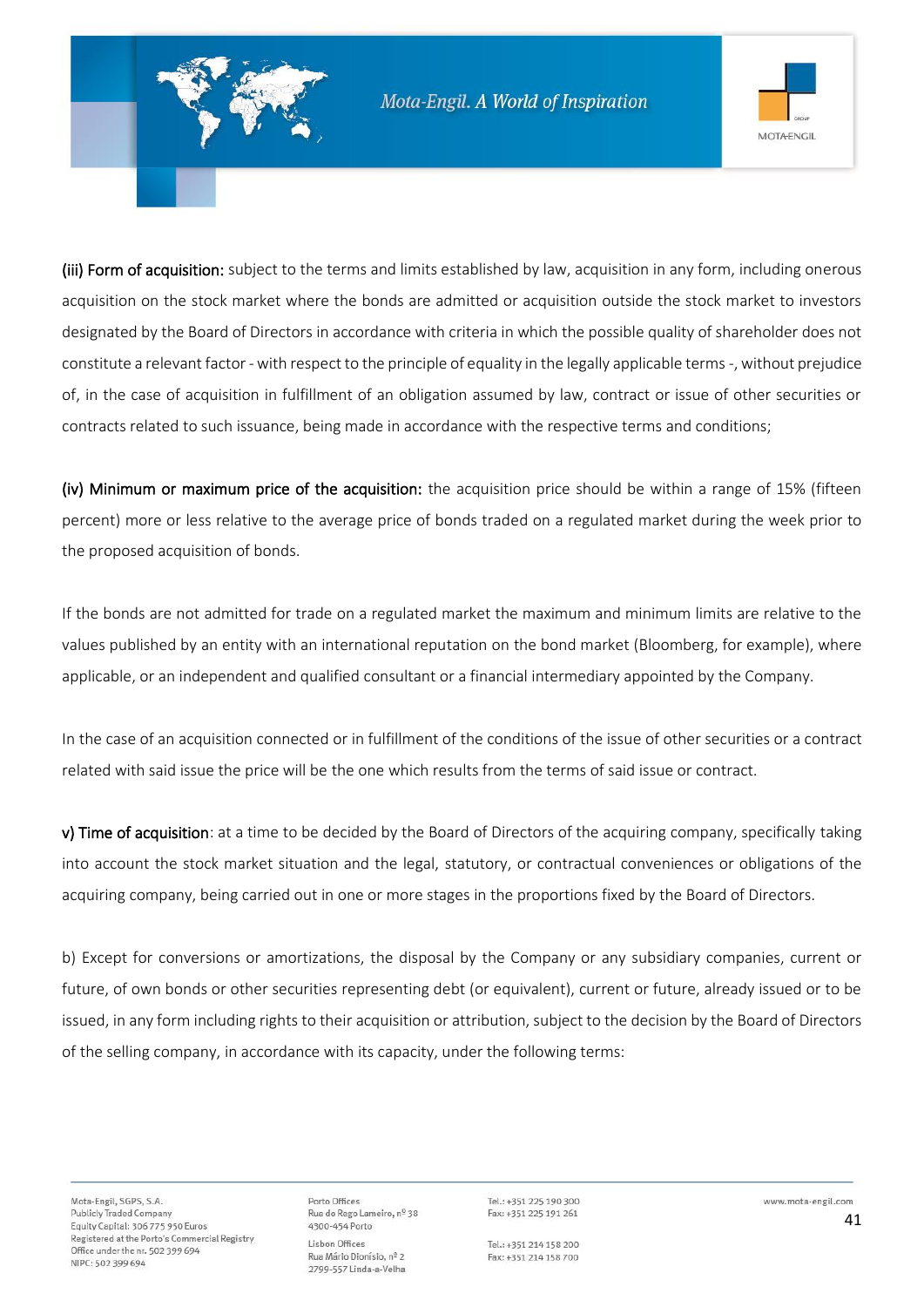

(i) Minimum number of bonds to be disposed of: that corresponding to the quantity sufficient to fulfill the obligations assumed resulting from the law, a contract, or the issue of other securities or a decision of the Board of Directors;

(ii) Period during which the disposal may be carried out: within a period of 18 (eighteen) months from the date of the present decision;

(iii) Form of disposal: subject to the terms and limits established by law, disposal in any form, including onerous disposal, inside the stock market where the bonds are admitted or outside the stock market to investors designated by the Board of Directors in accordance with criteria in which the possible quality of shareholder does not constitute a relevant factor - with respect to the principle of equality in the legally applicable terms -, without prejudice of, in the case of disposal in fulfillment of an obligation assumed by law, contract or issue of other securities or contracts related to such issuance, being made in accordance with the respective terms and conditions;

(iv) Minimum sale price: Price no less than 15% (fifteen percent) below the average for bonds sold on the regulated market during the week immediately prior to the intended sale of the bonds.

If the bonds are not admitted for trade on the regulated market the minimum limit is relative to the values published by an entity with an international reputation on the bond market (Bloomberg, for example), where applicable, or by a qualified independent consultant or a financial intermediary appointed by the Company.

In the case of a disposal connected or in fulfillment of the conditions of the issue of other securities or a contract related with said issue the price will be that which results from the terms of said issue or contract.

(v) Time of disposal: at a time to be decided by the Board of Directors of the selling company, specifically taking into account the stock market situation and the legal, statutory, or contractual conveniences or obligations of the Company, being carried out in one or more stages in the proportions fixed by the Board of Directors.

Porto Offices Rua do Rego Lameiro, nº 38 4300-454 Porto Lisbon Offices Rua Mário Dionísio, nº 2 2799-557 Linda-a-Velha

Tel.: +351 225 190 300 Fax: +351 225 191 261

Tel.: +351 214 158 200 Fax: +351 214 158 700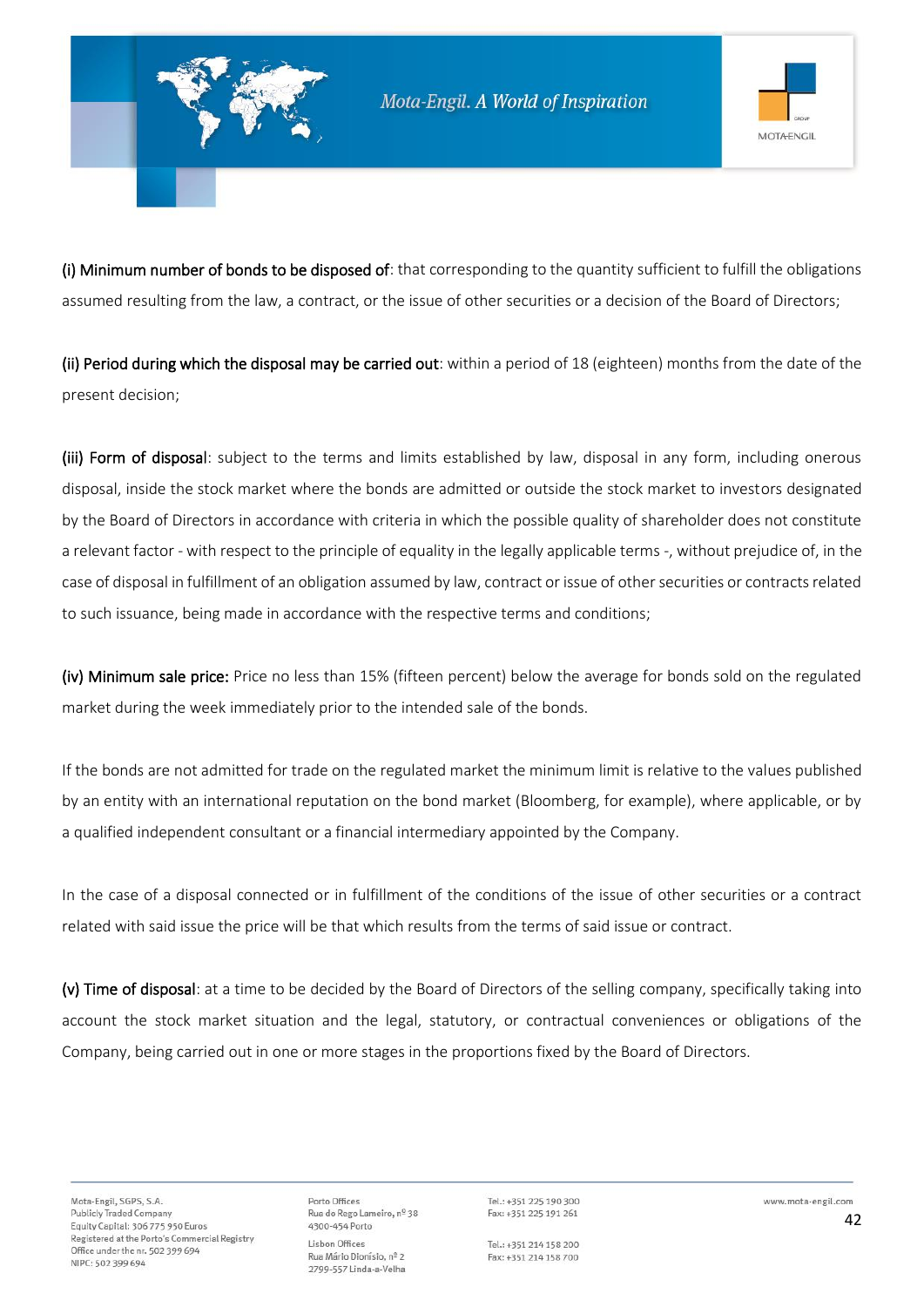

c) That the acquisition and sale of own bonds shall be carried out in full compliance with the other applicable rules and, whenever applicable and the Board of Directors considers it possible and appropriate, in compliance with the rules set forth in Regulation (EU) No 596/2014 of the European Parliament and of the Council of 16 April 2014 and in the Commission Delegated Regulation (EU) 2016/1052 of 8 March 2016, which lay down the requirements and conditions to be fulfilled by those operations regarding own shares in order to benefit from the exemption from prohibitions on market abuse, as well as the national legislation implementing the aforementioned Regulations.

d) Recognize herewith the full empowerment of the Board of Directors of the Company to execute the decisions taken regarding the content of a) and b) above in the terms considered opportune and convenient and providing that the respective operations fulfill all legal conditions.

Porto, April 12, 2022

The Board of Directors of Mota-Engil, S.G.P.S., S.A.

Porto Offices Rua do Rego Lameiro, nº 38 4300-454 Porto Lisbon Offices Rua Mário Dionísio, nº 2 2799-557 Linda-a-Velha

Tel.: +351 225 190 300 Fax: +351 225 191 261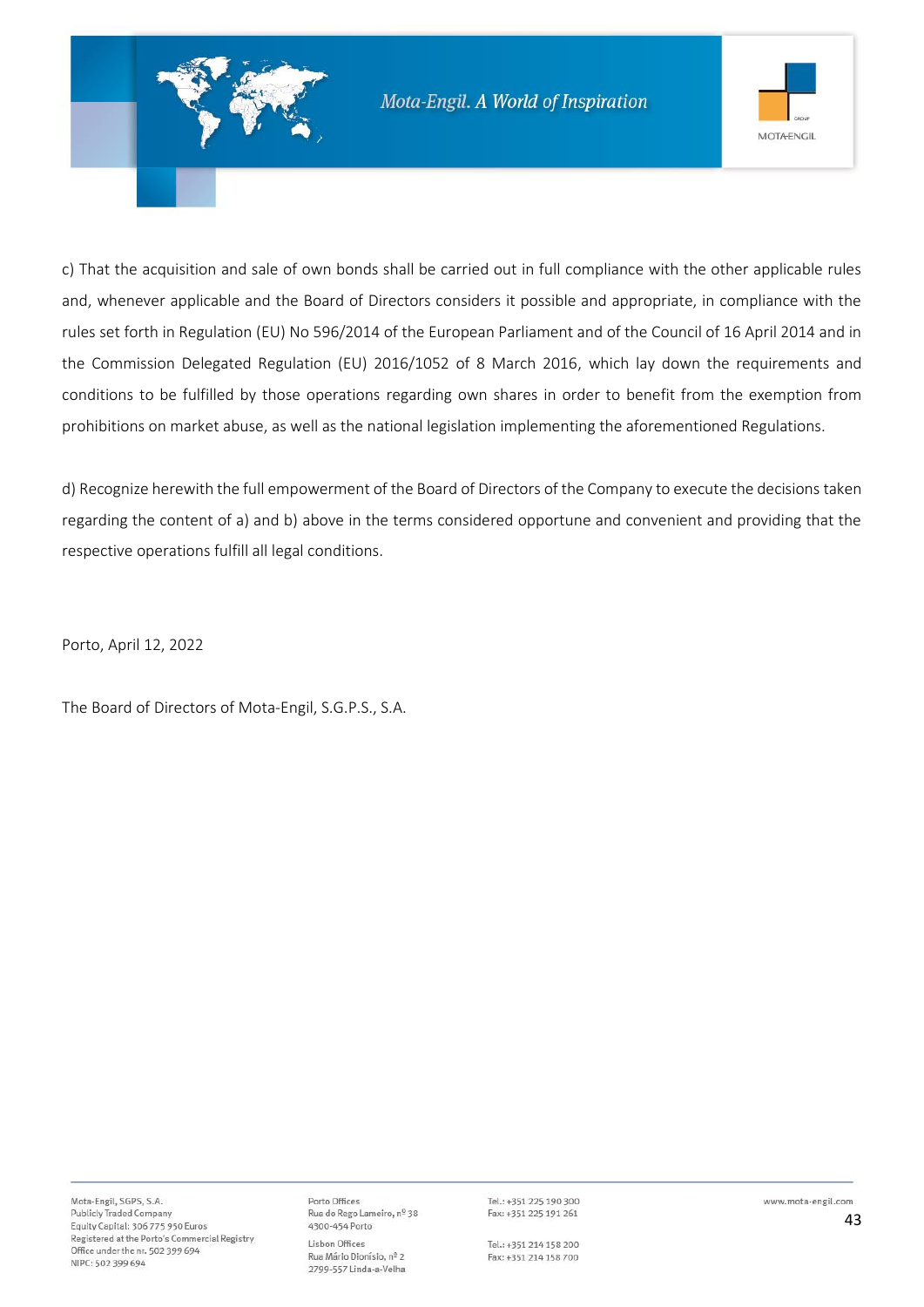

#### ITEM THIRTEEN OF THE AGENDA

*"Discuss and decide on the partial revocation of the decision taken regarding Item Fifteen of the agenda of the General Meeting of this Company, held on May 23rd, 2019."*

Considering that:

I) In the General Meeting of the Company held on 23<sup>rd</sup> of May 2019 had been decided with regard to Item Fifteen of the Agenda of the same General Meeting, that this Company could proceed to the issue of a total amount of €400,000,000.00 (400 million euros), of one or more bond issues, having also been established a maximum term of five years;

II) A substantial part of the authorized amount and referred to in I) above was already used by the Company, through several bond issues, and on this date, the amount of €50,001,000.00 (fifty million and one thousand euros) remain unissued.

The Company's Board of Directors proposes:

That the General Meeting revokes partially the decision taken with regard to Item Fifteen of the General Meeting of the Company held on day 23<sup>rd</sup> of May 2019, and that the partial revocation now decided only refers to the unissued part thereof, (i.e. the amount authorized, but not yet used of €50,001,000.00 (fifty million and one thousand euros), by which the part executed of the said deliberation will remain fully valid, producing, therefore, all its effects.

Porto, April, 12 2022

The Board of Directors of Mota-Engil, S.G.P.S., S.A.

Mota-Engil, SGPS, S.A. **Publicly Traded Company** Equity Capital: 306 775 950 Euros Registered at the Porto's Commercial Registry Office under the nr. 502 399 694 NIPC: 502 399 694

Porto Offices Rua do Rego Lameiro, nº 38 4300-454 Porto Lisbon Offices Rua Mário Dionísio, nº 2 2799-557 Linda-a-Velha

Tel.: +351 225 190 300 Fax: +351 225 191 261

Tel.: +351 214 158 200 Fax: +351 214 158 700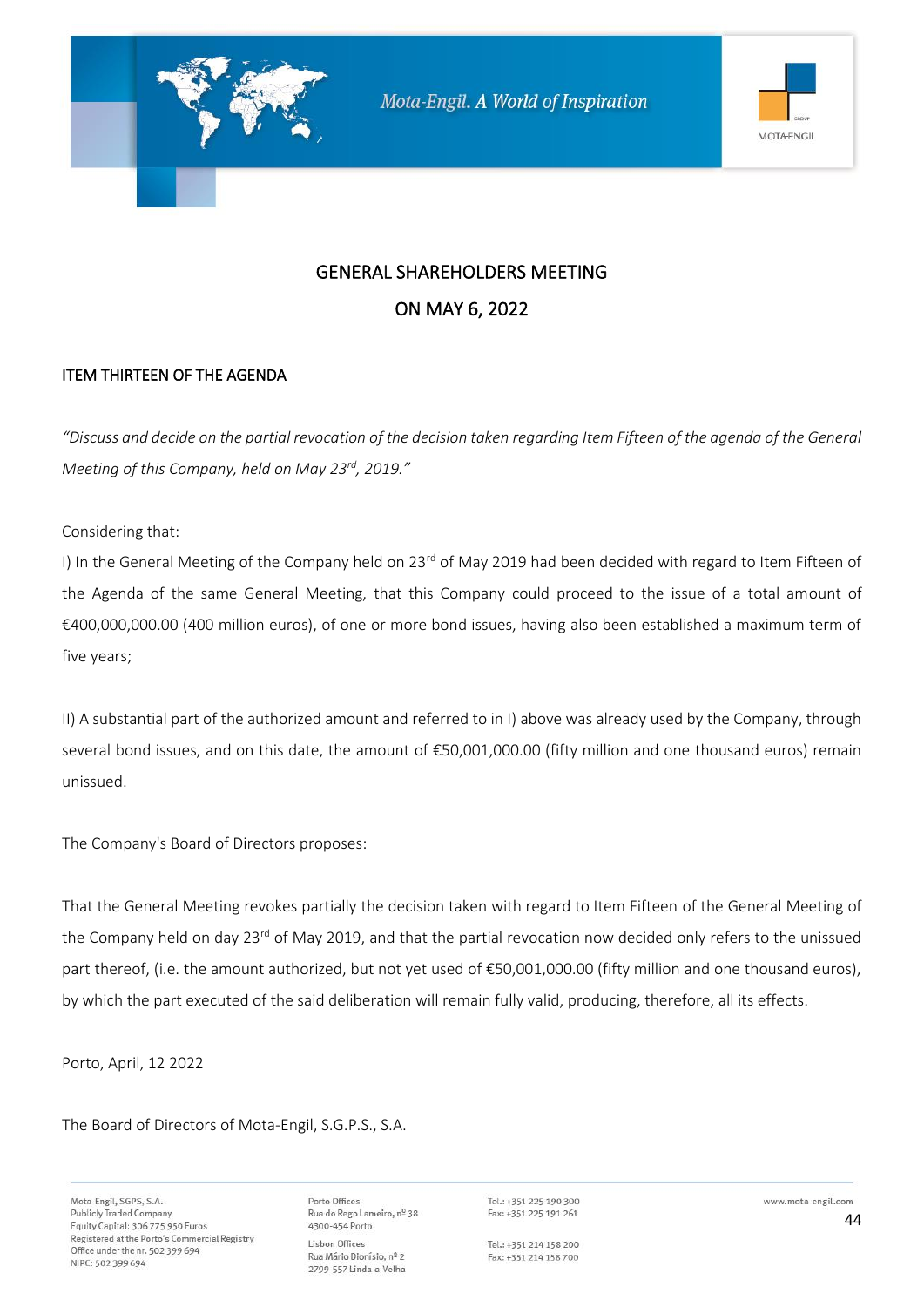

#### ITEM FOURTEEN OF THE AGENDA

*"Discuss and decide on the authorization to be granted by the Company's Shareholders' General Meeting for the issue of one or more bond loans, in euros or another currency, up to a total amount of € 400,000,000.00 (four hundred million euros)".*

Considering that the issue of bonds is a form of financing, whose characteristics allow the Company more flexibility in raising funds, in particular for investing in new projects and consequently to the attainment of its activity,

The Board of Directors proposes:

That the General Meeting decide that the Company proceeds, during the period of five years from the date of the decision for authorization, to the issue of one or more bond issues, in euro or another currency, until the total amount of €400,000,000.00 (four hundred million euros), should this prove necessary.

Porto, April, 12 2022

The Board of Directors of Mota-Engil, S.G.P.S., S.A.

Porto Offices Rua do Rego Lameiro, nº 38 4300-454 Porto Lisbon Offices Rua Mário Dionísio, nº 2 2799-557 Linda-a-Velha

Tel.: +351 225 190 300 Fax: +351 225 191 261